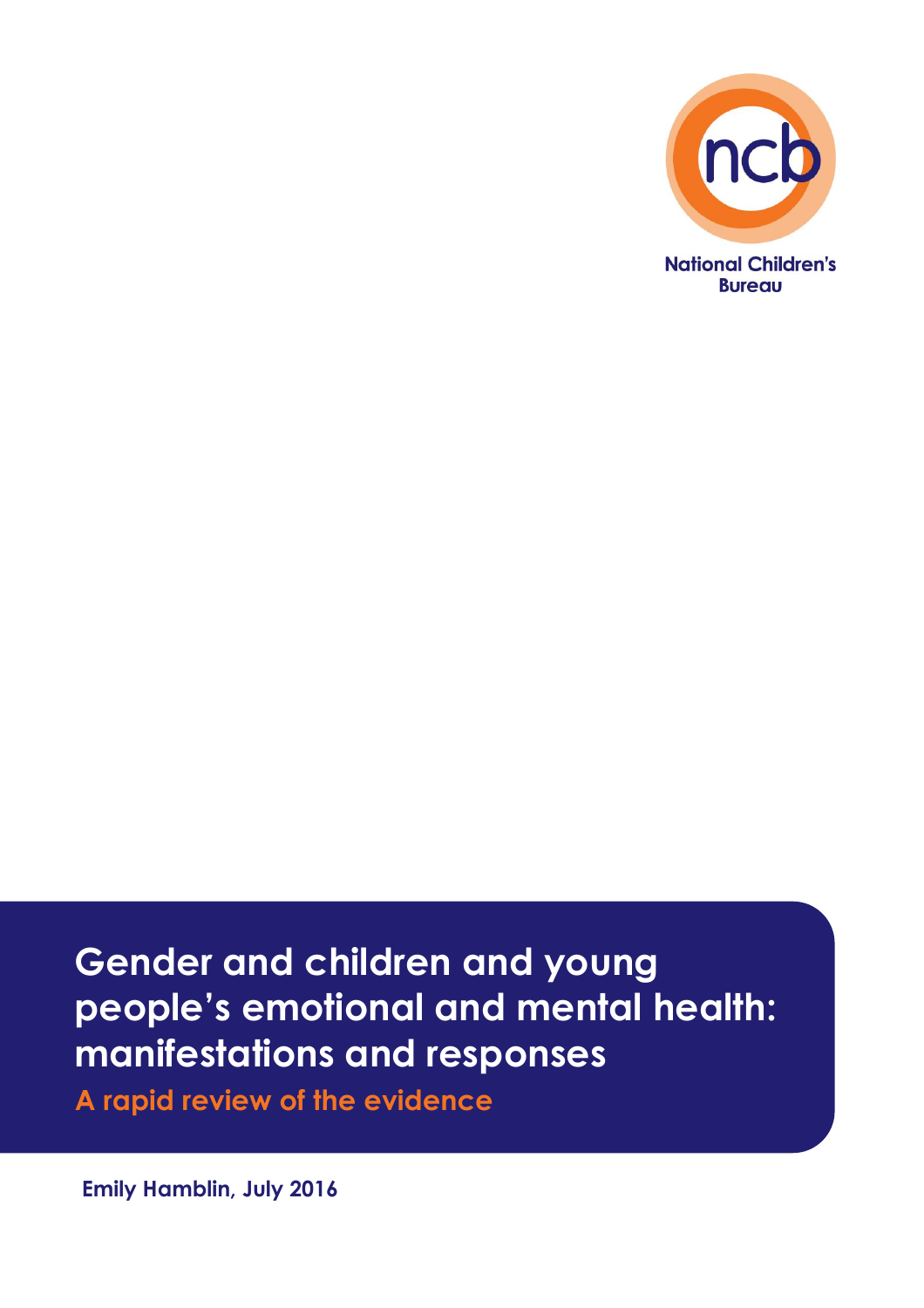# **Contents**

| Acknowledgements                                                                                       | $\overline{2}$ |
|--------------------------------------------------------------------------------------------------------|----------------|
| Glossary of terms and abbreviations                                                                    | 3              |
| Introduction                                                                                           | $\overline{4}$ |
| Summary of key points                                                                                  | 6              |
| 1. Gender differences in children and young people's emotional and mental health:<br>a general picture | 9              |
| 2. Gender differences in the prevalence of specific difficulties and issues                            | 14             |
| 3. Gender differences in children and young people's coping strategies and help-seeking<br>behaviours  | 19             |
| 4. Responses to children and young people's emotional and mental health needs                          | 27             |
| 5. Service responses to the needs of some particular groups of children and young people               | 34             |
| Conclusions                                                                                            | 38             |
| References                                                                                             | 39             |

# **Acknowledgements**

This evidence review has been undertaken as part of NCB's role in the Health and Care Voluntary Sector Strategic Partner Programme, which enables voluntary and community sector organisations to work in equal partnership with the Department of Health, NHS England and Public Health England.





Health and Equality Consortium (WHEC) for support and advice on issues relating to women and health.

Emily Hamblin would also like to thank NCB colleagues Sheryl Burton, Jen Gibb, Jayne Parkin and Sheree Kane. Initial literature scoping by Antonia Cosic and Ivana Glavas, interns at NCB's Research Centre in 2015, provided the starting point for this piece of work.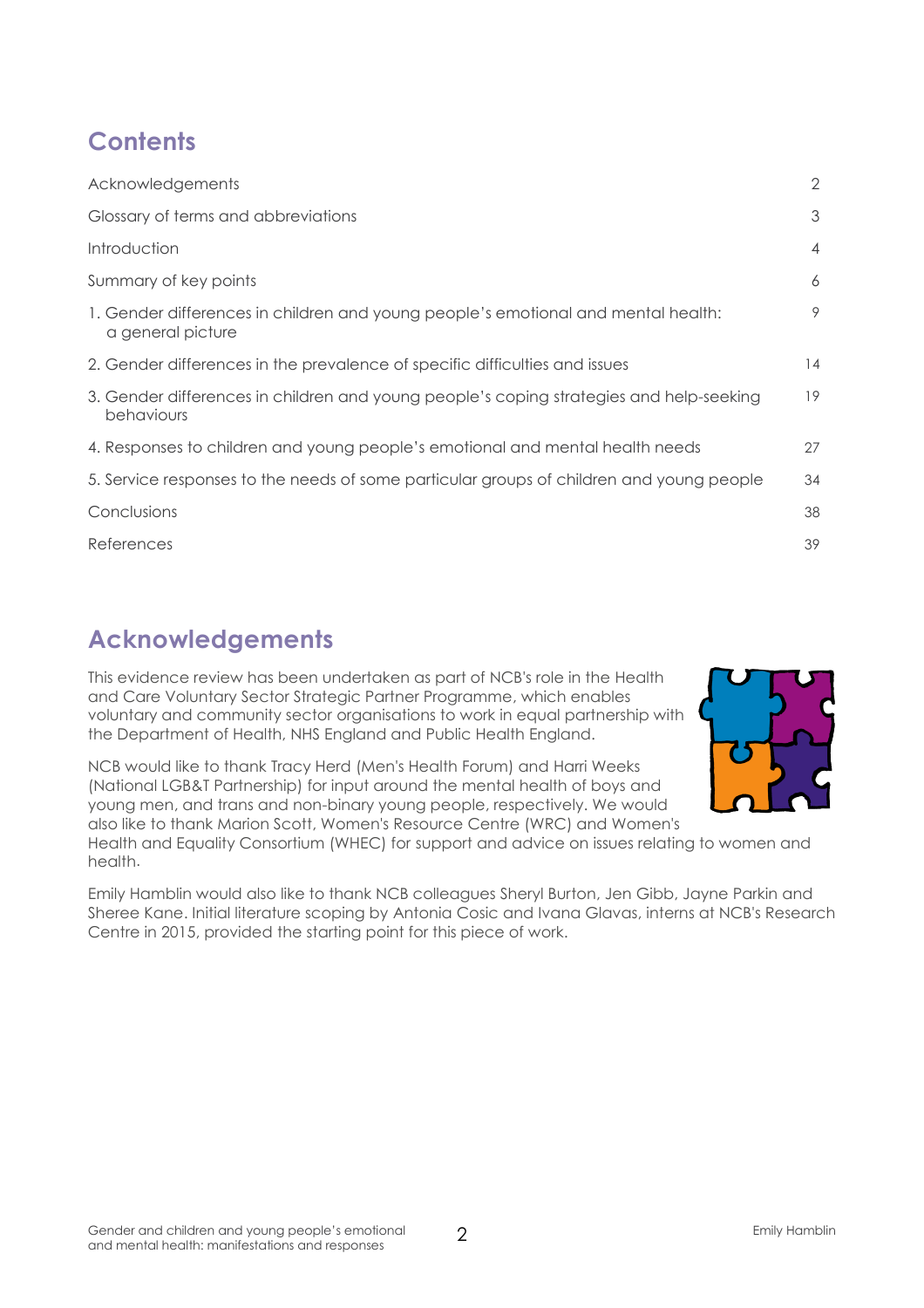# **Glossary of terms and abbreviations**

**ADHD** – attention deficit hyperactivity disorder.

**Assigned male/female at birth** – assigned male/female sex based on biological characteristics.

**BAME** – Black, Asian and minority ethnic.

**CAMHS** – Child and Adolescent Mental Health Services.

**Cisgender** – a person whose gender identity is congruent with the gender they were assigned at birth is described as cisgender.

**Conduct disorders** – mental health conditions characterised by repetitive and persistent patterns of antisocial, aggressive or defiant behaviour that amounts to significant and persistent violations of age-appropriate social expectations.

Gender – refers to the roles, behaviours, activities, and attributes that a given society considers appropriate for males and females.

**GD** – gender dysphoria, a medically recognised condition in which the mismatch between the biological sex of a person and their gender identity causes significant distress.

**Gender identity** – a person's internal sense of their own gender.

**LGBT** – lesbian, gay, bisexual and trans.

**Non-binary** – an umbrella term for a person who does not identify as a binary gender, be that male or female. Non-binary children and young people are included in the definition of 'trans' used.

**PTSD** – post-traumatic stress disorder.

**Trans** – an umbrella term for various people who experience a mismatch between their gender identity and the sex that they were assigned at birth. It includes transgender and transsexual people and cross-dressers, as well as anyone else who is in any way gender variant. This evidence review uses related terms such as transgender and trans\* to reflect terminology used in research. Both trans individuals and research will use slightly different meanings for terms, and the literature often includes explanations of terminology used.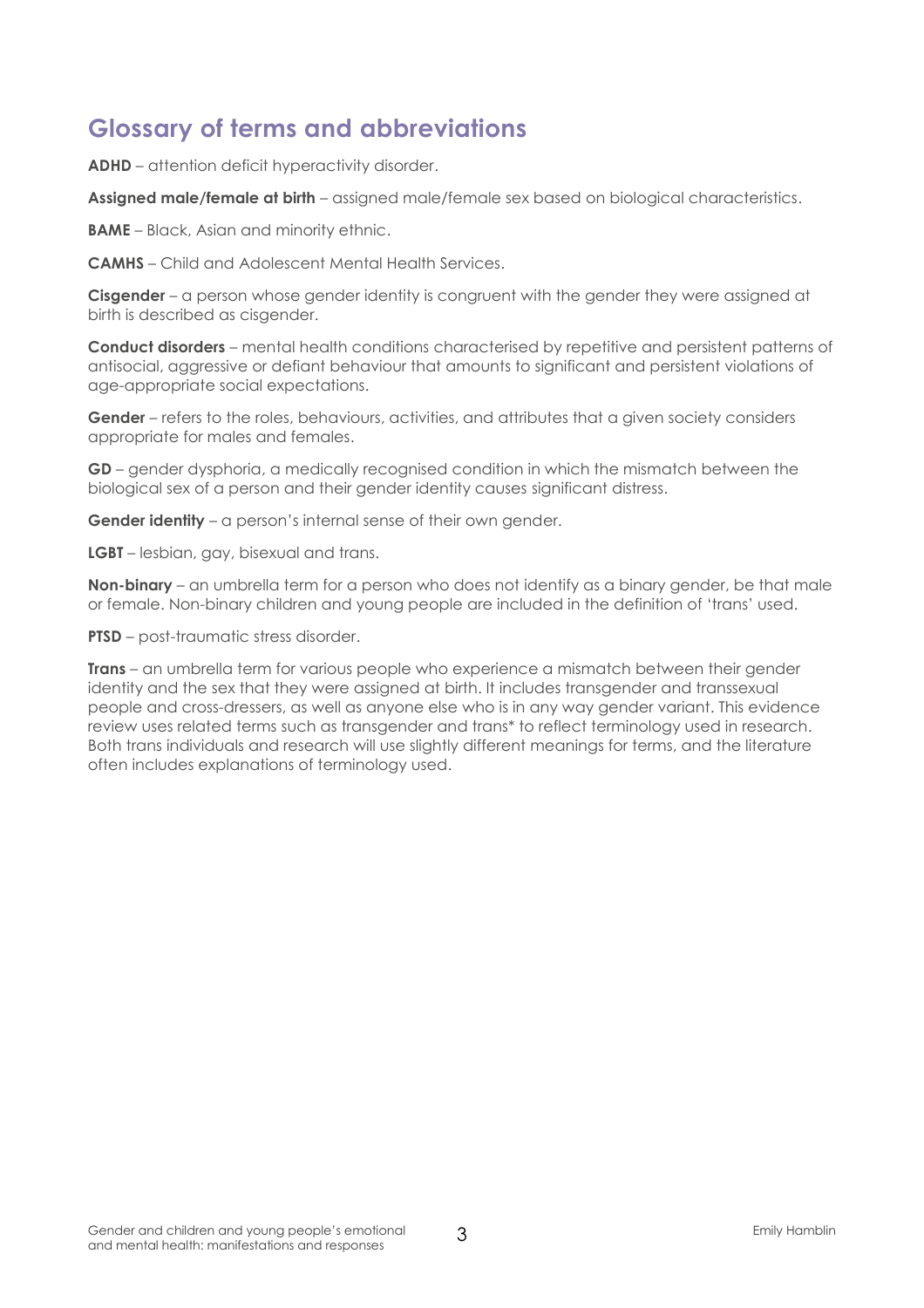# **Introduction**

Children and young people's mental health is one of the most challenging health issues of our times. It is estimated that half of all mental health problems emerge before the age of 14, with three quarters having appeared by the age of 24 (Kessler and others 2005). The serious consequences of emotional and behavioural problems for children and young people's life outcomes in many domains, and even their life expectancy, are well-documented (Goodman and others 2011; Richards and others 2009). The use of effective, evidence-based interventions with children, young people and families can help to avert such consequences and save public money (Khan 2016).

In 2014, the Department of Health and NHS England established a taskforce to examine how to improve child and adolescent mental health and wellbeing, as part of a government commitment to achieve better access to mental health care for people of all ages by 2020 (DH 2014). The taskforce published its report, *Future in Mind* (DH and NHSE 2015), making clear proposals for wholesystem change. Major transformation programmes for both child and adult mental health services are now underway (NHS England 2016a).

This rapid review presents evidence of clear gender differences in children and young people's emotional and mental health, in terms of:

- 1. the general picture of children and young people's emotional and mental health
- 2. the prevalence of specific difficulties and issues among children and young people
- 3. children and young people's coping strategies and help-seeking behaviours
- 4. responses to children and young people's emotional and mental health needs from parents and carers, schools, and public services
- 5. service responses to the needs of some particular groups of children and young people.

**'Gender determines the differential power and control men and women have over the socioeconomic determinants of their mental health and lives, their social position, status and treatment in society and their susceptibility and exposure to specific mental health risks.'**

**World Health Organization**

This document aims to provide a snapshot of the most recent and salient evidence from published research and grey literature, as relevant to children and young people living in England in 2016. It addresses children and young people's emotional and mental health difficulties as they manifest and are responded to, highlighting and exploring gender-related issues behind observed patterns across areas of mental health.

This is not a systematic review, and is not exhaustive. It is part of a small-scale project that aims to inform gender-responsive approaches to children and young people's mental health by bringing evidence together with findings from engagement with young people and practice examples from services.

It is important to acknowledge that many of the issues covered in this review are contested and inextricably linked to the broader context in which differences in mental health arise. Social inequalities relating to gender, socioeconomic status, ethnicity, disability, sexual orientation and other factors intersect to impact on individuals throughout the life course in ways that affect their mental health: for example, socio-economically disadvantaged children and young people are up to three times more likely to have a mental health problem than their better-off peers (Reiss 2013). Gender differences are observable in relation to many of these social inequalities, as well as to various biological, developmental and sociocultural factors relevant to emotional and mental health (WHO 2011). Interrelationships between such factors, health behaviours, and mental and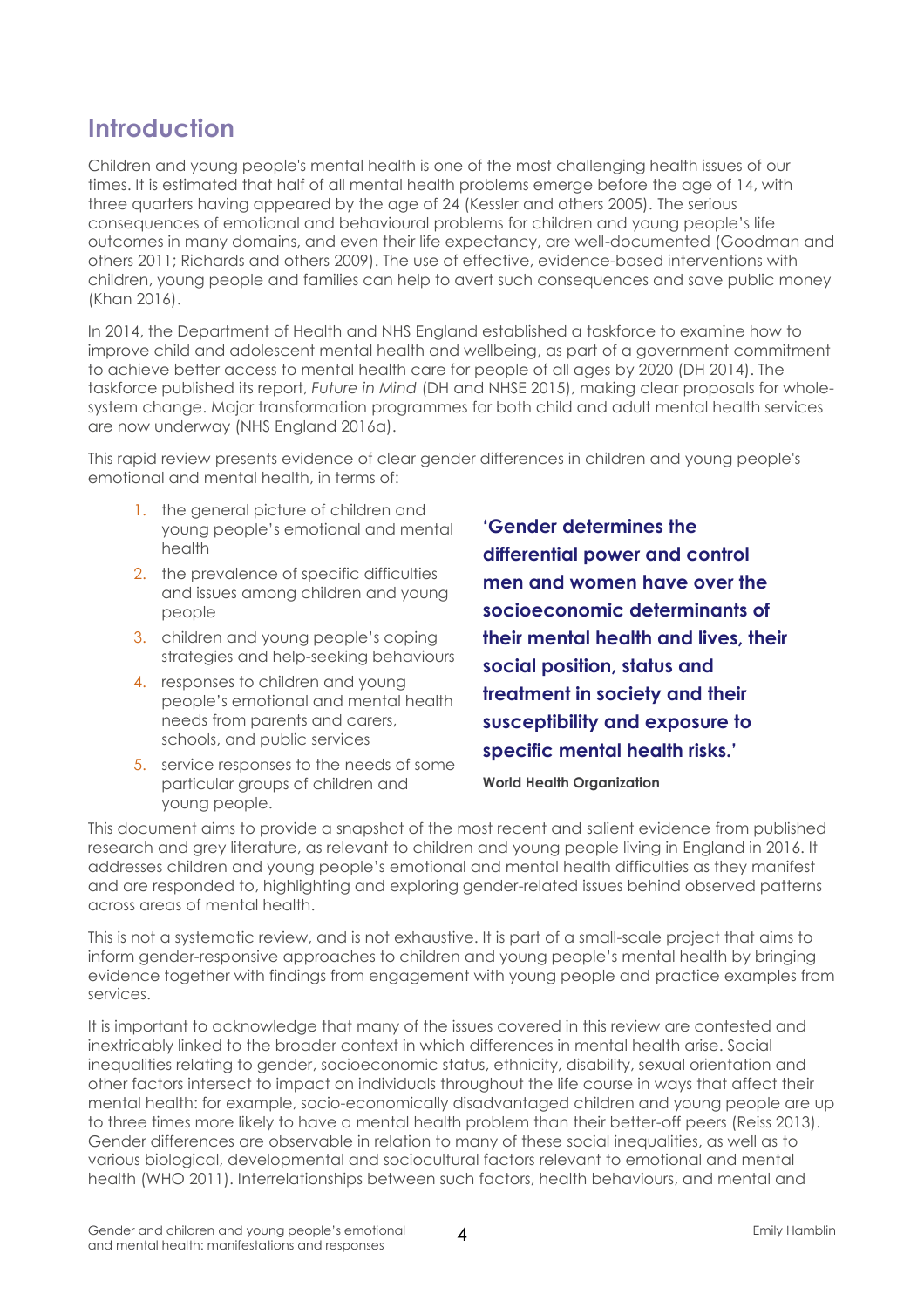physical health outcomes are complex. There is also significant diversity in young people's needs and experiences, and how effectively these are understood and addressed, according to a wide range of characteristics, experiences or circumstances.

Detailed exploration of all the above dimensions and how they relate to gender is beyond the scope of this project. The sociology of mental health is a substantial area of scholarship and debate, in which gender features prominently (e.g. Rogers and Pilgrim 2014). The source materials cited here provide a great deal of further information, as well as other evidence reviews: for example, exploring causes, consequences, risk and protective factors, trends over time, effectiveness of interventions, policy and investment (e.g. Khan 2016; Hagell and others 2015; FPH and MHF 2016).

Source material for this evidence review was identified via NCB's existing networks and activity; Health and Care Strategic Partnership contacts; secondary sources (e.g. Khan 2016), and online searches. Search engines and databases used included the NCB Library Catalogue, Social Care Online, Google, and LGBT Foundation's Evidence Exchange.

### **A note on evidence relating to trans and non-binary children and young people**

This review includes evidence relating to trans and non-binary children and young people throughout. Trans and non-binary children and young people are a diverse population, and they may not be clearly visible in research that includes them, either because they self-identify as male or female, or, for those who do not, because of a lack of non-binary gender options in data collection and/or reporting. There is variation within this group, in terms of emotional and mental health needs and difficulties, according to personal experiences and identities, as well as the gender the individuals were assigned at birth (e.g. Skagerberg and others 2013a), along with significant diversity in the specific terms trans young people use to self-identify, if they use any at all (METRO 20131).

Some evidence relates only to children and young children presenting to services with gender dysphoria (see page 13). Not all trans or non-binary children and young people will experience gender dysphoria, and not all those who do will have access to, or engage with, specialist services.

The use of data on trans and non-binary people from surveys of LGBT people is restricted, where possible, to sources in which responses from trans and non-binary individuals are clearly distinguishable.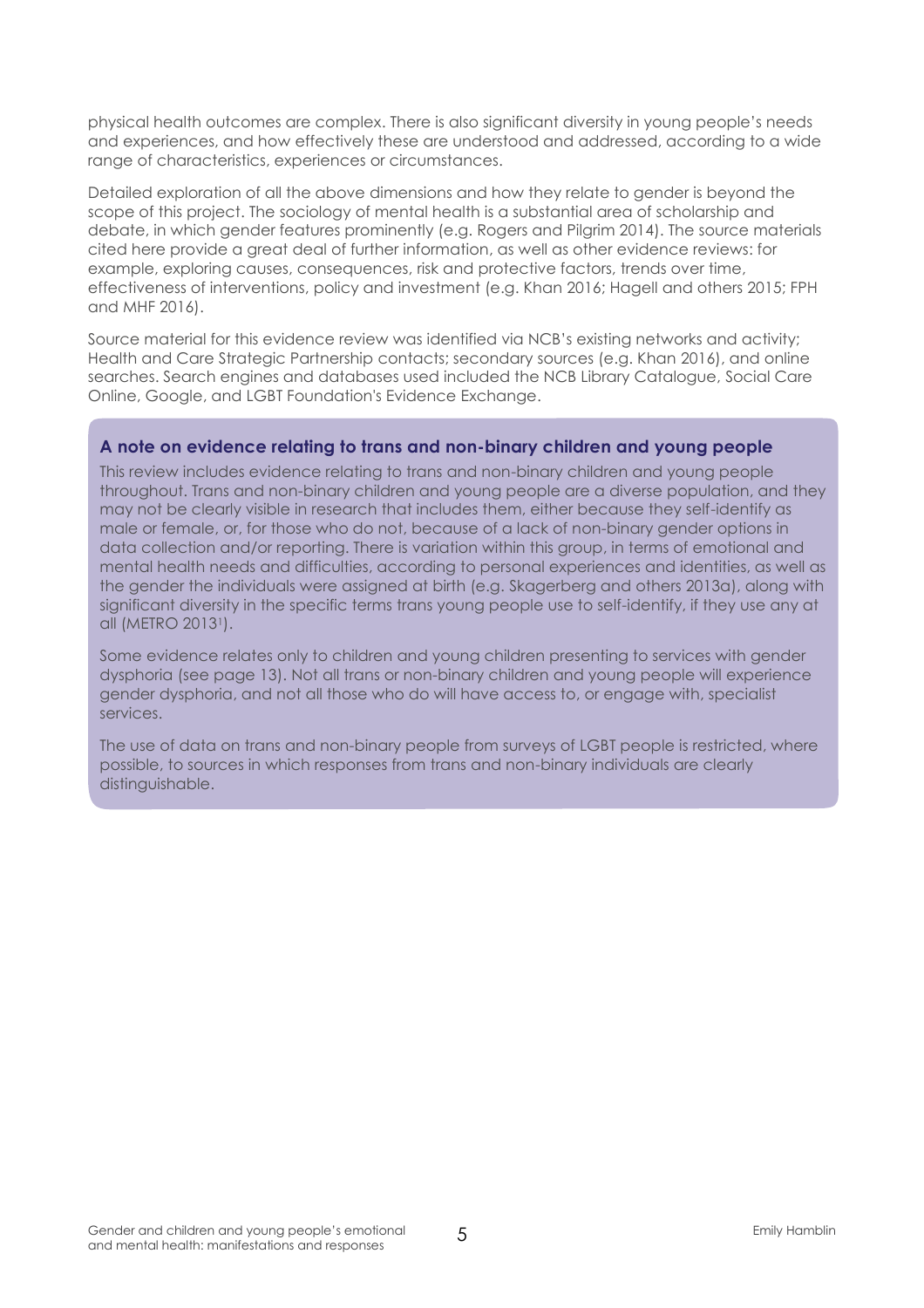# **Summary of key points**

The following points are general patterns supported by evidence. Connections between gender and mental health manifest differently for each child and young person, in combination with a wide range of individual, social and structural factors, and in ways that change over the course of childhood and shift over time.

### **The general picture of children and young people's emotional and mental health**

- Girls report lower subjective wellbeing than boys, with the gap appearing to widen throughout adolescence. They express lower satisfaction with themselves.
- Girls and young women are particularly concerned about mental health issues.
- A higher proportion of girls than boys reach the expected level of personal, social and emotional development in early childhood.
- Mental health problems are more frequently identified in school-age boys than girls, and boys are more likely to be identified as having multiple different difficulties.
- The gender gap in the prevalence of diagnosable mental health conditions begins to narrow in adolescence, as emotional problems become more common in girls. By early adulthood, women are more likely to be diagnosed with a mental health condition than men.
- Very high levels of mental health need are evident in trans and non-binary young people.
- In general, 'internalising' problems (in which distress is directed inwards) are more common among girls and young women than boys and young men, who are more likely to exhibit 'externalising' problems (that manifest through 'acting out').

### **The prevalence of specific difficulties and issues in children and young people**

- Girls and young women are more likely than boys and young men to have depressive disorders and anxiety disorders.
- Conduct disorders are the most common mental health problems identified in children and young people, and are significantly more prevalent in boys than girls.
- High levels of self-harm are evident among girls and young women in particular; however, males aged 15–24 are more likely to die by suicide than females.
- Gender-based violence severely impacts on the mental health of girls and women at individual and population levels.
- Trans young people are disproportionately affected by depression, anxiety, self-harm and suicidality; their mental health is significantly undermined by transphobic victimisation.
- The majority of young people with eating disorders are female; there is also evidence that eating disorders are a particular concern for trans young people.
- Patterns of drug and alcohol use by young people indicate higher levels of dependence among males than females.
- Boys and young men are much more likely to be diagnosed with ADHD and autism than girls and young women.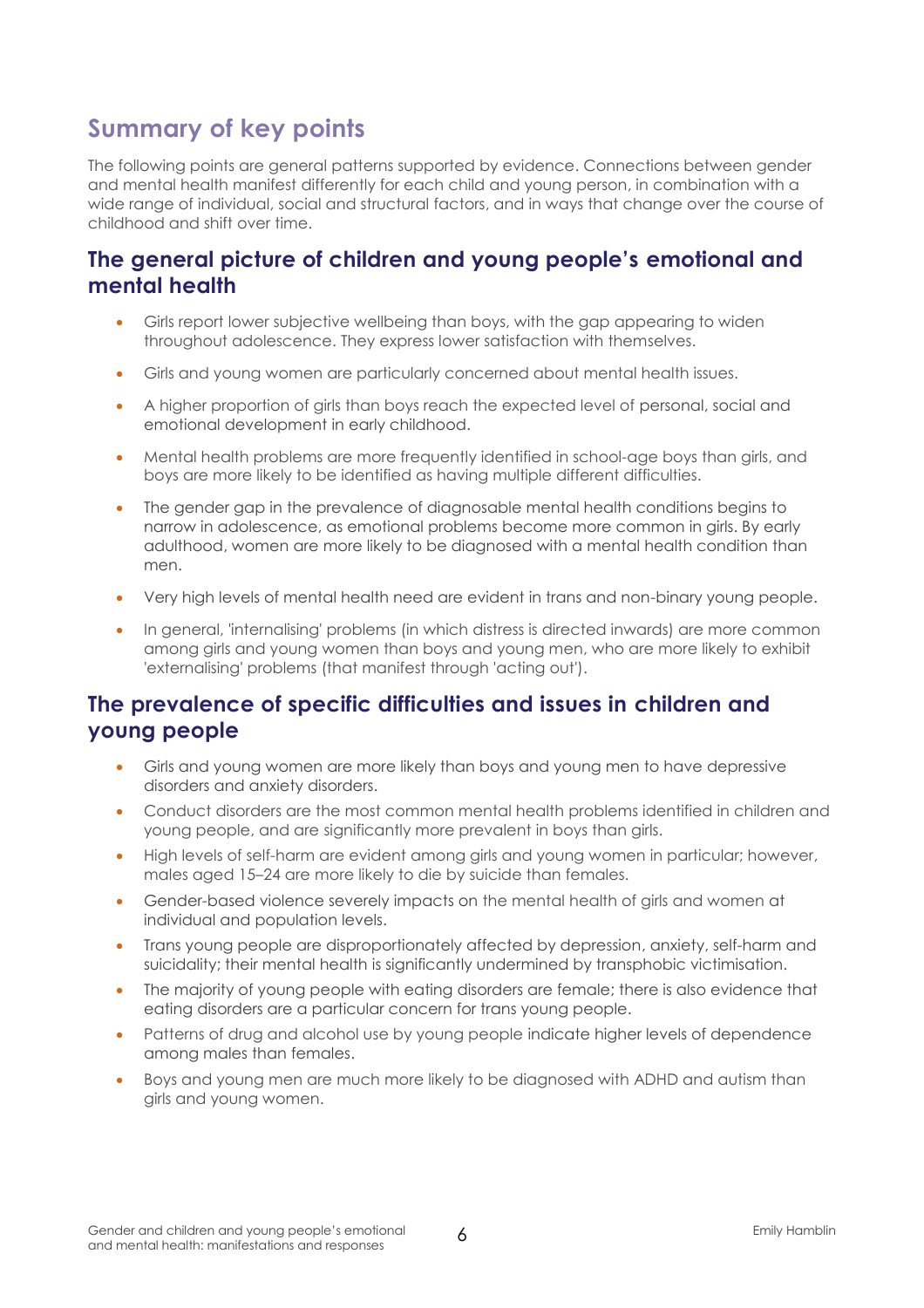### **Children and young people's coping strategies and help-seeking behaviours**

### **Coping strategies**

- Complex gender differences in children and young people's regulation of their emotions have been observed.
- Girls and young women use more emotion-focused strategies than boys and young men, such as ruminating and talking about their feelings. However, rumination in particular (including in conversation with others) has been found to contribute to symptoms of depression and anxiety.
- Adolescent girls perceive higher amounts of interpersonal stress than boys. They are also more likely to report and seek help for unexplained physical symptoms that may be related to psychological distress.
- Gender plays a role in how adverse experiences impact on children and young people.

#### **Help-seeking**

- Gender differences in help-seeking behaviours have been noticed in children from a young age.
- In general, girls and young women seek help for emotional and mental health problems more readily than boys and young men; this is facilitated by awareness and understanding about mental health, and emotional competence.
- Concealing information relevant to emotional and mental wellbeing has negative impacts for young people, and gender is relevant to what young people may keep secret, e.g. risktaking or gender identity. Children and young people with experience of victimisation face particular barriers to help-seeking, which impact upon them in gendered ways.
- Stigma relating to mental health issues affects young people in general, but young males are among the groups most susceptible to stigma. This has been linked to gender roles.
- Young people consistently prefer to seek help from friends, family and other informal sources than from professionals. In adolescence, girls begin to seek help from friends and services more, whilst boys remain more dependent on family. Trans young people value support from friends highly.
- Gender differences have been observed in what young people seek support for and their preferred sources of support.

### **Responses to children and young people's emotional and mental health needs**

 In general, parents, carers and professionals including teachers are better able to recognise behavioural problems in boys and emotional problems in girls. Emotional problems are more likely to go unidentified, whilst there is evidence that mental health needs underpinning behavioural problems in children and young people are under-recognised. Where children and young people's difficulties do not conform to gender expectations, they may be overlooked, misunderstood, met with harsh responses or not effectively addressed.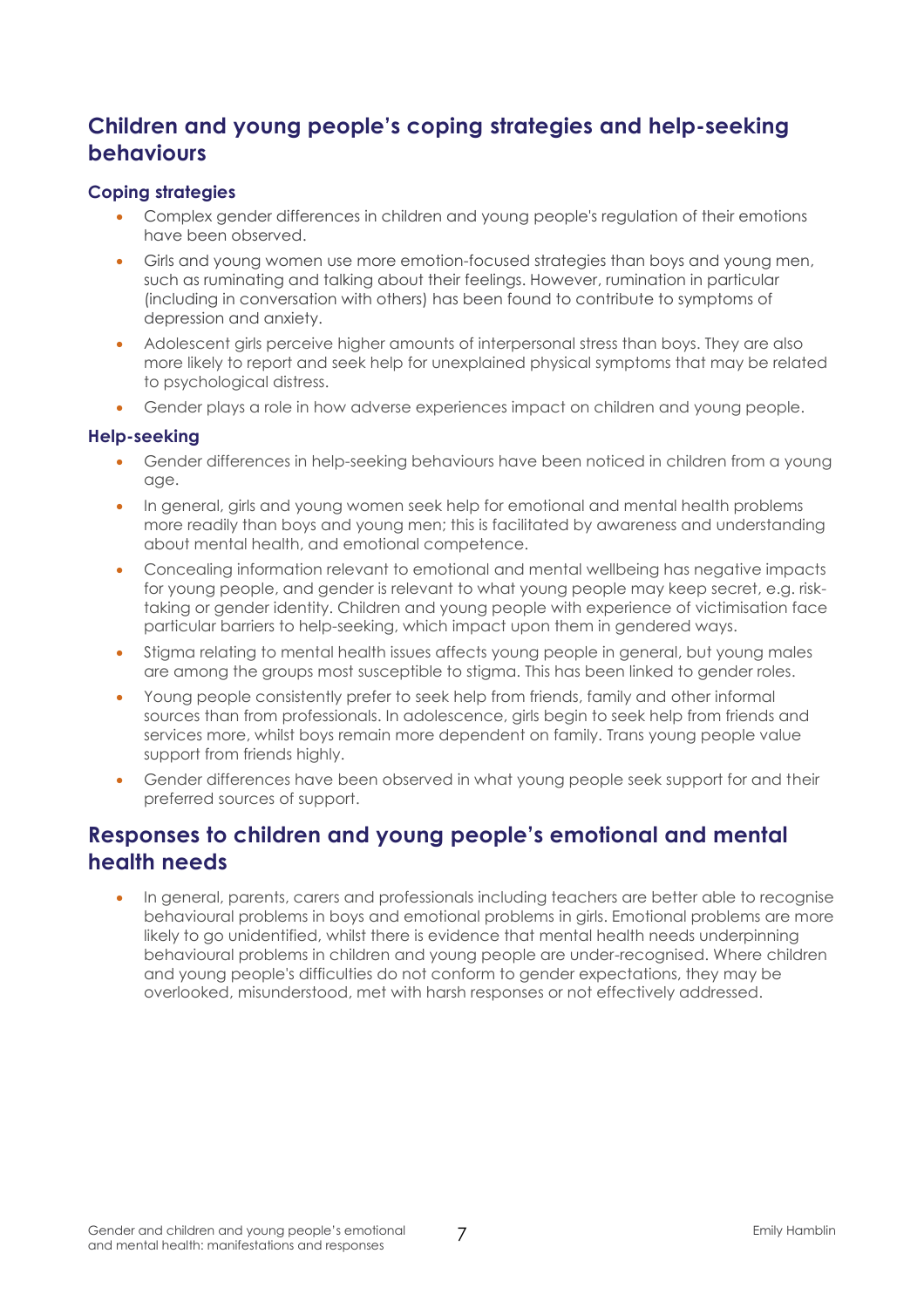#### **Responses from parents and carers**

- Parental influences play a significant role in children's emotional and mental health and in facilitating access to professional help.
- Parental-child communication about, and responses to, emotions can be gendered from early in life.
- For trans young people, parental support to live openly as their self-identified gender is associated with better mental health.

#### **Responses from schools**

- Education professionals are well-placed to respond to children and young people's mental health needs, but are often not sufficiently equipped to do this in gender-responsive ways.
- Conduct disorders, which disproportionately affect boys, are strongly associated with school exclusion.

### **Responses from health and other services**

- A wide range of public services plays important roles in children and young people's emotional and mental health, and can contribute to gender-responsive approaches.
- There are ongoing debates regarding gender bias in the diagnosis and treatment of mental health conditions in children and adults.
- Young people value similar qualities in mental health provision, regardless of gender, whilst there are some gender differences in how services can best engage individuals.
- Girls and young women appear more likely to access mental health services overall, but young men are over-represented in acute services.
- There are high levels of unrecognised and unmet emotional and mental health needs among young people at risk of offending or in contact with the youth justice system. Young males are massively over-represented, whilst young females are particularly vulnerable, within this system.
- There is evidence of gender bias in professionals' recognition of, and responses to, children and young people's experiences of violence and abuse, as well as a lack of genderresponsive support.
- Ethnicity has a bearing on responses to children and young people's wellbeing and mental health in complex, gendered ways.
- Improvements are needed in how mental health services support trans and non-binary young people; experiences of gender identity services can also affect the emotional and mental health of this group.

### **Conclusion**

Gender plays out in many ways important to children and young people's emotional and mental health and wellbeing. Gender-neutral approaches to protecting and promoting children and young people's emotional and mental wellbeing miss important aspects of their needs and experiences; therefore, gender-informed policy-making, commissioning and service provision are required. Forthcoming developments in data collection and an evolving evidence base on the effectiveness of specific interventions can be drawn upon to achieve this.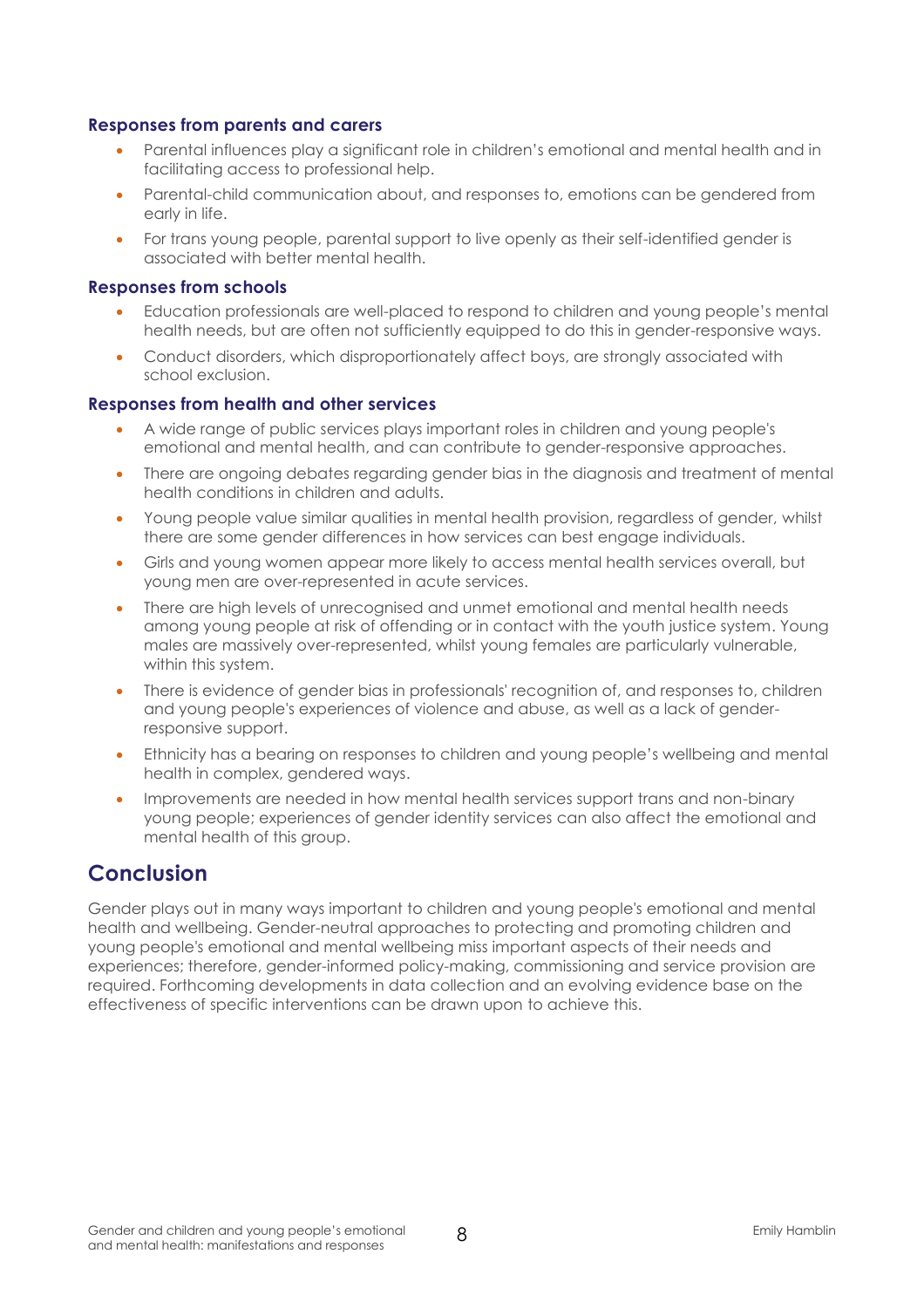# **1. Gender differences in children and young people's emotional and mental health: a general picture**

### **Children and young people's concerns and subjective wellbeing**

Many children and young people are thriving (Children's Society 2015; Brooks and others 2015). However, as many others have mild to moderate difficulties that do not reach clinical thresholds, attention should be paid to subjective wellbeing in addition to diagnosed or diagnosable mental health conditions.

The Children's Society's annual Good Childhood Report presents research into the subjective wellbeing of children aged 10–17 in England, based on individuals' self-reported life satisfaction and experience of positive and negative emotions at a particular point in time. It is part of a research programme initiated in 2005. One consistent finding from the decade-long programme is a substantial gender gap in satisfaction with self – with girls, for example, having much lower satisfaction with their appearance (Children's Society 2015). The latest report identifies the most notable gender differences in 2013–2015 relating to four items in The Good Childhood Index: appearance, time use, friends and health. In all four cases, males were more satisfied than females.

The 2014 Health Behaviour in School-aged Children (HBSC) survey in England (Brooks and others 2015) found similar disparities, with 79% of boys and 69% of girls aged 11–15 rating their life satisfaction as high. The proportions of young people rating their life satisfaction as high decreased across the age groups for both boys and girls; it was lower for girls in all instances and this gendered difference becomes more pronounced with age. The researchers noted a significant decrease in the proportions of older girls who report high life satisfaction since 2002. Reported feelings of loneliness increased with age among both boys and girls, but the change was more pronounced among girls. Girls were also more likely than boys to report feeling pressured by school work.

These findings raise concerns about girls' wellbeing, but also questions about boys, in light of the high rate of suicide among young men (see page 15) and evidence of gender differences in social connectedness and communication (see page 24).

A 2015 survey of girls and young women aged 11 to 21 found that they rated self-harm, smoking and mental illness as the top issues affecting young people (Girlguiding 2015). The data suggests a shift in concern since the 2010 survey away from more 'traditional' risks facing young people, such as drug and alcohol use. Girls aged 7 to 10 were also surveyed, using different questions. In this age group, one in ten reported feeling sad or down most days or every day (Girlguiding 2015).

The METRO (2013) survey found that trans young people report lower overall satisfaction with their lives than others: 36% of trans respondents agreed with the statement 'In most ways my life is close to my ideal', compared to 47% of LGBQ respondents (of whom a large majority are cisgender) and 51% of heterosexual cisgender respondents.

### **Internalising and externalising behaviours**

Children's emotional and behaviours problems are often characterised in terms of 'internalising' and 'externalising' behaviours (Achenbach 1978):

- Externalising behaviours manifest outwardly, through problems with attention, selfregulation, and noncompliance, as well as antisocial, aggressive, and other undercontrolled behaviours
- Internalising behaviours are directed inwardly, through depression, withdrawal, and anxiety, as well as feelings of inferiority, self-consciousness, shyness, hypersensitivity, and somatic complaints (Bornstein and others 2012).

These concepts are also used to describe behaviours and problems in adults (APA 2013). In general, males are more likely than females to present with 'externalising' behaviours and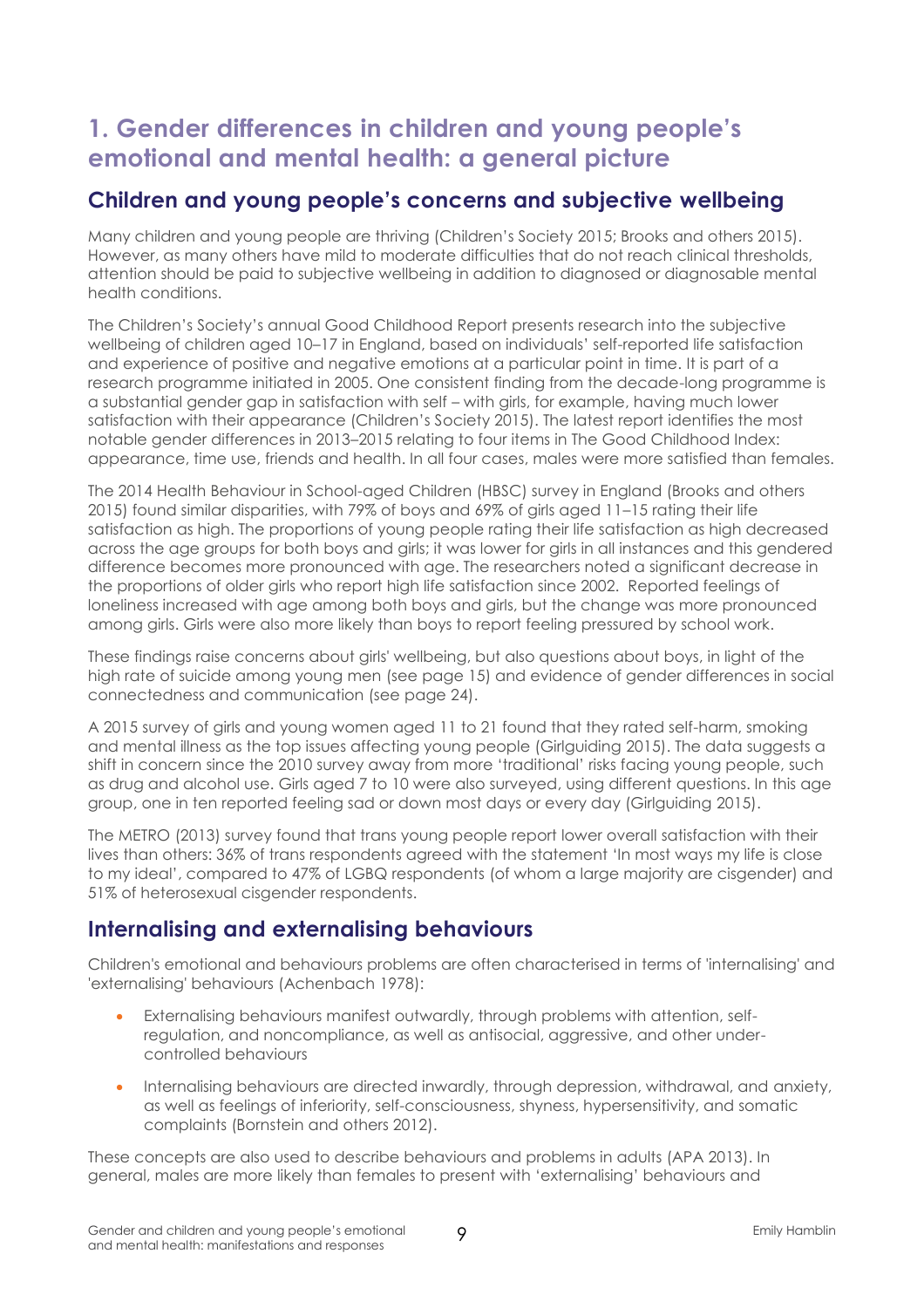problems, whereas the opposite is true for 'internalising' behaviours and problems (Morrison Gutman and others 2015; McManus and others 2009). Possible reasons for, and implications of, these gender differences are addressed in Section 3.

The broad gender differences are reflected in the prevalence of clinically-defined mental health conditions, many of which are described as internalising (e.g. depressive and anxiety disorders) or externalising (e.g. conduct disorders). However, these two categories are not without ambiguities, overlap and exceptions. Also, many children and young people show signs of both internalising and externalising behaviours and disorders (Eisenberg and others 2009; Green and others 2005).

These general differences apply to behaviours within the general population, not only among individuals who meet clinical thresholds. For example, boys and young men are more likely to commit acts of physical violence (ONS 2016a; Brooks and others 2015), whilst girls and young women are more likely to report low self-esteem (see page 9) and physical complaints (see page 25).

Some exceptions to these broad patterns will be explored in this review.

### **Overall prevalence of emotional and mental health difficulties**

Recent population data on children and young people's mental health is lacking, with the most recent government survey conducted in 2004 (Green and others 2005). A new UK prevalence survey – with a wider age range than the previous one – has been commissioned and is due to report back in 2018. The presentation of findings from the previous survey included detailed information on gender differences, so this may also be expected from the next one.

Prevalence data naturally reflects how difficulties are identified and conditions diagnosed, which is often not straightforward (see page 30). It is also important to note that many children will have multiple different difficulties: this is more common in boys than girls (Morrison Gutman and others 2015; Green and others 2015).

### **Young children**

The most reliable information on the prevalence of difficulties in young children currently comes from early years foundation stage (EYFS) profile results and from Egger & Angold (2006) (Khan 2016). EYFS profile results for England show that 89% of girls and 78% of boys reached the expected level in personal, social and emotional development in 2015. In terms of communication and language, 86% of girls and 75% of boys reached the expected level (DfE 2015).

Egger & Angold (2006) found no significant gender effects on the prevalence of conduct disorders, attention deficit hyperactivity disorder (ADHD), anxiety disorders or depression in a large nonclinical sample of US preschool children, although they did suggest that boys were more than twice as likely as girls to meet full diagnostic criteria for ADHD.

### **School-age children**

Morrison Gutman and others (2015) analysed findings from 12,798 children for the UK Millennium Cohort Study, for which parents reported on their children's mental health. Parents identified severe mental health problems (indicative of a clinically diagnosable disorder) in 13% of 11-year-old boys and 8% of girls in 2012; 8% of boys and 6% of girls had moderate problems.

Data from a longitudinal sample (Morrison Gutman and others 2015) show that 26% of 11-year-old boys were assessed as having had severe mental health problems at least once in their lifetimes (based on surveys undertaken at age 3, 5, 7 or 11), compared with 18% of girls. Twice as many boys as girls were assessed with severe problems at three different ages, and over three times as many had severe problems at all four ages.

The latest data on the estimated prevalence of diagnosable disorders in children and young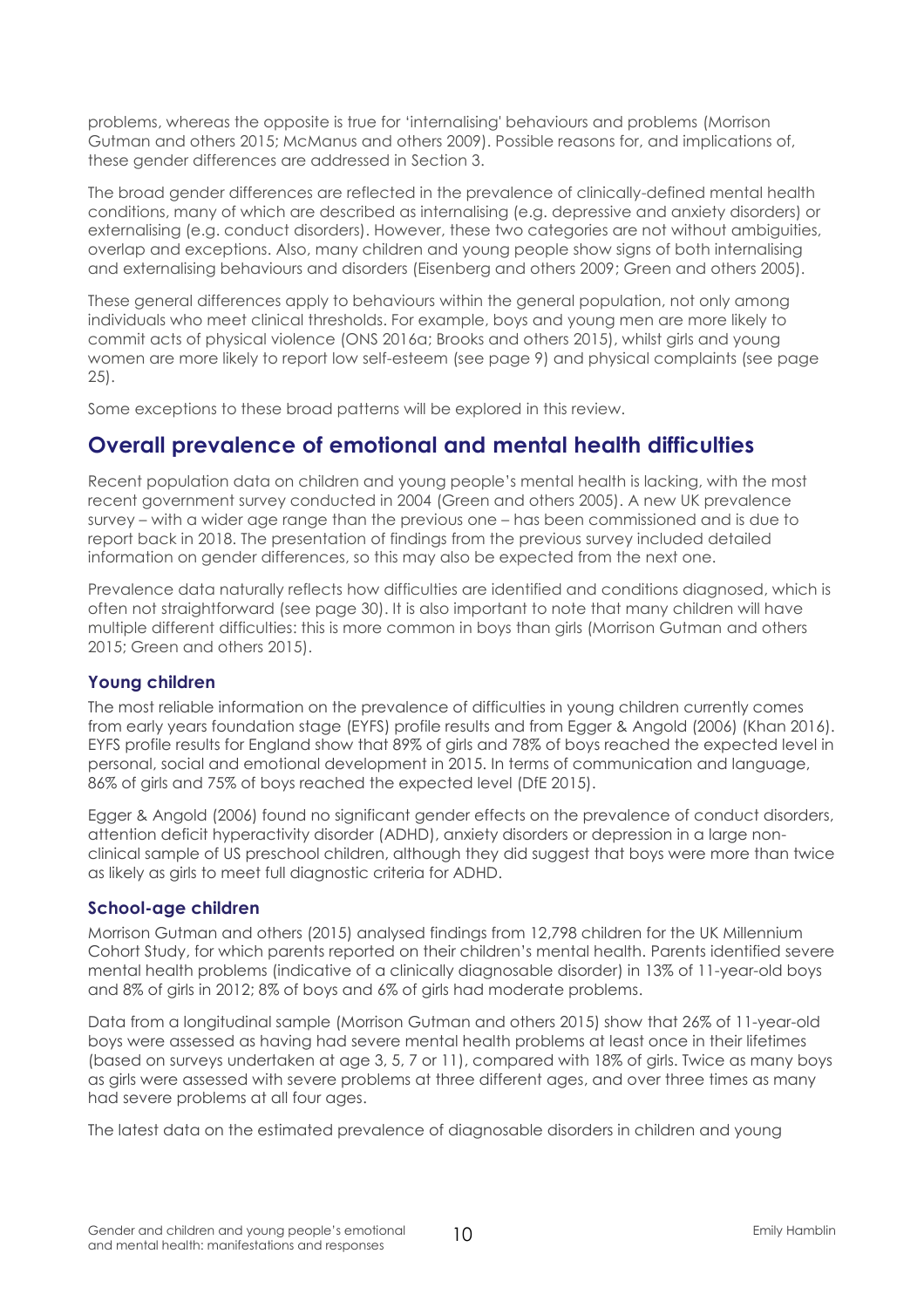people is presented in Figure 11.



**Figure 1: Percentage of children with mental disorders, by age and sex, 2004**

*Source: Green and others (2005) Mental health of children and young people in Great Britain, 2004.*

It is evident that the gender gap in diagnosable mental health conditions begins to narrow in adolescence, with girls experiencing more problems (Green and others 2005). More recent, though less nationally representative, research suggests that emotional problems became increasingly common in girls aged 11–13 between 2009 and 2014, whilst boys' overall problems declined (Fink and others 2015).

### **Young adults**

By young adulthood, the gender gap in diagnosable mental disorders is reversed: adult females of all ages are more likely to be diagnosed with a mental disorder than males (HSCIC 2015a). In 2014, 22% of women aged 16–24 and 13% of men reported having had at least one mental health diagnosis in their lifetime (HSCIC 2015a). A further 21% of women and 23% of men reported having experienced a mental health problem without ever being diagnosed.

In the latest national adult psychiatric morbidity survey, 22% of young women aged 16–24, compared with 13% of men, were assessed as having common mental disorders (which are all anxiety or depressive disorders) (McManus and others 2009). In 2014 19% of women aged 16–24 and 11% of men reported having ever been diagnosed with a common mental disorder (HSCIC 2015a).

Child and adult statistics cannot be straightforwardly compared. However, conduct disorder diagnoses (see page 14) will contribute to the higher proportion of mental health conditions in male children when compared with the adult population. Women's mental health is particularly affected by gender inequality and gender-based violence (WHO 2009; see also page 16–17); there are also gender differences in help-seeking, diagnosis and service responses, discussed later in relation to young women and men.

 $\overline{a}$ <sup>1</sup> Some children will have more than one disorder, and therefore appear in multiple categories. The 'any disorder' columns represent the proportion of all children assessed as having one or more mental disorder. Emotional disorders include anxiety disorders (e.g. separation anxiety, phobias, panic, PTSD, obsessive compulsive disorder, and generalised anxiety) and depression. Hyperkinetic disorder broadly describes ADHD although the diagnostic criteria for the two, and therefore the prevalence, differ. 'Less common disorders' include autism, tic disorders, eating disorders and mutism.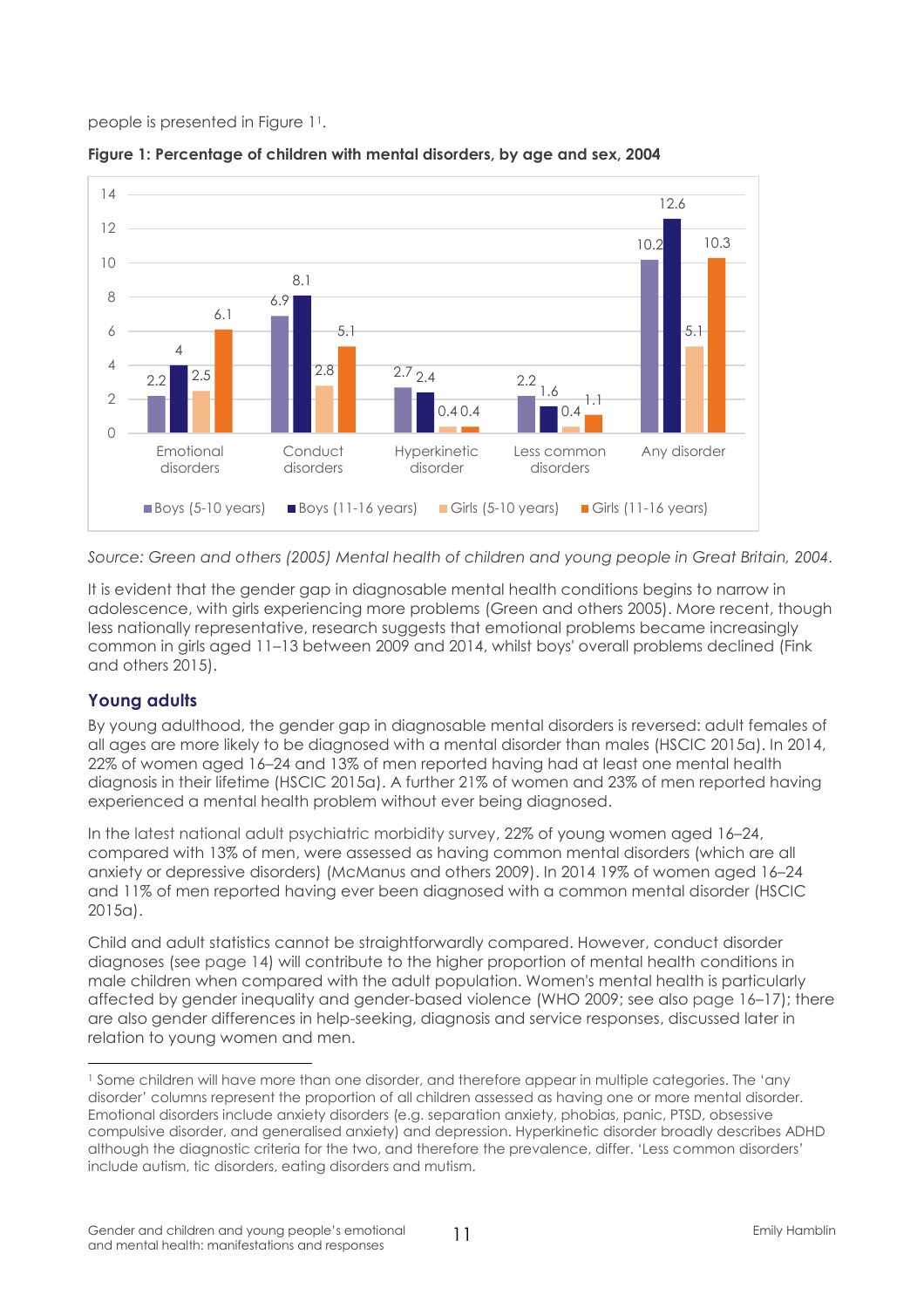Gender differences are also observed in young adults for less common conditions. The estimated prevalence of antisocial personality disorder in 2007 was 1.7% in men aged 18-34 compared with 0.4% in women (McManus and others 2009). For borderline personality disorder, the age band used was 16-34, and observed prevalence was 0.3% for young men and 1.4% for young women (McManus and others 2009). However, these differences should be interpreted with caution, as the overall number of cases was so small.

Gender differences in psychotic disorders in the young adult population are less clear, although schizophrenia is more prevalent in young men than young women (Kirkbridge and others 2012).

#### **Gender and sexual minority children and young people**

Six in ten trans young adults report having a mental health condition which affects them and interferes with their normal activities (METRO 2013). The evidence presented in the following section confirms high levels of mental health need among trans and non-binary children and young people. Sources vary in terms of inclusion criteria and terminology used, but broadly highlight significant risk factors and challenges for children and young people who experience some mismatch between their gender identity and the sex that they were assigned at birth (Holt and others 2014; Skagerberg and others 2013; METRO 2013). Nodin and others (2015) point out that 'being LGB or having a Trans\* identity is not in itself associated with mental distress and increased rates of mental illness, but that negative impact of transphobic, homophobic and heterosexist cultural norms that spur the discrimination, bullying, marginalisation and stigmatisation of LGB&T people may be'. The term 'minority stress' is used to summarise the psychological effect of these social phenomena (see also page 16–17).

This evidence review focuses on gender rather than sexual orientation, although potential intersections between the two concepts should be acknowledged, particularly as LGB young people, like their trans peers, are disproportionately affected by depression, anxiety, suicidal ideation and suicide attempts (McDermott and others 2016; Fay 2016; METRO 2013). Links have been suggested between high rates of body dissatisfaction in gay and bisexual men and pressures to conform to masculine body ideals (Nodin and others 2015). US studies have identified links between gender variance and suicide risk in lesbian, gay and bisexual young people (D'Augelli and others 2005; Fitzpatrick and others 2005); some have identified gender non-conformity as a more significant predictor of mental health symptoms than sexual orientation (Fitzpatrick and others 2005; Roberts and others 2012; Rieger and Savin-Williams 2012).

It is also important to consider children and young people living with differences of sex development (DSDs), also known as intersex people2, who are born with a mix of male and female sex characteristics. Whilst stress associated with DSDs is recognised, the evidence base on the mental health of children and young people with a DSD is limited (Wisniewski and Sandberg 2015), and tends to focus on psychosexual development and gender identity (Sandberg and others 2012). Research recognises stigma (Rolston and others 2015) and psychosocial implications (Sandberg and others 2012) of DSDs for affected children and their families. Broader research on psychological outcomes and wellbeing for individuals with DSD is adult-focused and findings are mixed (e.g. De Neve-Enthoven and others 2016; Schützmann and others 2009). There is a need for further research and more holistic approaches to clinical care for this group of children and young people (Brain and others 2010).

 $\overline{a}$ 

<sup>2</sup> Some advocacy groups prefer the term 'intersex', and there is debate about implications of different terms and which is most respectful. DSD is used here, reflecting the main UK-based resource for affected children, young people and families[: dsdfamilies.org.](http://www.dsdfamilies.org/)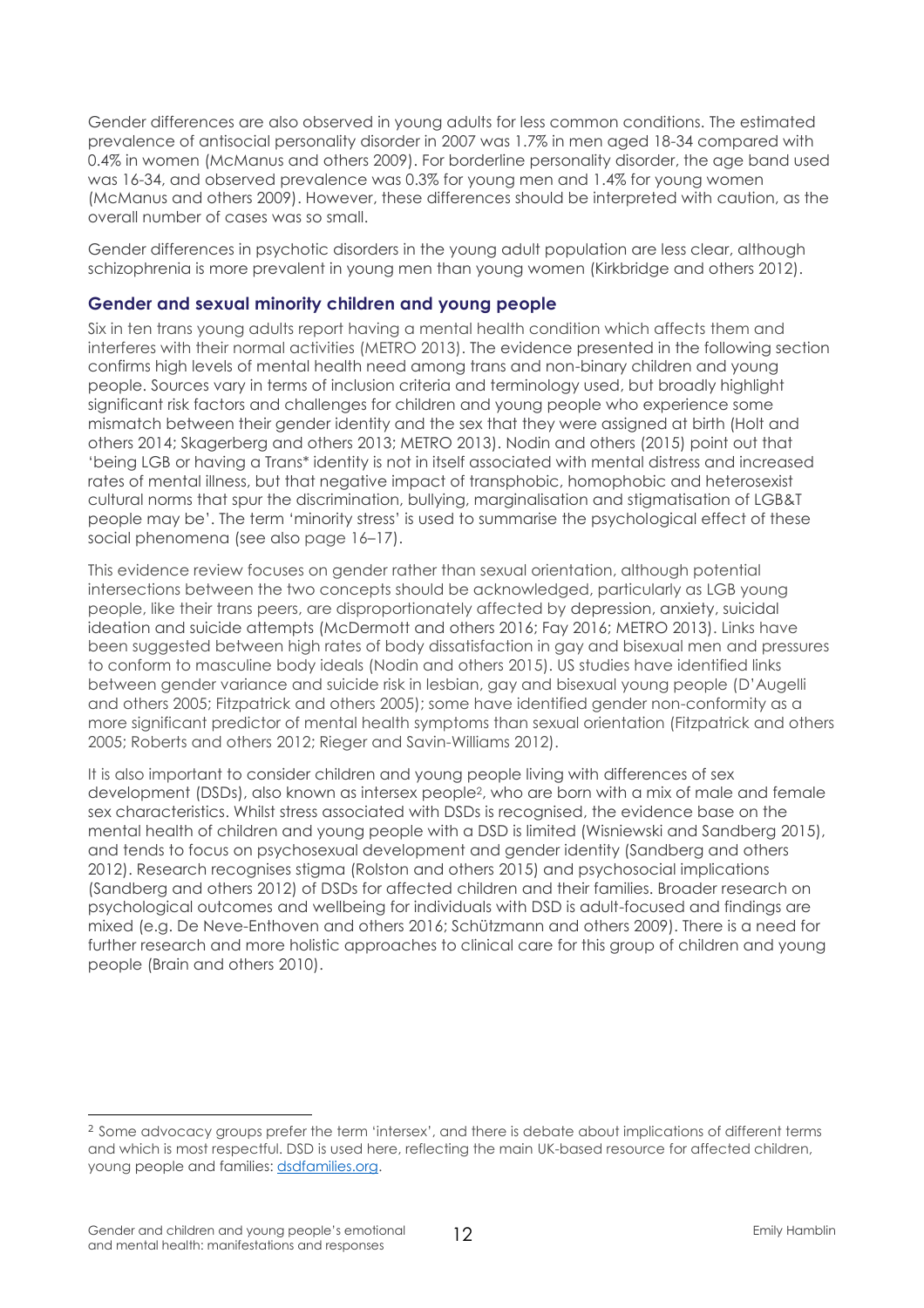### **Gender dysphoria**

Gender dysphoria (GD) is a medically recognised condition in which the mismatch between the biological sex of a person and their gender identity causes significant distress. GD is not itself a mental illness, and not all trans and non-binary children and young people experience gender dysphoria.

The Gender Identity Development Service (GIDS) in London (see page 37) works with children and young people who experience difficulties in the development of their gender identity. It has seen a huge increase in referrals of children and young people to the GIDS in recent years (BBC 2016).

Holt and others (2014) conducted a case review of 218 children and young people with features of gender dysphoria who were referred to the GIDS in London in 2012. Of these young people, 63% were assigned female at birth, contradicting historical trends. The mean age of referral for the whole sample was 14 years, and 43% of those for whom data was available reported having their first gender dysphoric feelings before the age of seven.

Holt and others (2014) concluded that living with gender dysphoria in our current society undoubtedly predisposes a young person to a number of other difficulties ranging from social isolation, stigma and shame to psychological issues such as depression, anxiety, self-harm and eating disorders. For young people assigned female at birth, self-harm (reported by 46%) and bullying (45%) were the two most common difficulties, whereas for those assigned male at birth it was bullying (49%) and low mood/depression (46%). Many of the difficulties increased with age, reflecting other evidence that adolescence is a particularly challenging time for these young people (e.g. Skagerberg and others 2013b). There was a significant difference in the occurrence of self-harming, which was indicated more often in the young people assigned female at birth, and autism spectrum conditions, indicated more often in those assigned male at birth.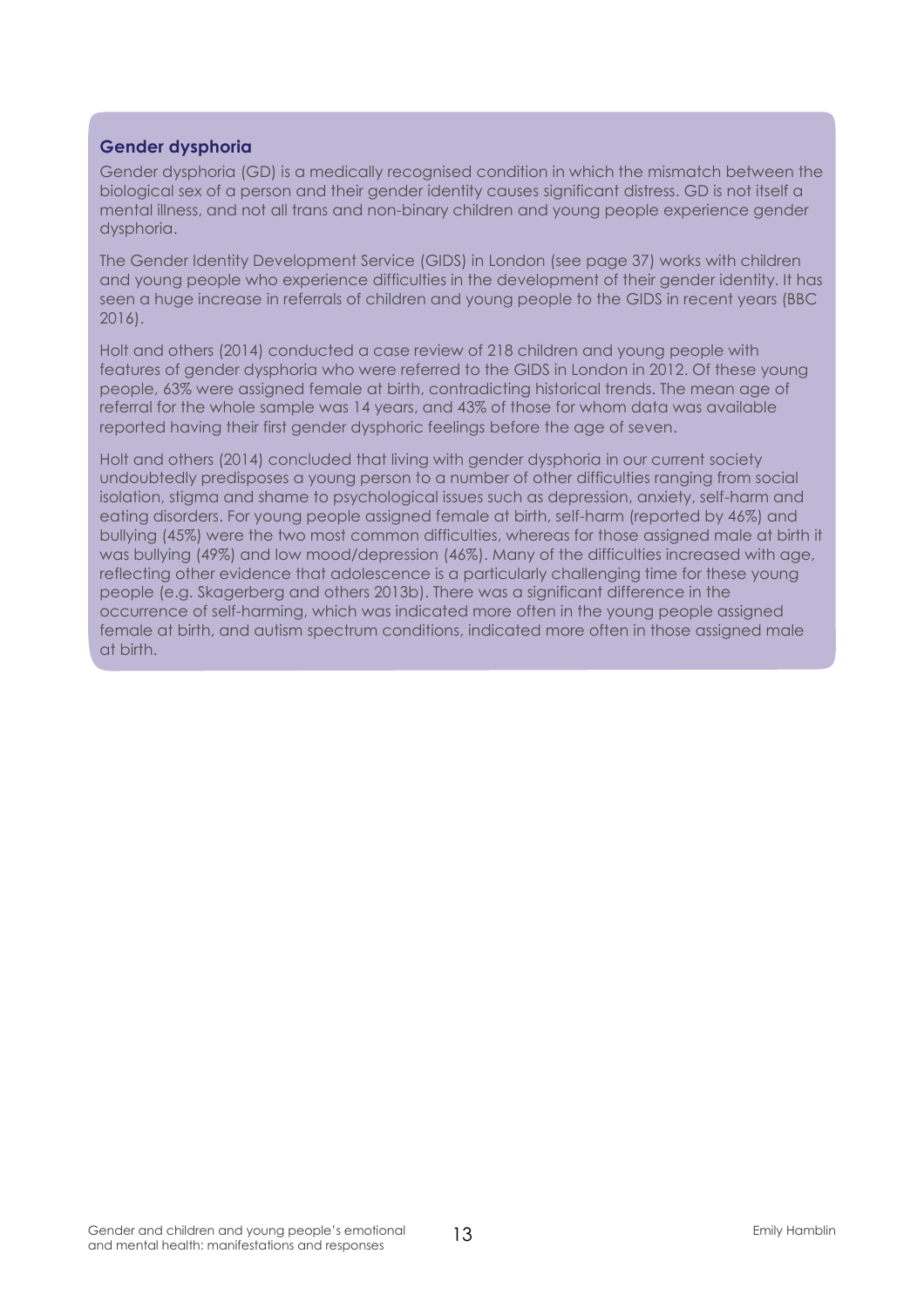# **2. Gender differences in the prevalence of specific difficulties and issues**

### **Depressive disorders and anxiety disorders**

Depressive disorders and anxiety disorders are often grouped together as 'emotional disorders' or 'common mental disorders', data for which are presented in the previous section. These are more prevalent in girls than boys from a young age, but the gap increases with age (see page 11). Although the most comprehensive prevalence estimates of mental disorders in general child and adult populations are now old, newer research provides insight into the current picture.

'Psychological distress' is used as a measure of emotional and mental wellbeing, and may be defined as a state of emotional suffering characterised by symptoms of depression and anxiety (Drapeau and others 2011). Girls aged 14–15 recorded higher levels of psychological distress than boys in both 2005 and 2014, with average levels of distress in girls' increasing over the period (Lessof and others 2016). The proportion of girls deemed 'psychologically distressed' (indicating potential clinical significance) also increased (to 37% in 2014, compared with 15% of boys).

Trans young people are disproportionately affected by depression and anxiety, with over half reporting having ever sought medical help for either condition (METRO 2013; Nodin and others 2015). A recent US study found that transgender children who identified as the gender 'opposite' to that which they were assigned at birth, and were supported to live openly as that gender, 'have developmentally normative levels of depression and only minimal elevations in anxiety' compared with cisgender peers; this is striking in contrast with the prevalence of poor mental health among children with gender dysphoria (see page 13) living within the gender role assigned at birth (Olson and others 2016).

#### **Conduct disorders and behavioural problems**

Conduct disorders are more common in boys than girls at all ages (see Figure 1), although it has been suggested that they are under-recognised in girls (Delligatti and others 2003).

Conduct disorders are characterised by 'repetitive and persistent patterns of antisocial, aggressive or defiant behaviour that amounts to significant and persistent violations of age-appropriate social expectations' (NCCMH 2013). The four subtypes of conduct disorder constitute the most common group of mental health problems in children and young people, and are found in those children and young people with the most severe and enduring behavioural problems. A further 15–20% of children have more moderate behavioural problems that do not meet the threshold for a conduct disorder diagnosis (Parsonage and others 2014).

Conduct disorder diagnoses are typically assigned to children under 18 and generally cease to apply beyond this age (though up to half of children with a conduct disorder may go on to develop antisocial personality disorder, diagnosed in adults) (NCCMH 2013). The prevalence of conduct disorders increases throughout childhood.

Of all childhood mental health issues, conduct problems, especially those emerging at a young age, have the clearest and strongest associations with poor life outcomes across the life course in a wide range of dimensions, including mental health (Parsonage and others 2014; Richards and others 2009). Conduct disorders also commonly coexist with other mental health problems: 46% of boys and 36% of girls have at least one coexisting mental health problem; concurrence with ADHD is particularly common (NCCMH 2013).

#### **Self-harm and suicide**

Definitions of self-harm vary across studies and surveys, but can include acts such as cutting, burning, biting or self-poisoning. Self-harm is strongly connected to internalising problems and drug and alcohol misuse, although ADHD and conduct disorders are also commonly associated (Hawton and others 2012). It can be a coping strategy (NCCMH 2004) (see Section 3).

Of young women aged 16–24 surveyed in 2007, 17% reported having ever deliberately harmed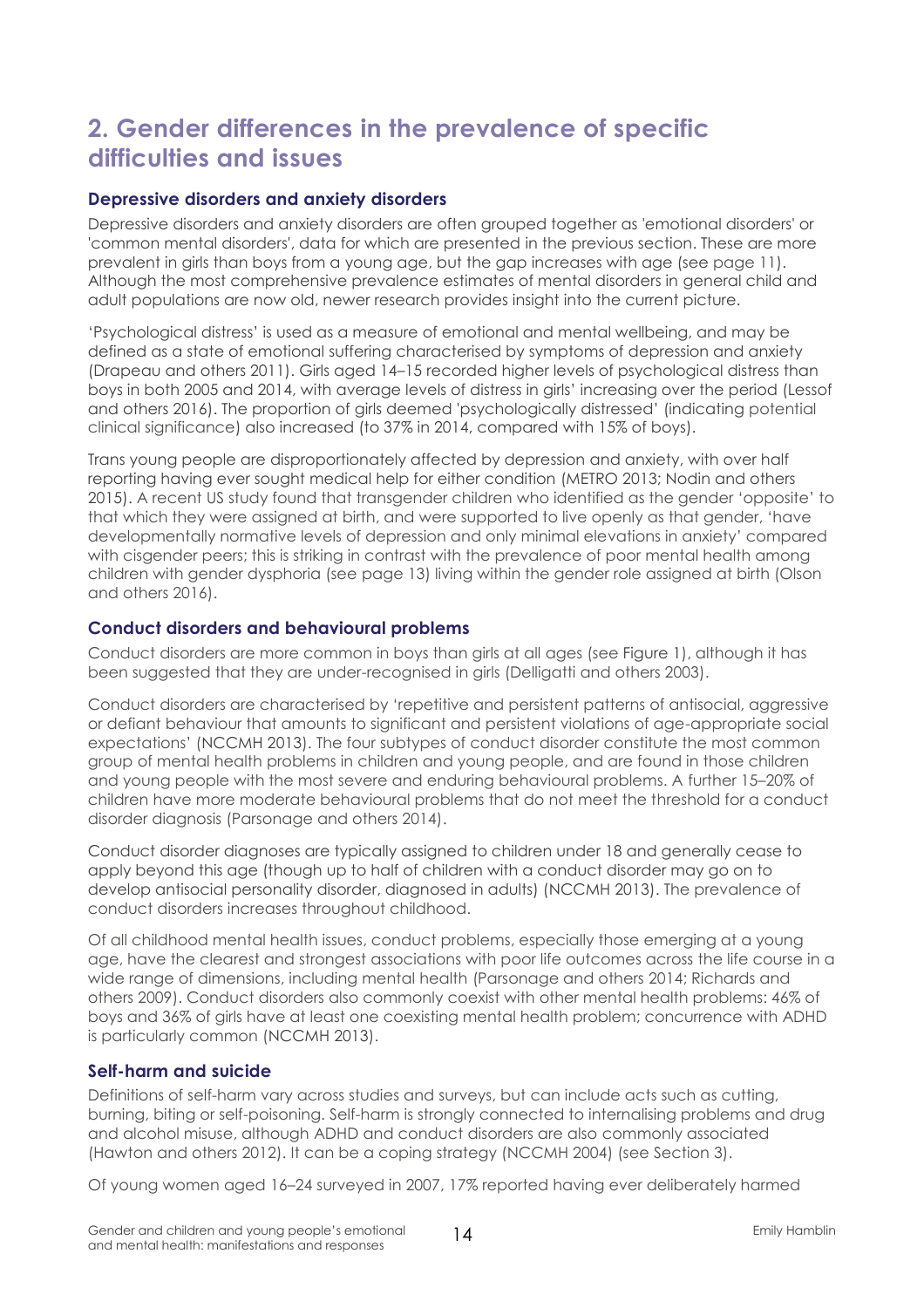themselves (without suicidal intent) compared with 8% of men in the same age group (McManus and others 2009). The broad evidence base suggests rising levels of self-harm among young people, particularly young women (YoungMinds 2012): with 32% of 15-year-old girls reporting ever having self-harmed (intent not specified) in a recent survey, nearly three times the proportion of their male peers (Brook and others 2015). Figures from 2012–13 through to 2014–2015 show over four times as many hospital admissions for self-harm in females aged under 20 years (n=59,368) than for males (n=14,190) (HSCIC 2015b). In 2014–2015, male admissions peaked in the 20–24 age group, though were still outnumbered by female admissions (HSCIC 2015c). Intentional self-poisoning (usually by drug overdose) accounts for most admissions (HSCIC 2015b and 2015c).

Prevalence of self-reported suicidal thoughts and suicide attempts appears to be higher in young women than men (McManus and others 2009).





Source: *Adult Psychiatric Morbidity Survey 2007 (McManus and others 2009)*

However, more young men die by suicide. This suggests that first suicide attempts are more likely to be fatal among young men than women. Suicide was the leading cause of death for males aged under 50 and for females aged 20-34 in England and Wales in 2014 (ONS 2015a).

**Figure 3: Age-specific suicide<sup>3</sup> rates by sex and five-year age group, England 2014 registrations**



*Source: Suicide in the United Kingdom 2014 Registrations (ONS 2016b)*

 $\overline{a}$ 

<sup>&</sup>lt;sup>3</sup> In England and Wales, verdic<u>t</u>s of suicides cannot be returned for children under the age of 10 years. The definition for suicides used here includes deaths from intentional self-harm in 10- to 14-year-old children in addition to deaths from intentional self-harm and events of undetermined intent in people aged 15 and over.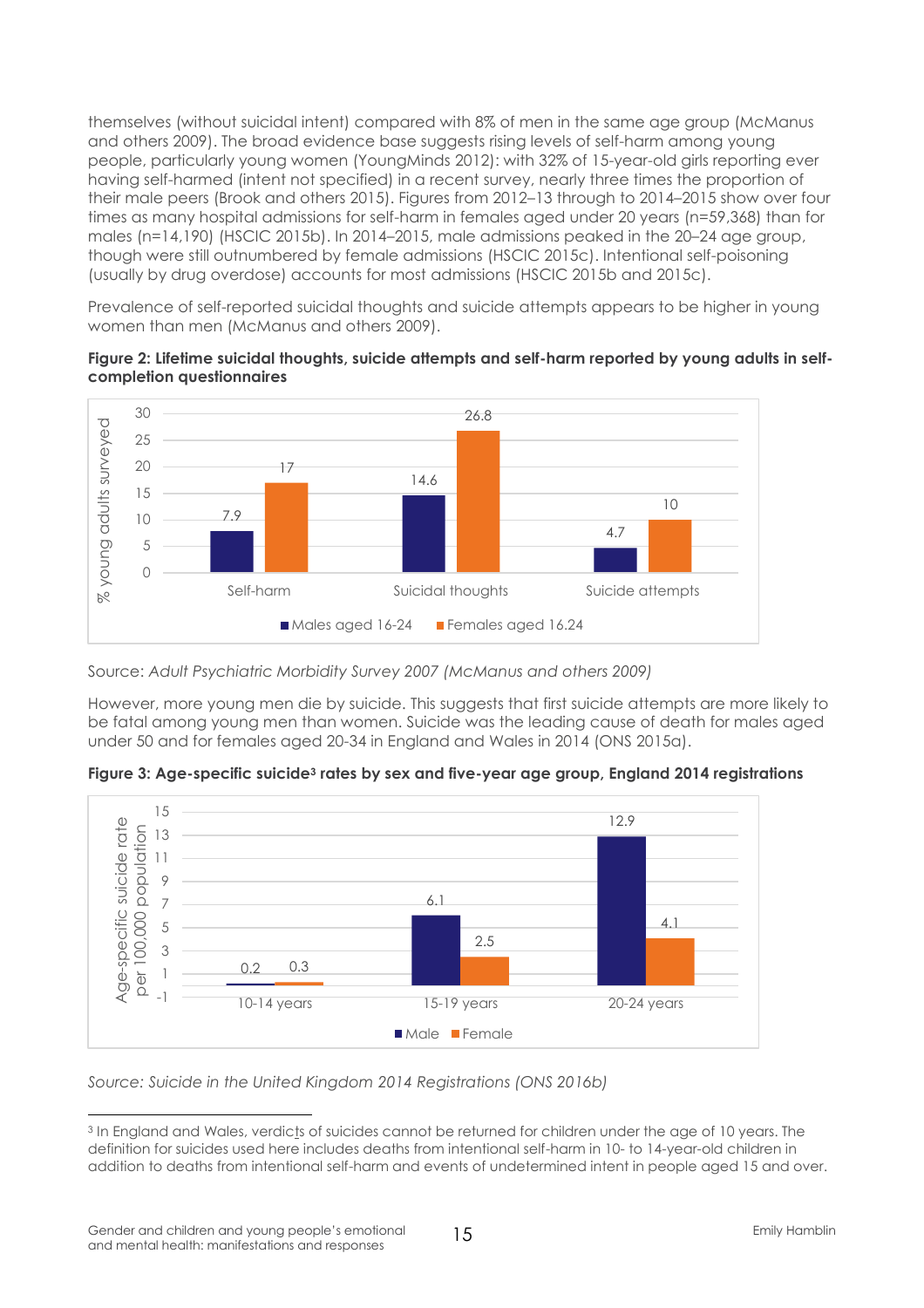An examination of suicides in in children and young people in England (NCISH 2016) found that many identified antecedents of suicide were more common in females than males, including abuse, bullying, bereavement, physical health conditions, and exam pressures. Females were more likely to have self-harmed in the past, and to have had contact with mental health, social care or local authority care services. In contrast, males more often had no recent service contact.

Various studies show high levels of self-harm, self-harm thoughts, suicidal thoughts and suicide attempts among trans young people, which far exceed prevalence among their cisgender peers (e.g. Nodin and others 2015; Holt and others 2015; Skagerberg and others 2013b; McDermott and others 2016). In a survey of trans young adults aged 16–25, 72% reported having ever self-harmed; 39% had ever had a plan to kill themselves (not carried out); 27% had ever attempted suicide; and 23% felt it was likely that they would attempt suicide one day (METRO 2013).

#### **Gender and the impact of violence and abuse**

It is well-established that violence and abuse have wide-ranging and long-lasting impacts on individuals' physical and mental health and broader life outcomes (Khan 2016; Scott and McManus 2015a; Radford and others 2011; YoungMinds 2016). This review focuses on manifestations of, and responses to, children and young people's mental health needs; the sources cited provide rich background on the contexts and causes underpinning these needs. However, the gendered nature of violence and abuse must be acknowledged: violence against women and girls is a gender-based inequality that severely impacts on the mental health of girls and women at individual and population levels (Scott and McManus 2015b; Davies 2015).

Girls and women are disproportionately affected by domestic abuse and sexual violence, which include child sexual abuse, child sexual exploitation, sexual harassment, forced marriage, honour-based violence, and female genital mutilation (FGM). For example:

- Research into young people's self-reporting of violence and abuse found that 31% of young females aged 18–24 reported having experienced exposure to some form of severe maltreatment<sup>1</sup> in their lifetime, compared with 25% of males. The gender difference for reported contact sexual abuse was highest: 18% of females compared with 11% of males (Radford and others 2011).
- People aged under 25 comprise 36% of the total population of England and Wales, yet in the year ending March 2015, 77% of rapes and 76% of all other sexual offences recorded by the police<sup>1</sup> were perpetrated against females aged 0-24, compared with 11% and 17% respectively for males (ONS 2016c; ONS 2016d).
- Recent analysis highlights that the more extensive the violence and abuse, the higher the proportion of the group that is female. Around one in 20 women in England has experienced repeated, serious physical and sexual abuse both as a child and an adult, compared to one in 100 men (Scott and McManus 2015b). Mental health outcomes for these adults are extremely poor, and it is suggested that the levels of violence and abuse experienced by women may largely account for gender differences in the prevalence of common mental disorders among adults (Scott and McManus 2015b).
- Gender disparities in abuse within intimate relationships emerge at a young age: one study found that 14–17 year old girls were several times more likely than boys to report having experienced all forms of violence and abuse in this context, with almost half reporting emotional violence, one in five reporting physical violence and four in ten reporting sexual violence (Barter 2015a).

(Continued on next page)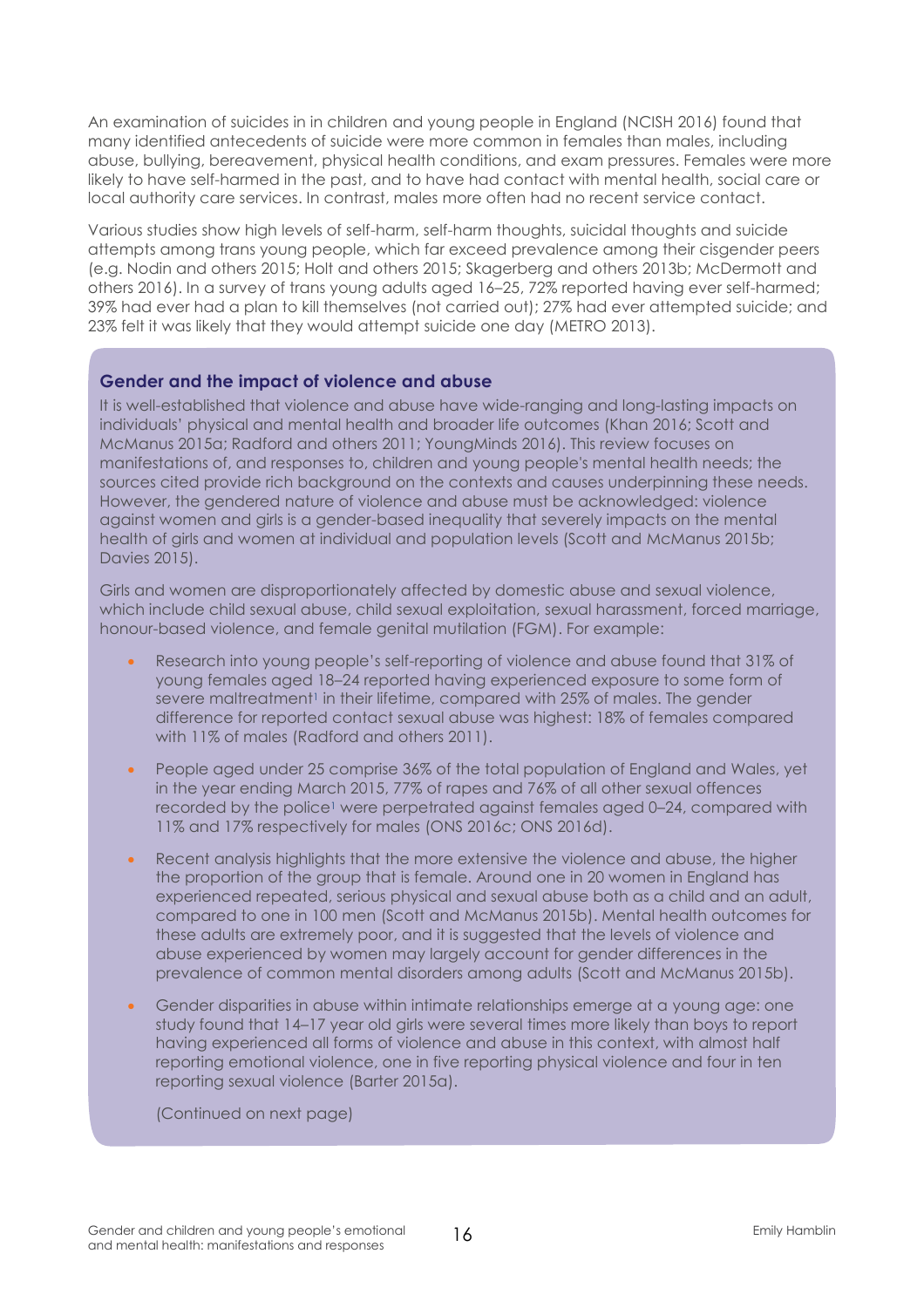Findings from the Crime Survey for England and Wales, which surveys the public (thereby including unreported crimes), shows that, within the total population, young men are the group most likely to be victims of violent crime, with 5.9% of men aged 16–24 having experienced wounding or assault, compared with 2.4% of women (ONS 2016e). Acquaintances or strangers perpetrated the majority of this violence; young women were still more likely to be victims of domestic violence.

Trans young people are at extremely high risk of discrimination, harassment and assault; they are also more likely than the general population of young adults to report a history of domestic, familial and/or sexual abuse (METRO 2013). In a sample of 13–25 year olds with experience of self-harm or suicidal feelings, 85% of trans males, 80% of those with 'other' gender identity<sup>1</sup> and 60% of trans females reported that, whilst these issues were affecting them, they were also experiencing some kind of abuse or negative interactions related to their sexual orientation or gender identity (McDermott and others 2016).

It is difficult to get an accurate picture of violence and abuse, due to under-reporting by victims to the police, but also in surveys. However, these issues clearly have a severe impact on the mental health of children and young people affected, and their occurrence and impact are distinctly gendered.

### **Body image and eating disorders**

The most marked gender difference noted in the latest Good Childhood Report (Children's Society 2015) of the subjective wellbeing of 8,000 children aged 10–17 related to appearance: 17% of females had low satisfaction with their appearance compared with 9% of males. Only 52% of girls aged 11–15 feel their body is 'about the right size' compared with 60% of boys (Brook and others 2015); positivity about body size decreases with age in both boys and girls.

A complex interaction of sociocultural, psychological, and biological influences are understood to cause eating disorders; idealisation of thinness is a risk factor (Culbert and others 2015). The gendered impact of sociocultural factors is the subject of much research and discourse. Comprehensive and consistent prevalence data on eating disorders in the UK is not readily available, and many eating problems will go undiagnosed. Studies generally estimate that around 90% of people with eating disorders are female (PwC 2015), though some estimates suggest that up to a quarter of young adults affected are male (McManus and others 2009). Young people are disproportionately affected by eating disorders, and the most recent national adult psychiatric morbidity survey found that 20% of women and 6% of men aged 16–24 screened positive for a possible eating disorder (McManus and others 2009). Mortality rates in individuals with eating disorders are high, particularly for anorexia nervosa (Arcelus and others 2011).

Eating disorders are also a concern for trans young people. High levels of disordered eating are self-reported by both trans young people (METRO 2013) and adults (McNeil and others 2012). A recent US study found that trans college students were four times more likely to self-report an eating disorder than their cisgender, heterosexual female peers (Diemer and others 2015).

### **Post-traumatic stress disorder (PTSD)**

PTSD can be difficult to diagnose in children. Many children with PTSD may have been subjected to multiple traumas such as childhood sexual abuse or domestic violence (NCCMH 2005; see also page 16–17). In the latest UK prevalence survey, 0.5% of girls aged 11–16 screened positive for PTSD compared with 0.1% for boys (Green and others 2005).

In the 2007 national adult psychiatric morbidity survey, 5% of men and 4% of women in the 16–24 age group screened positive for PTSD, despite experiences of trauma having been more common in women; the authors attribute this to high levels of violent assault among young men. Men aged 25 and over are more likely than women to have experienced trauma but, having done so, less likely to develop PTSD (McManus and others 2009; McLean and Anderson 2009).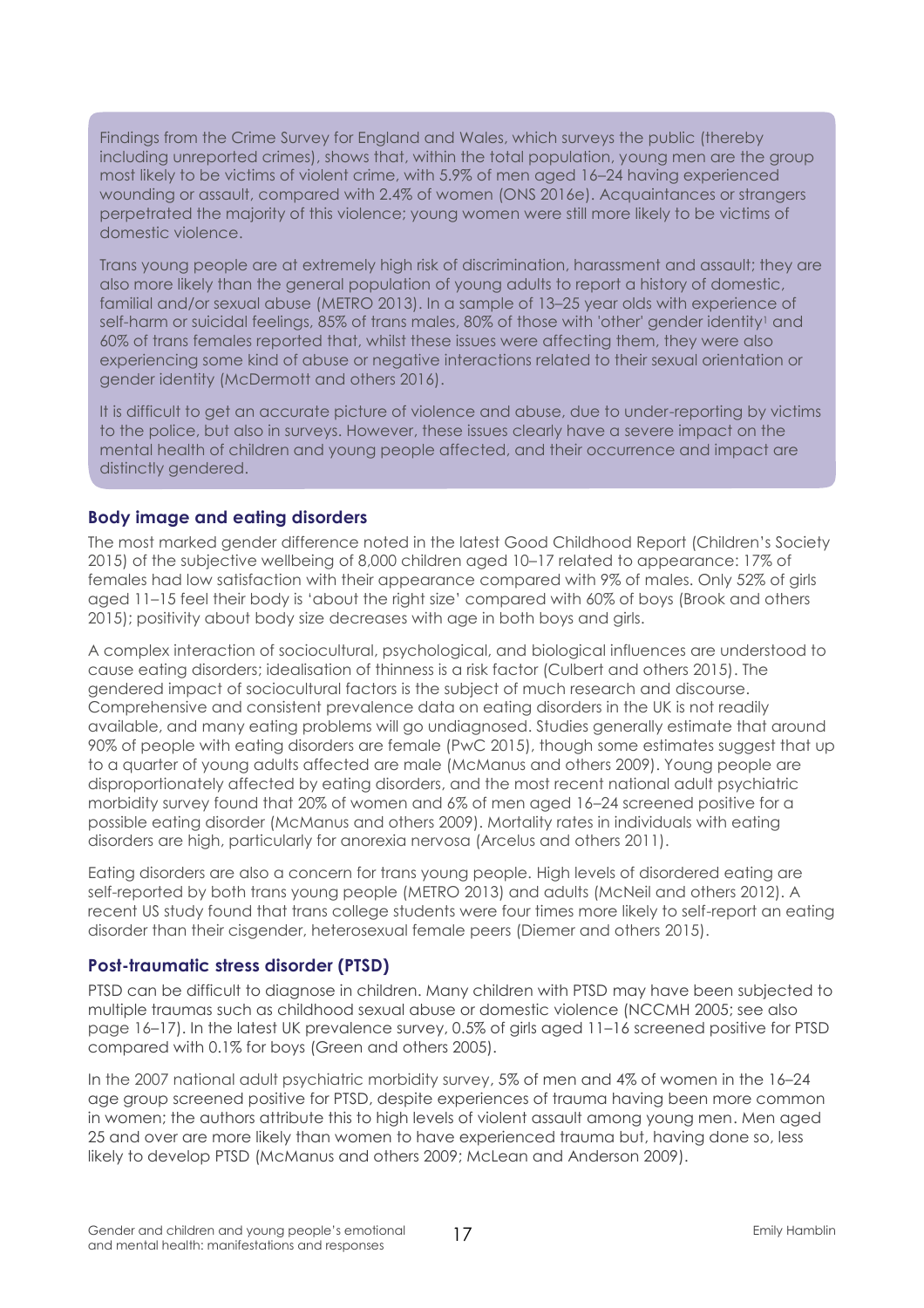### **Drug and alcohol dependence**

Patterns of drug and alcohol use by young people vary by gender to different extents depending on the aspects in question (Fuller and others 2015). There are gender differences in some behaviours that might indicate dependence. In a recent survey, 83% of 15-year-old boys who drank regularly reported having been drunk more than 10 times in the last 30 days, compared with 57% of girls (Brooks and others 2015).

Survey data from 2014 (Fuller and others 2015) shows similar proportions of girls and boys aged 11– 15 reporting having taken illicit drugs at least once a month in the last year, though boys were slightly more likely to report more frequent drug use, and drug use at younger ages. An examination of suicides in in children and young people in England (NCISH 2016) found that a higher proportion of males had a history of illicit drug use.

The most recent prevalence estimates for drug and alcohol dependence in young adults are from the 2007 national adult psychiatric morbidity survey, and are likely to be under-estimates (McManus and others 2009). Whilst 13% of men aged 16–24 were identified as dependent on alcohol compared with 10% of women aged 16–24, the prevalence of hazardous or harmful drinking was 42% among men and 32% among women. In this age group, 13% of men reported signs of dependence on any drug (usually cannabis) in the last year, compared to 7% of women.

More recent data shows that recent alcohol consumption in excess of recommended limits is slightly more common among men aged 16–24 compared to women (ONS 2016f).

There has been limited research into drug and alcohol use among trans and non-binary people. However, there is some evidence of high levels of alcohol dependence among the adult trans population, and of substance use (not necessarily felt to be problematic) (MacNeil and others 2012). The largest survey of trans young people to date did not reveal substantially different levels of drug and alcohol use among this group compared to their cisgender peers (METRO 2013).

Alcohol and drug use can be a coping strategy (see Section 3), employed by adult men more than women (Nolen-Hoeksema 2012). There is some evidence that in early adolescence, girls are more likely to use alcohol in this way than boys, and that this difference is reversed by late adolescence (Kuntsche and others 2006). One third of women aged 18-34 experiencing mental health problems has admitted to regularly drinking to get drunk as a direct result (Platform 51 2010).

#### **Neurodevelopmental disorders**

ADHD and autism are the neurodevelopmental disorders for which gender differences in prevalence are most noted and discussed. Prevalence estimates for autism and ADHD vary widely and use different measures.

Diagnoses of autism are much more common in males than females. One British study estimated that autism affects around 1% of the child population (Baird and others 2006). Studies and education statistics indicate that at least five in six children with autism are male (NAS 2016; Pinney 2014; Green and others 2015).

ADHD is estimated to affect 3 to 9% of school-aged children and young people in the UK (NCCMH 2009). In the latest UK prevalence survey, 2.6% of boys aged 5–16 screened positive for hyperkinetic disorder – a diagnosis restricted to a severe subtype of ADHD – compared with 0.4% for girls (Green and others 2005). For about two-thirds of people diagnosed with ADHD in childhood, some symptoms will persist into adulthood (Faraone and others 2006). Studies generally find a malefemale gender ratio of around 3:1, although this becomes more equal in adulthood (NCCMH 2009).

Both autism and ADHD are thought to be under-recognised in girls. See pages 30 and 31.

Children, adolescents and young adults with ADHD and/or autism are at significant risk of having mental health and behavioural difficulties (Green and others 2005; Madders 2010; McManus and others 2009; Rosenblatt 2008).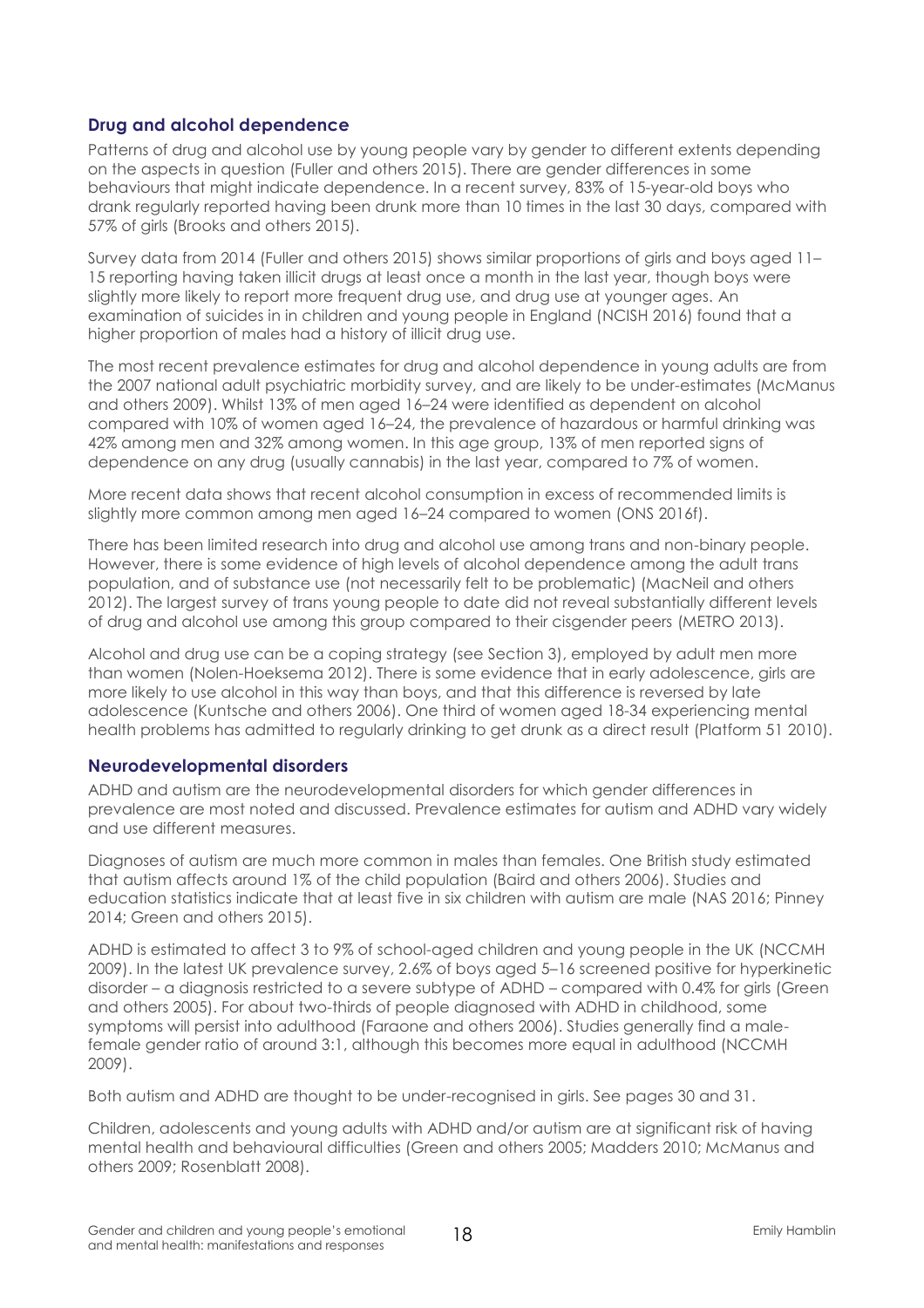# **3. Gender differences in children and young people's coping strategies and help-seeking behaviours**

### **Coping strategies**

People use many different strategies to cope with stressors and difficulties. These strategies may focus on addressing a problem itself or a person's thoughts and feelings about the problem. Some coping strategies are adaptive, (and many activities are associated with emotional and mental wellbeing, whether or not the primary motivation for engaging in them is coping). Other strategies are maladaptive (see self-harm and drug and alcohol dependence in Section 2).

Coping is related to how emotions are regulated and expressed. Complex gender differences have been observed in how individuals cope, as well as how mental health conditions develop. The causes and processes involved have been attributed to a range of biological, psychological, environmental and other factors (Else-Quest and others 2006; McLean and others 2009; Nolen-Hoeksema 2012; Zahn-Waxler and others 2006). Biological explanations explore gender differences relating to genetics, hormones, and brain structure and function (e.g. Ruigrok and others 2014).

A meta-analytic review of gender differences in how children from infancy to adolescence express emotions (Chaplin and Aldao 2013) found small but significant gender differences. Girls showed greater positive emotion expressions than boys, and this difference increased among older participants, in the presence of an unfamiliar adult, and in situations featuring social pressure to mask negative emotions. Girls also expressed more internalising emotions than boys, who showed greater externalising emotion expressions in early and middle childhood, in negative situations, and when with peers or alone. Unexpectedly, by adolescence, girls expressed more externalising emotions than boys. The researchers emphasised the importance of context, situation and demographic factors.

'Effortful control' is the ability to exert voluntary control over emotional reactions and impulses to act (Nolen-Hoeksema 2012). In general, girls have been found to show greater effortful control abilities than boys (Else-Quest and others 2006), which may contribute to their lower prevalence of externalising behaviours and problems.

One US study found that girls as young as six evaluated emotion-focused strategies (such as expressing feelings or seeking support) as more effective for regulating sadness and anger than boys did (Waters and Thompson 2014); boys did not endorse distraction more highly than girls as expected. McLean and others (2009) suggest that caregivers and other influencers (e.g., teachers, peers, and media) may 'encourage gender conforming behaviors by differentially reinforcing agency and assertiveness among boys and anxious behaviors among girls'.

There is evidence that adolescent girls perceive higher amounts of interpersonal stress than boys, and score higher on maladaptive coping strategies, such as rumination, and emotional distress (Hampel and Petermann 2006; Li and others 2006). Since it is linked to rumination, girls' and women's emotional competence may be 'an asset or a liability' (Nolen-Hoeksema 2012). McNeish and Scott (2014) describe how gender expectations encourage girls 'to develop characteristics and competencies which are not well suited to exercising power, but which are compatible with a position of subordination', noting that such characteristics are also risk factors for mental health and often invisible because consistent with 'acceptable "feminine" behaviour'. On the other hand, girls and women who respond to adversity with externalising behaviours are more likely to experience punitive responses (see page 36). In this respect, gender conformity itself may be seen as a strategy used to cope with or avoid stressors, and both attempting and not attempting to meet expectations can have consequences for girls' mental health and how others respond to them.

Likewise, a review of evidence relating to men's mental health concluded that 'men often have mental health needs that are distinct from those of women and which are particularly associated with the lived experience of being male' (Wilkins 2010). Wilkins argued that 'normal' male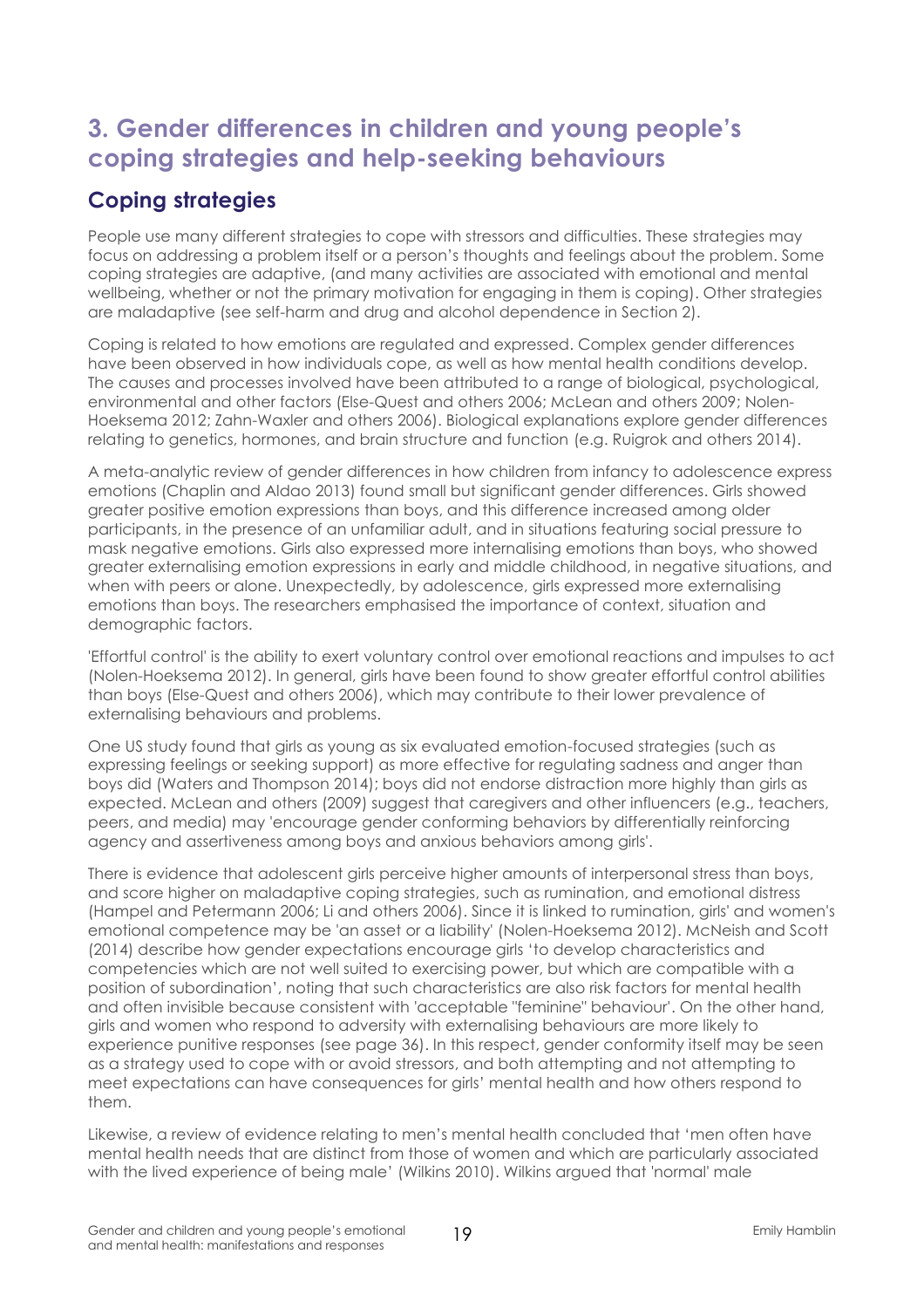behaviours such as 'soldiering on' through distress, drinking excessively, displaying aggression or misbehaving at school, could be detrimental to male mental health. In this respect, 'simply being male could – and should – be seen as a primary risk factor for several specific mental health problems' including alcohol or drug dependence, suicide, and offending behaviour associated with emotional distress (Wilkins 2010). The importance of not pathologising maleness is emphasised, however; Nolen-Hoeksema (2012) also suggests that men may regulate their emotions in ways that are not currently obvious, and provide social support to one another in different ways from women.

A US study identified four aspects of psychological resilience among transgender young people: a sense of personal mastery, self-esteem, perceived social support, and emotion-oriented coping (Grossman and others 2011).

### **The impact of childhood adversity**

The prevalence of different adverse childhood experiences varies by gender (Radford and others 2011; Bellis and others 2014; see also page 16–17). Evidence on gender differences in the impact of such experiences shows a complex picture, with impacts varying according to factors including the child's age and the nature and number of adverse experiences (Hughes and others 2016). Children and young people can adopt risky, self-destructive or challenging behaviours in order to cope with or try to process trauma (YoungMinds 2016). Those whose risk-taking is significant are at increased risk of being labelled as having a clinical disorder or criminalised, rather than having their experiences of adversity identified (Greenwald 2015, cited in YoungMinds 2016).

Adverse childhood experiences include victimisation, such as crime, maltreatment, peer and sibling victimisation, sexual victimisation, and witnessing and other exposure to violence (Crimes Against Children Research Center, n.d.). There are obvious difficulties with comparing individual experiences, but Radford and others (2011) identified some broad gender-based patterns in the independent impact of specific types of maltreatment and victimisation, based on over 6,000 interviews with caregivers, children and young people:

- Among 3–10 year olds, the effect of child maltreatment on trauma symptoms was almost twice as large for boys as for girls
- Witnessing family violence and experiencing physical violence were associated with increased delinquent behaviour in girls aged 5–10, but not in boys
- Among 11–17 year olds, the effect of sexual abuse on emotional wellbeing was slightly stronger for girls than for boys; sexual abuse and physical violence also appeared to have strong effects in girls in terms of delinquent behaviour
- Among 18–24 year olds, the effect of victimisation by peers or siblings on trauma symptoms was almost twice as large for young women as for young men; it was also stronger for girls than for boys in the 3–10 age group
- Among those children and young people who had experienced the most multiple maltreatment and victimisation types during their lifetimes, the associated with increased delinquency was slightly stronger for girls aged 11–17 than boys.

In a US study, Schilling and others (2007) investigated specific effects of adverse childhood experiences on young adults from urban, disadvantaged communities. Experiences included victimisation but also parental unemployment, parental drug or alcohol problems, and family breakdown. Young men and women were equally likely to exhibit depressive symptoms. Boys were much more likely than girls with similar adverse experiences to engage in antisocial behaviour, and the cumulative effect of multiple adverse experiences on drug use was much greater for boys than girls. Sexual abuse/assault was associated with much higher levels of drug use, depressive symptoms and antisocial behaviour in young men than in young women, although the number of sexually victimised boys was small.

UK studies exploring violence and abuse in young people's intimate relationships have identified that girls are significantly more likely than boys to be negatively impacted by the physical and sexual violence they experience (Barter and others 2009; Barter and others 2015a), with little evidence that this effect is caused by better recognition and reporting by girls.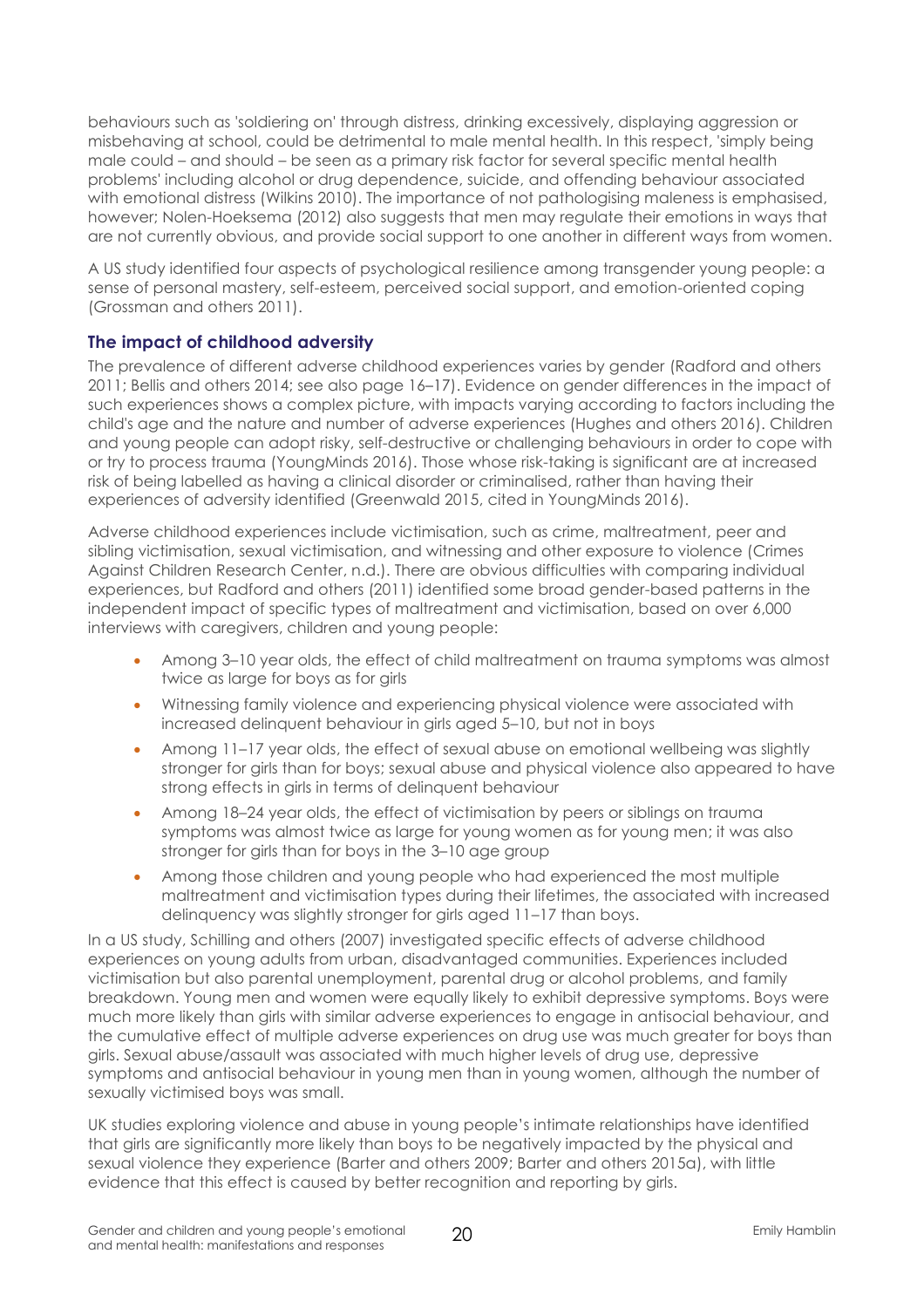### **Help-seeking behaviours**

Help-seeking is defined as a behaviour involving 'actively seeking help from other people', 'communicating with others to obtain assistance in terms of understanding, advice, information, treatment, and general support in response to a problem or distressing experience' (Rickwood and others 2005). It may be considered a life skill. Much of the available evidence comes from an Australian research programme exploring young people's help-seeking for mental health problems, which gathered data from 2721 young people aged 14–24 years. Findings from several studies were summarised by Rickwood and others (2005), who also proposed the following process model for help-seeking for emotional and mental health problems.

After recognising their difficulties and need for help, young people must be comfortable and able to communicate about their needs in terms that can be understood. Young people then need access to available services, to which they are willing and able to disclose their inner state. A range of barriers and facilitators may help or hinder this process (Gulliver and others 2010).



*Source: Rickwood and others 2005*

Studies show that reluctance to seek help for symptoms of mental health problems is common from late childhood into adulthood (MacLean and others 2013; Chandra and Minkovitz 2007; Rickwood and others 2005; Jorm and others 2007; Gulliver and others 2010). Gender differences in helpseeking behaviours have been noticed in children as young as three, with girls seeking help with tasks more rapidly than boys (Benenson and Koulnazarian (2008). In the case of emotional and mental health problems, girls are also more likely to seek help than boys (Rickwood and others 2005). Various theories attempt to explain gender differences in help-seeking behaviours (see Vaswani 2014, and Addis and Mahalik 2003).

### **Mental health literacy and emotional competence**

Mental health literacy is defined as 'knowledge and beliefs about mental disorders which aid their recognition, management or prevention' (Jorm and others 1997). This includes awareness of available services and what to expect from them.

Accurate knowledge of mental health contributes to reduced stigma among young people (Chandra and Minkovitz 2007), thereby addressing a known barrier to help-seeking. Evidence suggests that adolescent males have lower levels of mental health literacy than their female peers, more stigmatising attitudes, and less curiosity or perceived need to learn about mental health (Williams and Pow 2007; Bone and others 2015; Chandra and Minkovitz 2007, cited in Khan 2016). One Australian study found that girls were better able than boys to identify depression in a case scenario featuring a young person, and to recognise individual symptoms of depression; they also expressed greater concern (Burns and Rapee 2006). However, a more recent study of young adults aged 17–22 concluded that gender differences in mental health literacy might not be as great as previously thought (Furnham and others 2014). It is possible that gender stereotypes about different mental health difficulties hinder young people's recognition of their own symptoms: for example, symptoms of eating disorders in young men (Räisänen and Hunt 2014). In one British study, adults especially men - were less able to identify symptoms of depression in a male, and saw the case of a female as more distressing and deserving of sympathy (Swami 2012).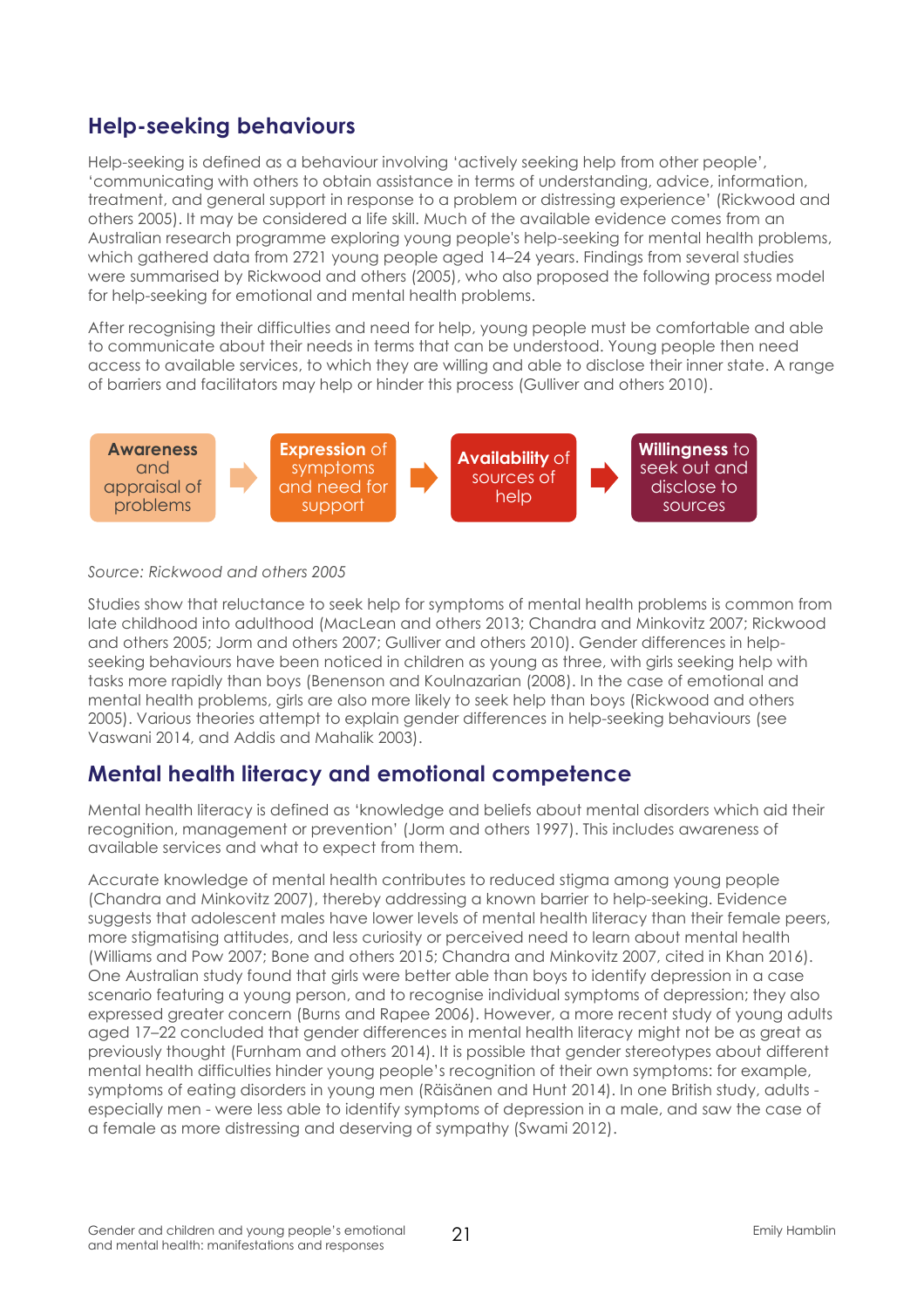In general, girls feel more able to talk about their emotional life with others than boys, and are more likely to recognise and articulate their own psychological distress (Rickwood and others 2005). These qualities are associated with emotional competence (also termed 'emotional intelligence'), which is defined as 'the ability to perceive and express emotion, assimilate emotion in thought, understand and reason with emotion, and regulate emotion in the self and others' (Mayer and Salovey 1997). Emotional competence facilitates helpseeking (Rickwood and others 2005).

MacLean and others (2013) noted only subtle gender and age differences in school-age children's understandings of mental health symptoms, and beliefs about help seeking. They observed that these differences were not significant enough to explain the marked excess of psychological distress that emerges in girls during early-mid adolescence (MacLean and others 2013).

### **Stigma and attitudes to mental health**

Stigma is the perception that a certain attribute makes a person unacceptably different from others. It involves labelling, stereotyping, separation, status loss, and discrimination (Link and Phelan 2001). Stigma can be enacted, anticipated and internalised. It is a significant barrier to helpseeking for mental health difficulties, and disproportionately deters young people and males (Clement and others 2015; Gulliver and others 2010; Ilic and others 2015). This aligns with evidence of significant reluctance to seek help for mental health issues amongst adult males. However, stigma is not only a male concern. A recent survey of girls and women found that 29% of those who had experienced mental health problems had not sought help, often due to fears of being labelled, judged, not being taken seriously or appearing to make a fuss (Platform 51 2010). Furthermore, most people with eating disorders - which particularly affect young women - do not seek treatment for these problems (Hart and others 2011; Swanson and others 2011).

Stigma and attitudes to help-seeking are interlinked, and relevant to theories explaining gender differences in help-

### **Keeping secrets**

Besides not seeking help, children and young people may actively conceal information relevant to their emotional and mental states. Keeping secrets is generally considered burdensome, and has a negative impact on young people's mental health over time (Frijns and others 2009). Information concealed may relate to mental health symptoms or problems and experiences such as victimisation (see page 16–17). It may also pertain to children and young people's own behaviour: whilst being withdrawn or exhibiting challenging or risky behaviour can be a way of communicating distress (YoungMinds 2016), some young people withhold information about their unsupervised time in ways that affect caregivers' understanding of their emotional state. More disclosure and less concealment is associated with less depressed mood and with less antisocial and rule-breaking behaviour (Laird and Marrero 2010; Frijns and others 2013), with increases in adolescents' delinquent behaviour predicting decreases in parental knowledge and vice versa (Laird and others 2003). This is particularly relevant to boys, given their higher prevalence of externalising problems compared with girls.

Issues around secret-keeping also affect the support young people can access in relation to gender identity, or for victimisation linked to this. In the largest survey of trans young people to date, respondents frequently reported not having disclosed their trans identity to parents or siblings (approximately half), anyone at school (34%) or anyone at all (28%), and many had never participated in any LGBTQ social activities (METRO 2013). Trans young people and their cisgender peers reported having similar numbers of people they could count on for advice and support relating to any problems (METRO 2013) and do not appear less likely to seek help for suicidal feelings and self-harm (McDermott and others 2016). However, among young people who had experienced self-harm and suicidal feelings, hiding their sexual orientation or gender identity was common and usually distressing (McDermott and others 2016). Many reported that this secret-keeping strongly affected their self-harming and suicidal feelings, especially trans females. Young trans males and trans females appeared to be at increased risk of negative effects compared with peers who identified their gender identity as 'other'.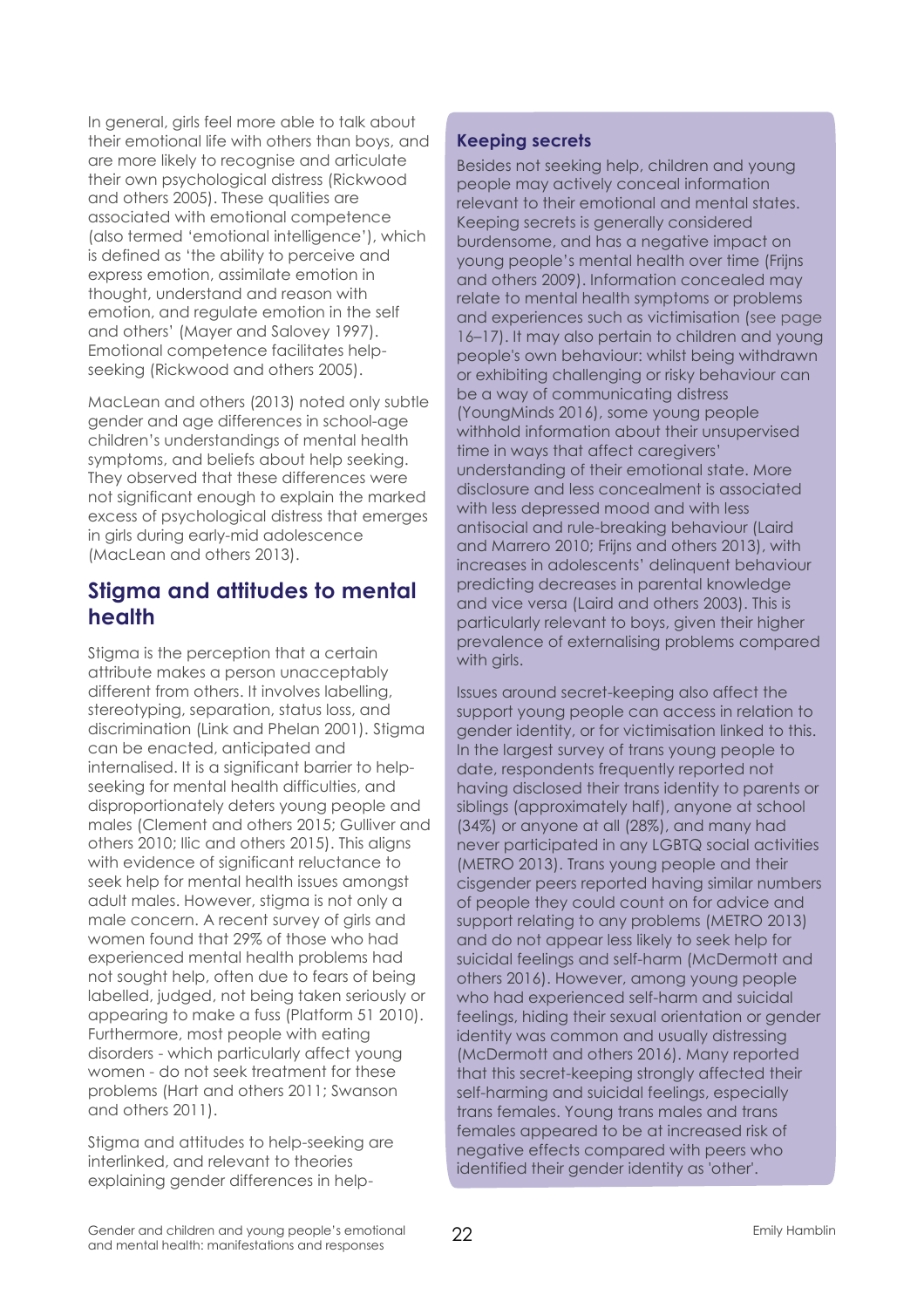seeking. Mansfield and others (2005) proposed that several factors are instrumental to men's disinclination to seek help for physical and mental health concerns:

- gender role conflict, defined as 'a psychological state in which socialized gender roles have negative consequences for the person or others' (O'Neil 2008)
- the degree to which a problem is perceived to reflect an important quality about oneself
- the degree to which a problem is considered normal or common
- the tendency to take steps to restore control when one perceives that autonomy has been threatened
- the opportunity to offer help in return at some point in the future.

These concepts do appear in studies of children and young people. In one, accounts from children and young people implied that mental health symptoms are particularly unexpected in boys, and could threaten valued masculine identities at a critical life stage; although girls also expressed worries about being seen as weak or different if they sought help, they showed less of a sense that their entire identity would be questioned (MacLean and others 2013). One explanatory factor may be that health is also 'often socially constructed as a feminine concern and men therefore have to present as if they are unconcerned about their health' (White and others 2011). Male stoicism may be a response to fears of illness and of expressing vulnerability as threats to masculine ideals characterised by qualities such as strength, control, dominance, competitiveness and success (White and others 2011; Möller-Leimkühler 2003). However, other evidence suggests that associations between social constructions of gender and help-seeking are not straightforward (Rughani and others 2011), and research with adult men suggests that ethnicity and sexual orientation are relevant to how men's experience of conformity to dominant masculine norms relates to their attitudes towards seeking help (Vogel and others 2011).

### **Preferred sources of help**

Along with emotional competence, mental health literacy and positive attitudes towards helpseeking, the studies summarised by Rickwood and others (2005) found past experience and supportive social influences to be important predictors of young people's help-seeking for mental health problems.

Much of the evidence relates to young people's stated intentions and preferences, but, importantly, Rickwood and others (2005) have noted a generally modest relationship between stated help-seeking intentions and actual help-seeking behaviour. They observed higher correlations between intentions and behaviour for help-seeking from informal than formal sources.

### **Informal help-seeking**

In the literature on young people's preferred sources of help for issues relating to emotional and mental health, informal sources of help feature prominently (e.g. Balding and others 2014 cited in Hagell and others 2015), including for trans and non-binary young people (McDermott and others 2016). A large-scale Australian survey found that the sources seen as most accessible by 15–17 year olds with a probable mental illness were friends, the internet, parents and relatives or family friends (Mission Australia 2015). Males were more comfortable than females to go to a relative or family friend (other than a parent) for help.

One study of all young people accessing mental health services in Australia over 12 months (Rickwood and others 2015) found that the influence of family on help-seeking was stronger for males than females across all age groups. Recent UK surveys indicate that adolescent males are significantly more likely than females to seek mental health information from family (YoungMinds 2014), and more frequently report easier communication with both mothers and fathers, feeling listened to and emotionally supported, and believing that the important things are talked about in their families (Brooks and others 2015). Whilst most young people report finding it easy to talk to their parents about things that really bothered them, more find it easy to talk to their mothers than fathers (Brooks and others 2015). There can be a mismatch between young people's actual concerns and those they perceive their parents to have. For example, although mental health was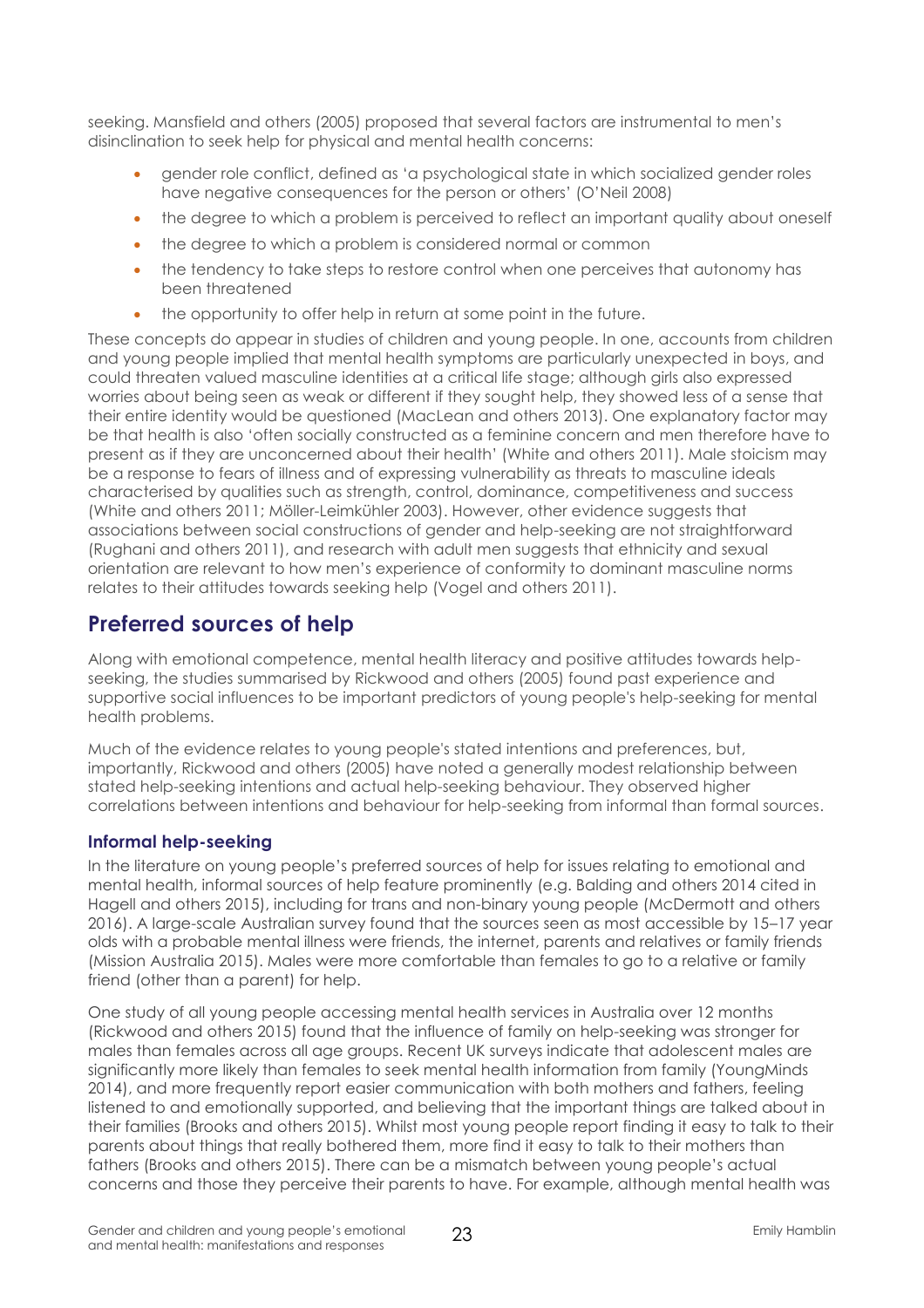the main concern among girls aged 11–21 participating in a survey (Girlguiding 2015), only one in four thought their parents were concerned about mental health issues, believing they were more focused on 'traditional' risks such as drug use and unplanned pregnancy.

Rickwood and others (2005) observed that, as they get older, girls became 'increasingly socialised to use their friends as a source of help and reduce their dependence on their parents and family, and slightly increase their formal help-seeking behaviour', whilst boys did 'not compensate for their reduced reliance on family by building up supportive friendships or starting to seek professional help'. Various studies exploring social connectedness in adults have found that men are more likely than women to lack social support and intimacy in friendships, and that this poses a risk to their mental health (Wilkins 2010). The influence of partners is especially relevant for men (Rickwood and others 2015; Wilkins 2010).

Girls use more social support but this may decrease girls' self-efficacy and thereby increase avoidant behaviour (McLean and Anderson 2009). Co-rumination, described as 'extensively discussing and revisiting problems, speculating about problems, and focusing on negative feelings', is more common in girls and has been observed to strengthen their relationships but also to contribute to increased depression and anxiety (Rose and others 2007). Disclosing troubles and concerns to friends appears to have a more straightforwardly protective effect for boys, although they do it less frequently (Landoll and others 2011; Rose and others 2007).

In early adulthood, a minority of women and smaller minority of men accessing in-person services report that their dominant help-seeking influence was themselves, over family, friends, partners and health workers (Rickwood and others 2015).

Whilst family and friends can play a crucial role in facilitating help-seeking when a child or young person requires professional help, it should be noted that the ability of individuals to perform that role depends on a range of factors including their own mental health literacy and experiences (Farrand and others 2007). In some cases, help-seeking may not be safe for young people (see page 26). Adolescent girls may be more likely than boys to engage an adult to help when concerned about a peer's mental health (Kelly and others 2006). One US study found that female college students were more likely than male students to have been prompted by others (including doctors) to seek help from mental health services, and more likely to know somebody else who had sought help (Vogel and others 2007). This is concerning in light of reporting from adult men that they have sought, or would seek, help for a mental health issue only after being influenced by others (Cusack and others 2004, cited in Rickwood and others 2005; Hamblin and Kane 2015; Wilkins and Kemple 2011).

Friends are frequently reported by trans people to be key sources of support, with more mixed experiences of, or barriers to accessing, support from family members (McDermott and others 2016; McNeil and others 2012). Trans females appear most likely to find friends helpful, followed by trans males and then those with other gender identities (McDermott and others 2016).

### **Formal help-seeking**

A range of professionals in different settings, including schools and youth groups, provide mental health services and support for children and young people. Young people tend to prefer informal sources of help to formal (i.e. professional) sources at all ages, regardless of gender, and studies show low rates of professional help-seeking for both boys and girls (Rickwood and others 2005). Trans young people are more self-motivated to seek help from friends and online than from GPs and mental health services (McDermott and others 2016).

Perceptions of the benefits of seeking professional help for emotional problems influence young people's intentions to seek help, and these perceptions are informed by past experiences (Rickwood and others 2005). Findings from recent research suggest that adolescent boys who had not used specific types of mental health support or information provision within schools were less likely than girls to consider that these might be helpful (YoungMinds 2014). Trust and faith in services is particularly low among some groups (e.g. BAME young people and families – see page 35).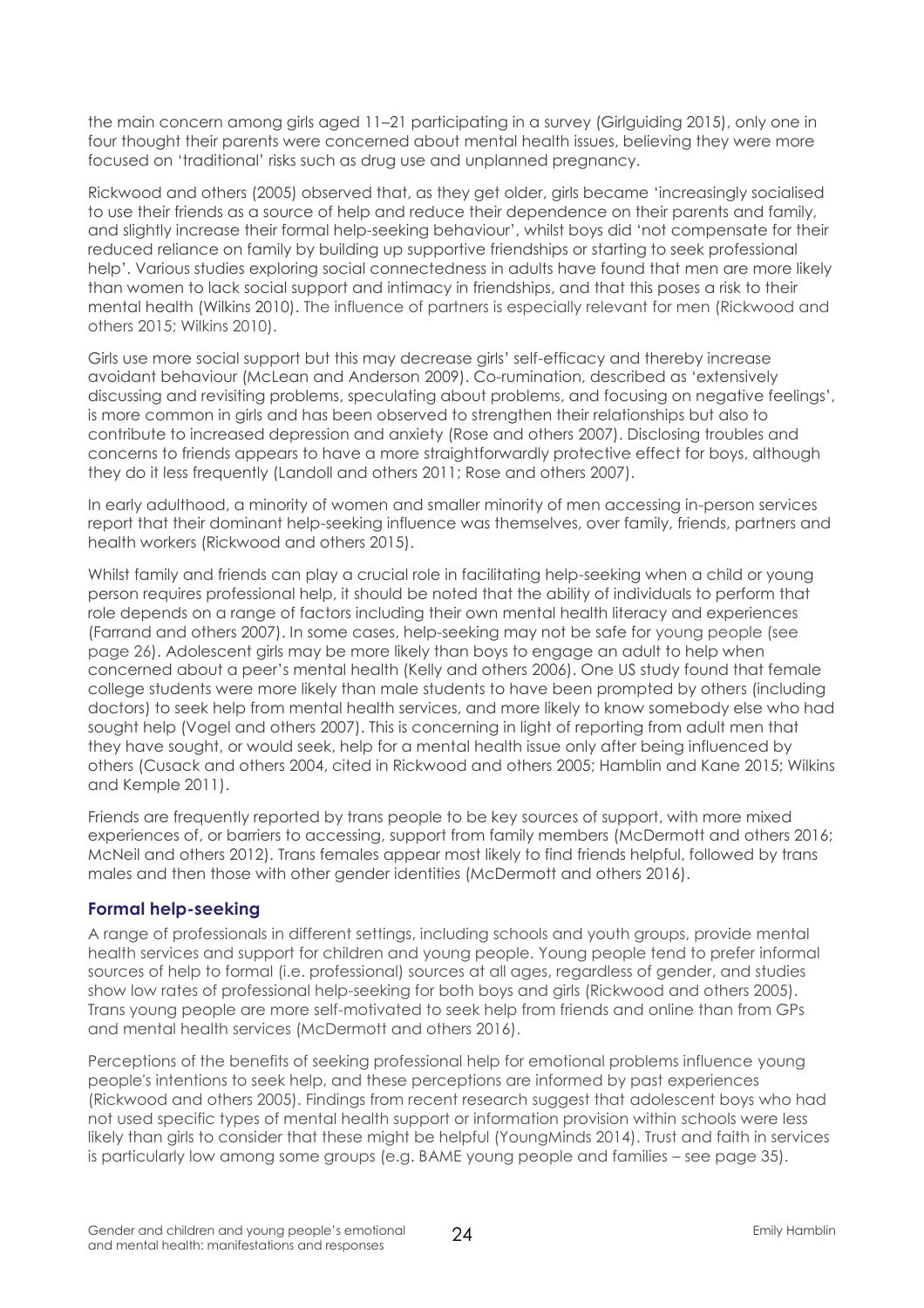### **Physical symptoms as an expression of psychological distress**

Gender differences have been observed in the presentation and significance of somatic symptoms in children and young people, with higher levels of symptoms reported by girls (Egger and others 1999; Vila and others 2009; Brooks and others 2015). Complaints such as headaches and low energy can be associated with somatisation: the experiencing of psychological distress in the form of physical symptoms, and a tendency to seek help for those symptoms. This is significant given that recurrent, medically unexplained physical symptoms are common in children and young people, and are often associated with other psychiatric symptoms (Campo and Fritsch 1994; Green and others 2005), which frequently go undiscussed in GP consultations (Sayal 2006; Zwaanswijk 2005).

In recent surveys (YoungMinds 2014), young people who had not previously used a service to address mental health needs were asked to rank five services in order of preference, should they need help. A predominantly female sample ranked CAMHS the highest, putting GPs in fourth position. In a separate, all-male sample, GPs emerged as the preferred source of support, with CAMHS in last place. Private counselling and counselling from a charity ranked in the middle, and school counselling ranked lowly, for both groups. Interestingly, these answers did not reflect the patterns of actual service use by other respondents who had accessed support.

There is some evidence that boys and men favour mental health support that is direct, practical and solution-focused (Robertson and others 2015; Wilkins and Kemple 2011; NSPCC 2009).

A survey conducted in Devon that focused on emotional and behavioural difficulties commonly experienced by adolescents (i.e. not clinical conditions) found that young people expressed good willingness to seek help from professionals (though did not identify actual behaviour). Among 968 school pupils aged 13–16, girls were more likely to intend to seek help than boys for almost all difficulties, particularly for wanting advice on a sexual matter, being 'worried about coming into school every morning', and worries about academic work. Boys were slightly more likely than girls to intend to seek help for family-related difficulties, though of all difficulties listed, willingness to seek help for conflict with family and friends was least common in boys and girls. Both most frequently showed willingness to seek help for difficulties related to issues with teachers, alcohol or drugs, and academic work. For most difficulties, both girls and boys preferred to approach school-based professionals first as opposed to health professionals, except if they were to need advice about body changes or sexual matters, or were experiencing sleep problems. The exception was 'feeling "down" for a long time', for which there was less consensus overall, and more girls than boys identified health professionals as their first port of call.

### **Indirect help-seeking**

Young people do use websites and apps to seek mental health information and support (NSPCC 2015a; YoungMinds 2012). Online support is a preferred source of help for trans and non-binary young people (McDermott and others 2016). However young people's feelings about digital services appear to be mixed, and they value face-to-face support (YoungMinds 2014). In particular, it is sometimes assumed that males may be more willing to access anonymous or 'onestep-removed' services than face-to-face services, but whilst evidence suggests young men do benefit from such services, face-to-face support is still important (Best and others 2014). Specific efforts to may be needed improve helpline uptake among boys and young men, who are still the minority of users (Wilkins 2013); NSPCC 2009).

Evidence on gender differences in young people's perceptions and use of indirect sources of mental health information and support is unclear, with surveys generating contradictory findings (YoungMinds 2014; Mission Australia 2015). Data on a major telephone and online counselling service for children, NSPCC's ChildLine, showed that over half of the service's counselling sessions in 2014/2015 were with girls and 13% were with boys (NSPCC 2015a). A significantly higher proportion of boys made contact by telephone, as opposed to online, compared to girls. However, one third of total counselling sessions were with young people who did not disclose their gender, and gender was recorded for fewer online than telephone counselling sessions, so contact from boys may be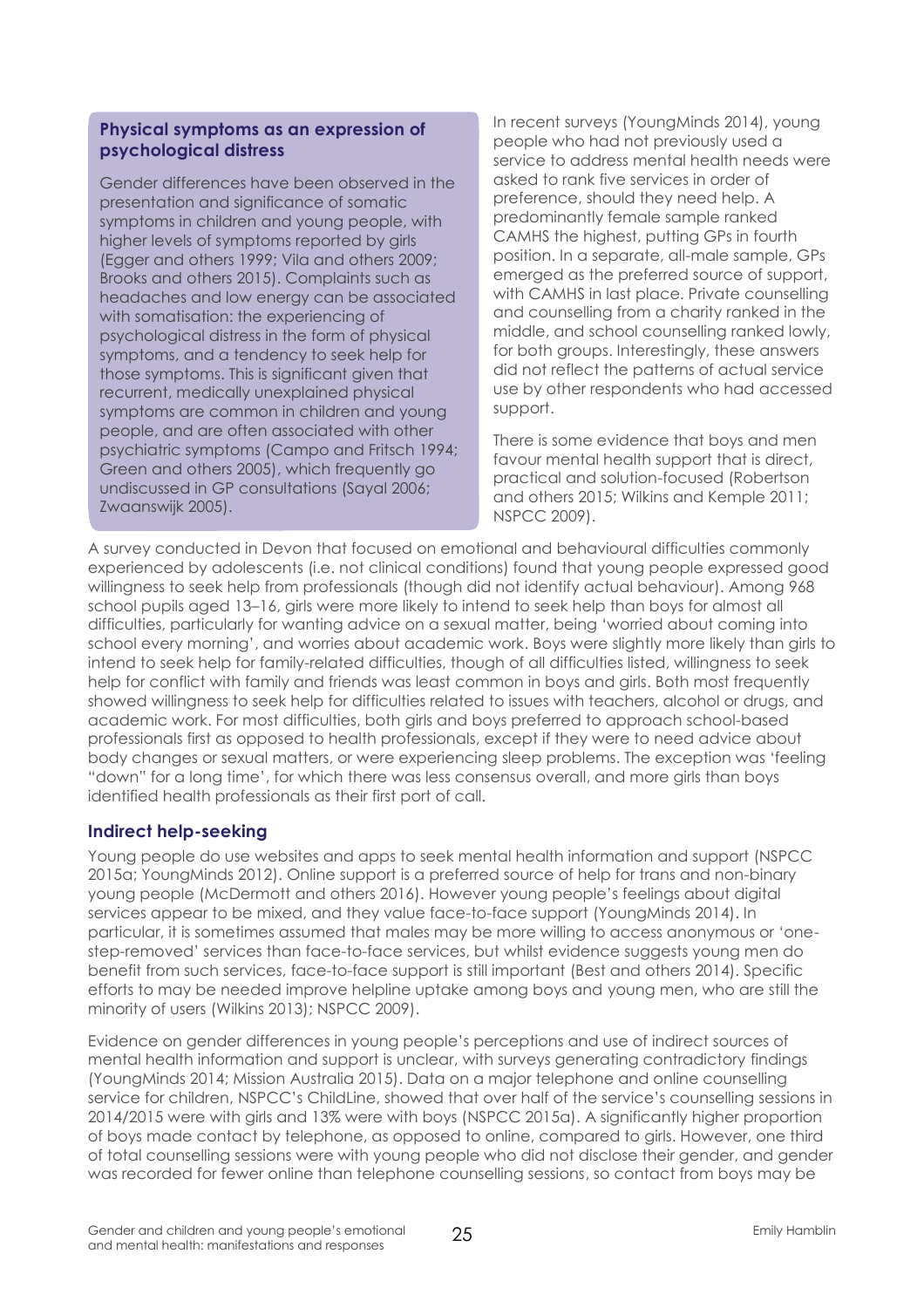under-recorded, particularly in terms of online contact.

Girls were much more likely than boys to contact ChildLine about domestic/partner abuse, eating disorders, pregnancy and parenting, and self-harm; boys were more likely to be concerned about sexual or gender identity, physical abuse or their own behaviour.

### **Help-seeking and victimisation**

Children and young people's help-seeking in relation to experiences of victimisation is clearly closely related to their mental health. All too frequently, children and young people either do not seek help at all; disclose only to peers; wait a long time to disclose; access services without disclosing; or do not get the help they need following disclosure (Smith and others 2015; Beckett 2013; METRO 2013; Barter and others 2015b; OCC 2015). The majority of crimes against children are not reported to the police (Beckett and Warrington 2014). There are many reasons for children and young people's non-disclosure, including not recognising their experiences as abuse; resignation; coercion; self-blame; shame; fear of not being believed; fear of consequences for themselves or others; lack of confidence or opportunity; and perceptions of authorities and services (Beckett and others 2013; Imkaan 2013; Berelowitz and others 2012; Beckett and Warrington 2014; OCC 2015; Fox 2016). These evidence sources explain the serious mental health implications of abuse going undisclosed, unreported and unrecognised. They also highlight how gender-related beliefs, stereotypes and power imbalances frequently play a role in victimisation (see also page 16–17), help-seeking and responses.

It is always difficult to establish the extent to which victimisation is reported, and to identify gender differences. Clear differences relate to forms of victimisation that are linked to genderbased violence: girls and young women are certainly significantly more likely than boys and young men to experience these, but boys and young men are less likely to seek help when they do experience them. For example, these trends apply to violence and abuse in intimate relationships (Barter and others 2009; Barter and others 2015b); child sexual abuse (with the exception of boys aged 0–11, who are more likely to report or come to the attention of authorities) (OCC 2015); and child sexual exploitation and gang-related sexual violence (Beckett and others 2013; Berelowitz and others 2012; Fox 2016). Under-reporting in males is often attributed to the perceived impact of abuse on their masculinity, the additional stigma of not being fitting the 'expected' profile of a victim, and a lack of recognition of, and support for, their particular needs (OCC 2015).

There are specific issues around help-seeking for BAME children and young people, including the threat of forced marriage and 'honour'-based violence (OCC 2015; Berelowitz and others 2012; Imkaan 2013).

Trans young people are particularly vulnerable to some forms of victimisation, including but not limited to transphobic bullying and hate crime, and face some distinct barriers to seeking help (Berelowitz and others 2012; METRO 2013; LGYM 2008; Roche 2008; Fox 2016).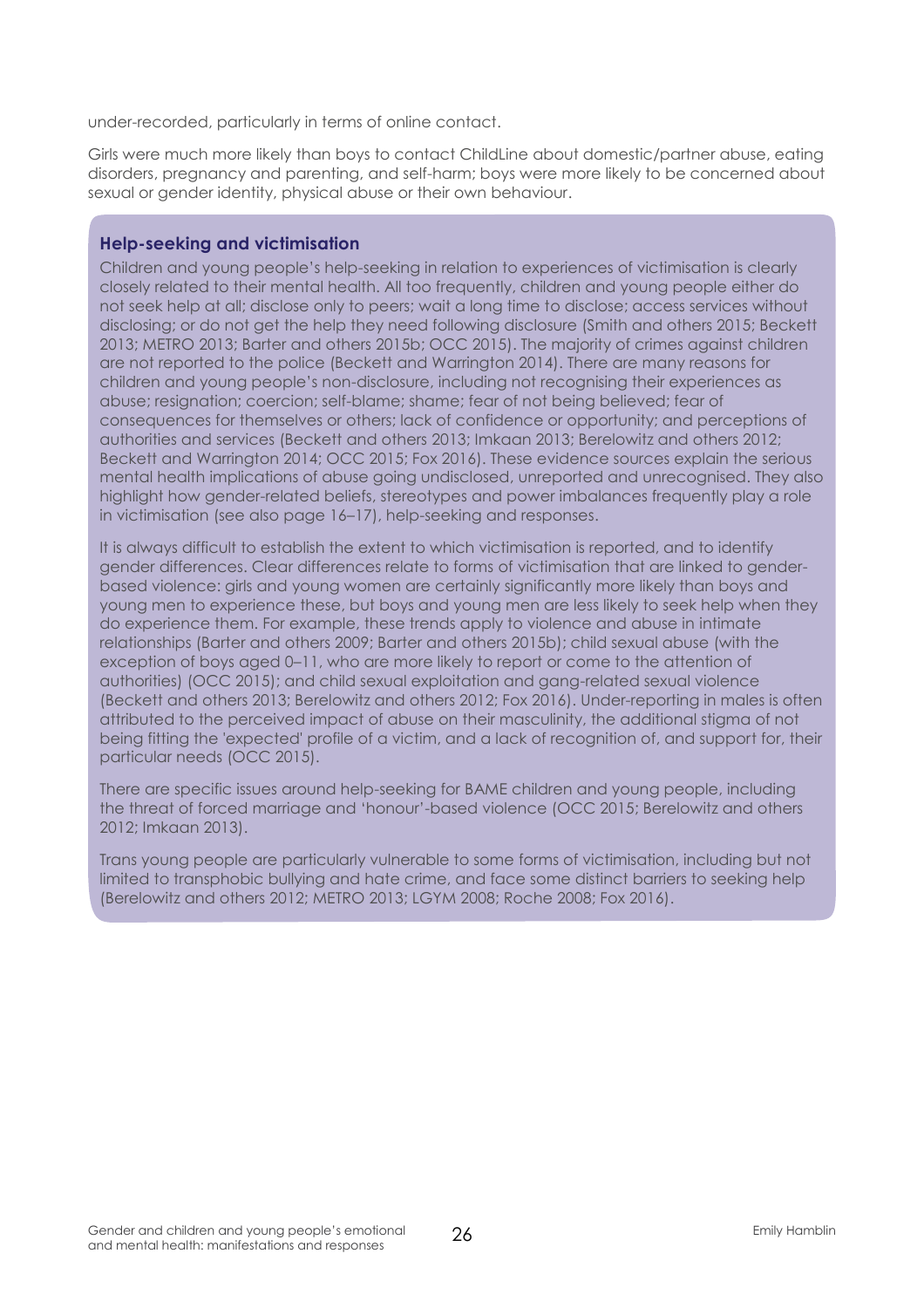# **4. Responses to children and young people's emotional and mental health needs**

Despite strong ethical, social and economic arguments for protecting and promoting children and young people's emotional and mental health and wellbeing (Knapp and others 2016; Khan and others 2015), an estimated 60–70% of children and young people who experience clinically significant difficulties have not had appropriate interventions at a sufficiently early age (Children's Society 2008). On average, three in every ten children and young people referred to CAMHS are not offered a service (OCC 2016). This section explores gender dimensions in how parents and carers, schools, and health and other services respond when children and young people are experiencing difficulties.

### **Parents and carers**

Parental influences, and parental mental health, play a significant role in children's emotional and mental health (Khan 2016) and good communication between young people and parents is associated with decreased likelihood of psychological complaints (Moreno and others 2009). Parents play an important role in facilitating access to mental health services for children and young people (Sayal 2006), particularly prior to late adolescence; parental disapproval can also inhibit young people from seeking help (Chandra and Minkovitz 2006). Despite this, a recent survey showed that over half of parents had never spoken to their children about mental health, and 45% did not feel the need to (Opinion Matters 2015). It is common for both parents and children and young people to find broaching mental health difficult (e.g. YoungMinds 2012; Girlguiding 2015).

There is evidence that gender role socialisation begins in the first months of life (Bronstein 2006), and parental-child communication about emotion can be gendered from early on. Studies of preschool children and their parents have observed that girls talk more about emotional aspects of their experiences than boys and express submissive emotions such as sadness and anxiety more, and that parental responses to different emotions vary according to their child's gender (Fivush and others 2000; Chaplin and others 2005).

Parents experience barriers to recognising mental health issues in their children, seeking help on their behalf, and obtaining appropriate professional support (Sayal and others 2010; Khan 2014; YoungMinds 2014; Ryan and others 2015). The most recent prevalence data suggests that most parents seek help for children with indications of diagnosable mental health condition, with the highest proportion of parental help-seeking for hyperkinetic disorders and the lowest for emotional disorders; parents appear less likely to correctly identify emotional disorders than behavioural disorders in their children (Green and others 2005).

In one US study, college students were asked who, if anyone, had ever prompted them to seek therapy for a mental health issue. Of those who reported having been prompted, 47% had been urged to seek help by their mothers – the most frequent answer – compared to 5% who had been prompted by fathers (Vogel and others 2007). The researchers concluded that 'silence from fathers about seeking help may be further reinforcing gender stereotypes of help seeking'. UK research into parents' and carers' experiences and dilemmas about seeking help for their children's severe behavioural problems identified particular reservations among males about attending parenting programmes, which were seen by some as inconsistent with their perception of male identity (Khan 2014). Women are also more likely to participate in research about their children's mental health needs (Sayal and others 2010; YoungMinds 2014).

Parental affirmation and support for LGBT children and young people's gender expression has been found to be important for their mental health (e.g. Olson and others 2016; D'Augelli and others 2005). Based on interviews with parents of pre-pubescent children with gender identity issues, Gregor and others (2015) identified five key themes in parents' experiences: loss, uncertainty, ambivalence, being unable to think and acceptance. A study of children and young people with features of gender dysphoria found that significantly more of those who were assigned female at birth were living in their chosen gender than those who were assigned male (Holt and others 2014).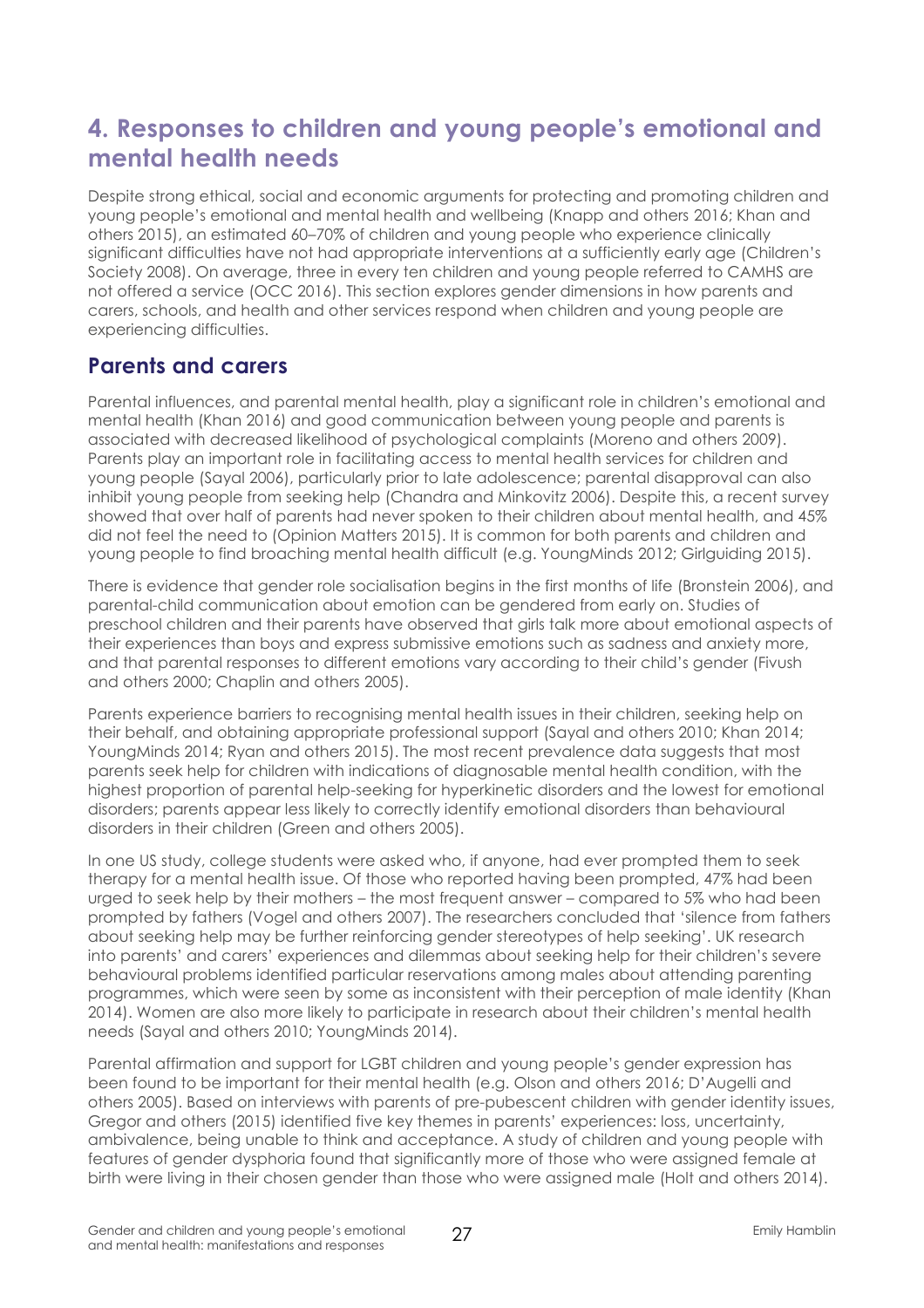### **Schools**

Children and young people spend a large proportion of their time at school, and participation in education can expose them to risk factors for mental health (e.g. bullying, academic pressure); and resilience factors (e.g. positive social relationships, educational achievement, opportunities to explore talents and interests) affecting mental health. Education professionals are well-placed to recognise children and young people's mental health needs and provide information, support and referrals (ASCL and NCB 2016; Hagell and others 2015); parents may also approach them with concerns about children's behaviour and wellbeing (Green and others 2005). Schools are also one location in which children and young people access early intervention mental health provision.

Teacher reports relating to 7,085 children from the Millennium Cohort Study sample (see page 10) suggest a much wider gender difference in children's mental health than parents' reports (Morrison Gutman and others 2015). The teacher ratings reflect a prevalence of severe conduct problems three times as high in boys as in girls, while the prevalence of severe hyperactivity/inattention problems is nearly five times as high. These discrepancies provide useful insights into possible prevalence by reflecting on children's presentation in both home and school contexts. They are also interesting in light of studies suggesting that teachers are more likely to identify boys than girls as having problems that concern them, and that this is linked to teachers' readier identification of externalising than internalising problems (Molins and Clopton 2002). Loades and Mastroyannopoulou (2010) observed that primary school teachers' were better able to recognise symptoms of a behavioural disorder in boys than girls, and symptoms of an emotional in disorder in girls than boys; symptoms of a behavioural disorder stimulated more concern from teachers than those of an emotional disorder, which may be due to a lower tolerance of externalising problems in the classroom (Molins and Clopton 2002). Teachers may also find it difficult to gauge severity of anxiety in primary school-age children (Headley and Campbell 2011). Children and young people with internalising problems, or problems that do not conform to gender expectations, may then be overlooked in school. Although this evidence relates to primary school-age children, the pattern is worrying given that two in five girls aged 11 to 21, who are disproportionately affected by these issues, say they have personally needed help with their mental health, and that school/college is one of their preferred sources of information and support (Girlguiding 2015). On the other hand, school and college leaders have identified anxiety or stress as the most prevalent mental health and wellbeing issue among school populations (ASCL and NCB 2016).

Conduct disorders have been strongly associated with school exclusion (Cole 2015; Green and others 2005). Boys are three times more likely than girls to be excluded, and children of black Caribbean ethnicity and of mixed ethnicity (white and black Caribbean heritage) are overrepresented in the statistics (DfE 2015). Cole (2015) has explored the complexities of school exclusion being seen, or not seen, as related to mental health issues. Khan (2016) highlights that despite evidence of black boys having lower rates of diagnosable mental health problems (and therefore conduct disorders) than other children, they are most likely to be excluded from school and more likely to develop a severe mental illness in young adulthood, suggesting that recognition of, and professional responses to, the mental health needs of black boys are lacking in comparison with their peers.

Four out of five 11–15 year olds say that they have at least one teacher they can go to if they have a problem, with little difference according to gender (Brooks and others 2015); however, other evidence indicates that young people will not necessarily seek help (see page 23). Trans young people report difficult experiences at school, with poor access to support and information, little or no coverage of transgender issues in sex and relationships education, and limited efforts to promote inclusion and tackle discrimination (METRO 2013). Universities appear to be experienced more positively by trans young people.

Children's wellbeing can also be affected by the rigid ways in which gender norms are often enacted in school environments (Ringrose and Renolds 2008). The extent of sexual harassment and sexual violence in schools (Fixers 2016), transphobic bullying (McDermott and others 2016) and concerns about academic underachievement among boys (Wilkins 2010) highlight the relevance of gender to children and young people's wellbeing at school, and the need for gender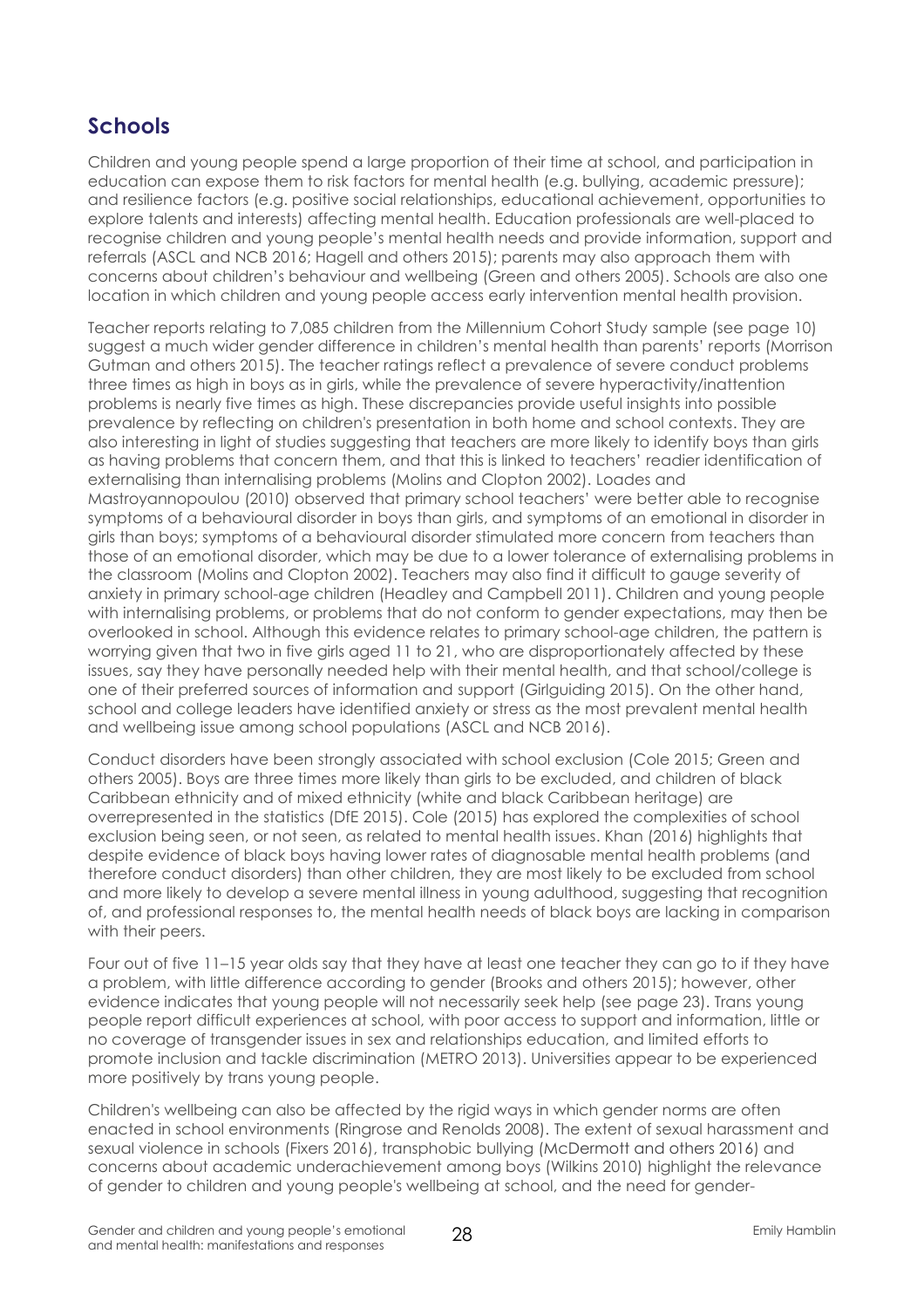responsiveness within education.

In terms of what young people want from schools, findings from YoungMinds suggest that adolescent females are more likely to choose face-to-face counselling as their preferred form of mental health support provided by schools, whilst males are more likely to choose counselling for pupils delivered online (YoungMinds 2014).

### **Health and other services**

A wide range of public services plays important roles in children and young people's emotional and mental health. These include primary care; emergency care; child and adult mental health services; drug and alcohol services; the care system; children's and adult social care; early intervention services; and the criminal justice system among others. The voluntary sector plays a key role in supporting individuals and families - often with specialist knowledge, holistic approaches and closeness to communities served - but access to these services is compromised by lack of funding and resources (NCB 2011; Youth Access 2015; Imkaan 2015). Religious authorities or groups did not arise in the literature as a preferred source of help for children and young people, though the importance of access to services that understand how faith-based values and expectations relate to mental health was noted (Street and others 2005; FORWARD 2016).

This section focuses on health services, although, where evidence-based interventions can be effectively provided outside specialist mental health settings, this can reduce medicalisation and stigma associated with children and young people's behaviours and needs (e.g. Brown and others 2012), which can be gendered.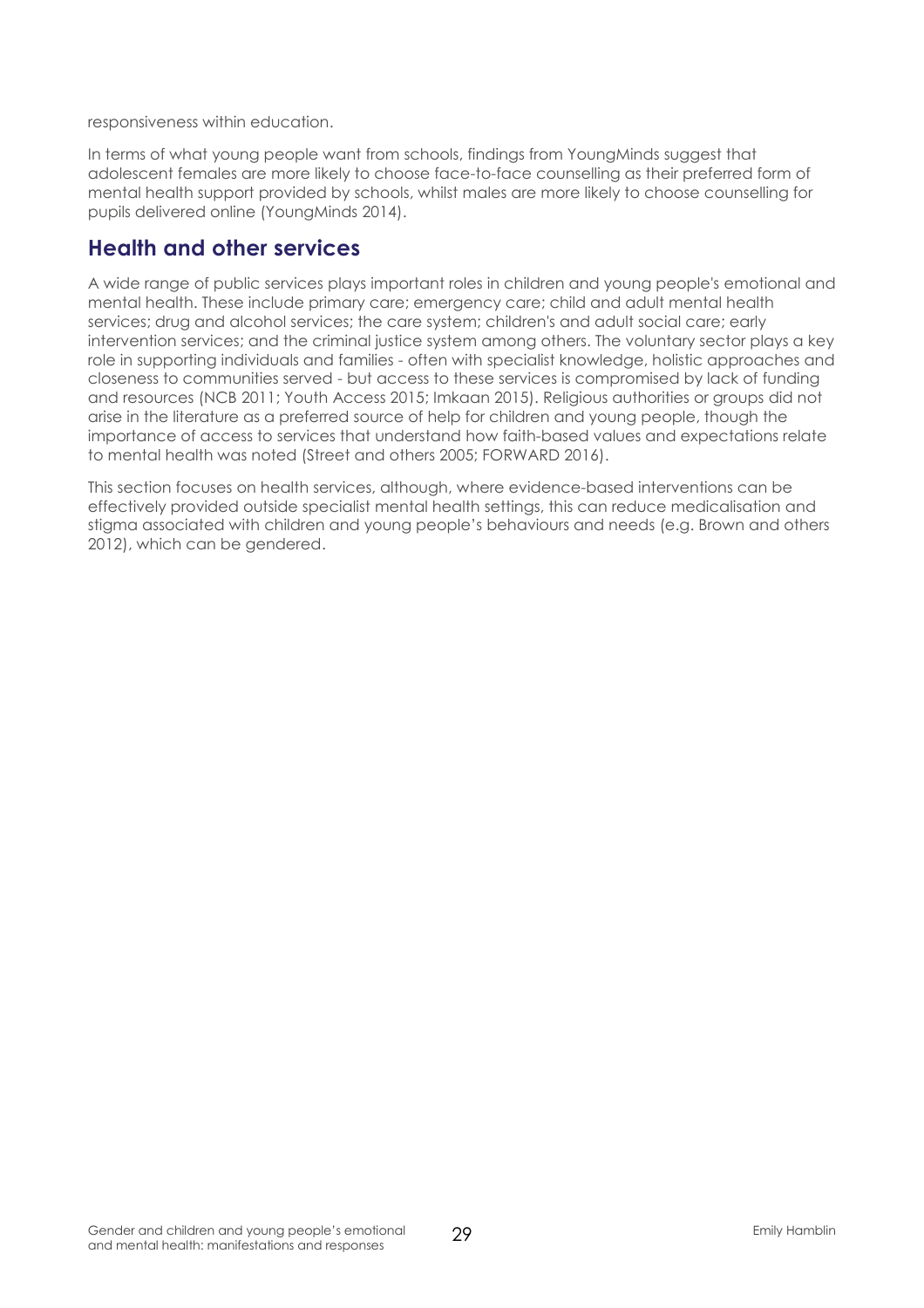#### **Gender and the visibility of needs and experiences**

Professional practice and research may overlook gender dimensions in favour of gender-neutral approaches. Whilst there are good reasons for such approaches, they miss important aspects of children and young people's needs and experiences. For example, male experiences of eating disorders may be invisible (Räisänen and Hunt 2014; Wilkins and Kemple 2011), whilst social and cultural aspects of eating disorders may be marginalised in treatment for affected women (Holmes 2016) despite eating disorders being widely perceived seen as a 'female' issue.

There are ongoing debates regarding gender bias in the diagnosis and treatment of mental health conditions (WHO 2009). For example, a range of theories explains the gender split in autism (see NAS 2016) and ADHD (Rucklidge 2010). Many of these relate to under-referral of women and girls and historical bias towards men and boys in the diagnostic criteria. It has been proposed that each condition manifests differently in males and females; that females may mask their symptoms; and that the diagnostic frameworks do not reflect these variations (Gould and Ashton-Smith 2011 and Attwood 2007, cited in NAS 2016; Quinn and Madhoo 2014). The diagnostic criteria for conduct disorder have also been questioned in terms of their suitability for girls (Moffitt and others 2008).

The Men's Health Forum has suggested that common mental health conditions may be underdiagnosed in males, citing gender disparities in a range of areas including suicide, missing people, rough sleepers, the prison population, and compulsory detention of psychiatric inpatients, which 'suggest that male emotional and psychological distress may sometimes emerge in ways that do not fit comfortably within conventional approaches to diagnosis' (Wilkins 2010). There is concern that when children and young people present with risky or challenging behaviours, parents and professionals often focus on correcting a problem with the individual, labelling them as naughty, anti-social, oppositional, defiant or disruptive at the expense of understanding the cause (YoungMinds 2016; Brown and others 2012) (see page 20). Wilkins and Kemple (2011) suggest that 'boys are a population group for which society lacks tolerance'. Wilkins (2010) also argues that 'the internationally recognised symptomatology for depression inclines towards a view of the disease that emphasises a more "typically female" form of presentation i.e. one in which the patient is tearful, withdrawn, and lacking in motivation and energy'; more 'typically male' externalising behaviours may not be recognised as symptoms of depression, and may also 'militate against a sympathetic response' from professionals and others.

#### **Primary care**

Young children are among the groups most frequently seen by GPs. Data shows that consultation rates are similar for male and female children, and decline across the age groups until middle childhood (HSCIC 2009). However, in their teens and early adulthood, young women visit their GP more than young men (Hagell and others 2015); despite this, a survey of 11–15 year olds found that 15-year-old girls were the group least likely to say they felt at ease with their GP and able to discuss personal problems (Brooks and others 2015). Whilst the reasons for and content of many consultations will be unrelated to mental health symptoms, these patterns show that GPs have better opportunities to identify young women with potential difficulties than young men, if not the most conducive patient-doctor relationships.

An investigation into GPs' perceptions of children's mental health problems found that, whilst most GPs can identify symptoms of a common emotional or behavioural disorder in primary school-age children, they were more concerned when the child was male or displaying symptoms of a behavioural disorder (Jacobs and Loades 2016).

#### **Mental health services**

Young people are in broad agreement about the elements of good mental health support provision. When asked by YoungMinds (2014), adolescent females prioritised 'The person that gives me support is someone I feel comfortable talking to and can be honest with'; 'The support is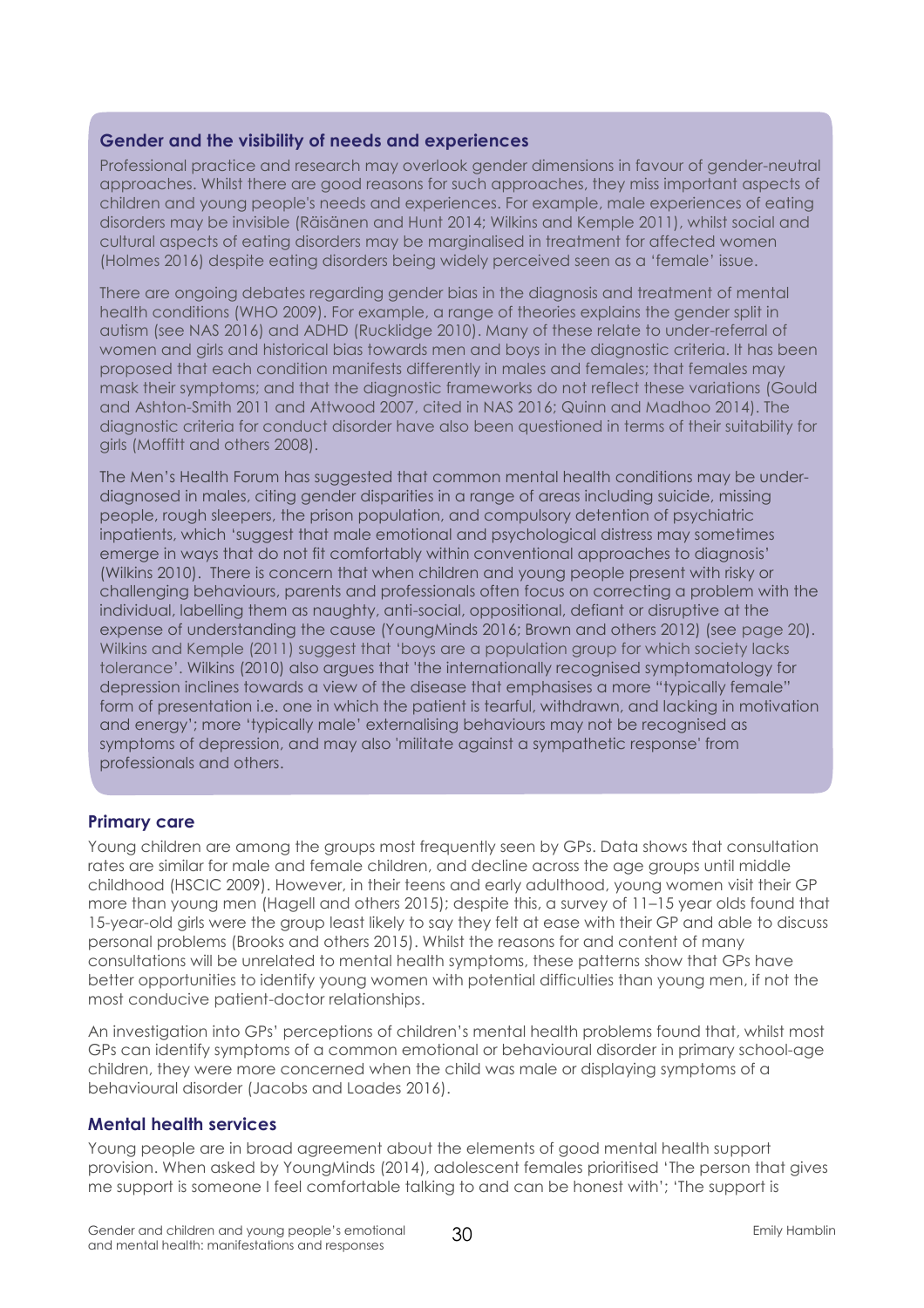confidential and private and no one would know I have used it'; and 'I can get help quickly when I need it'. Males rated confidentiality and privacy as their top priority, followed by the person providing support. 'The support is provided somewhere I can get to easily and quickly' was the third most important element for males. Given the importance to young people of the individuals supporting them, it should be noted that the practice of individual professionals can be gender-informed even if they operate in a largely gender-neutral environment. When consulting mental health professionals on male mental health, Wilkins and Kemple (2011) found that many had developed through experience 'a clear professional sense of the differences between working with men and working with women'.

It is difficult to identify any gender differences in how well specialist services are serving children and young people. The limited available data on children and young people's pathways into, experiences of, and outcomes after accessing CAMHS generally includes limited gender-disaggregated information (NHS England 2014; House of Commons Health Committee 2014; Frith 2016; OCC 2016). The evidence base supporting specific interventions for children and young people with different emotional and mental health difficulties is evolving (see DH and NHSE 2015; Murphy and Fonagy 2013; Khan and others 2015; Knapp and others 2016). However, the government has acknowledged the urgent need for significant investment and the use of evidence-based approaches in children and young people's mental health provision, and a major programme of service transformation is underway. Reporting from the recently developed CAMHS Minimum Dataset will allow specific outcome metrics by condition, activity and evidence-based interventions (DH and NHSE 2015).

A recent investigation into CAMHS referrals indicates a slight over-representation of females (OCC 2016). An analysis of recent trends in children's mental health and wellbeing concluded that these 'suggest that an increased focus on interventions to tackle disruptive behaviour has helped boys, but there have been no similar interventions to tackle emotional problems, which are more likely to affect girls' (ONS 2015b). Children with conduct disorders comprise a considerable

### **The use of pharmacological interventions in children and young people**

The prescription of antidepressants for children and adolescents in the UK increased by over 50% between 2005 and 2012 (Bachmann and others 2016). The researchers found no substantial evidence of an increase in mental health conditions, and suggested that limited availability of psychological therapies may have been a factor. Girls aged 12–18 are more likely than boys to be prescribed antidepressants, at least by GPs (Wijlaars and others 2012), so this is of particular concern for them, given recent research findings that children and young people's risk of suicidality and aggression doubles with the use of antidepressants (Sharma and others 2016). NICE clinical guidelines state that antidepressants may be considered for children and young people with moderate to severe depression only in combination with psychological therapy (NICE 2005).

Concerns have been expressed about overmedication of children with ADHD (e.g. Boffey 2015) in light of a steep rise in drug prescriptions over the past two decades. However, researchers have attributed this trend to improved understanding of the condition, and prescribing has levelled off in recent years (Beau-Lejdstrom and others 2016). Of nearly 15,000 children prescribed at least one drug to treat ADHD between 1992 and 2013, 85% were male. The diagnosis and medication of children and young people with ADHD is a controversial area, attracting much debate, including on gender issues (Parens and Johnston 2009; Timimi 2005). UK prescribing rates for ADHD drugs are considerably lower than in many other countries; however, children stay on treatment for longer (Beau-Lejdstrom and others 2016). There is uncertainty about the effects of drug treatment for ADHD in the long-term and in less wellstudied groups; NICE guidelines recommend that drugs should be used only as a last resort (NCCMH 2009).

There is widespread concern about the use of psychotropic drugs in people with learning disabilities without clinical justification, often to treat challenging behaviour (McQuire and others 2015; Sheehan and others 2015; NHS England 2016b). Boys and young men are likely to be disproportionately affected by this issue (see page 37).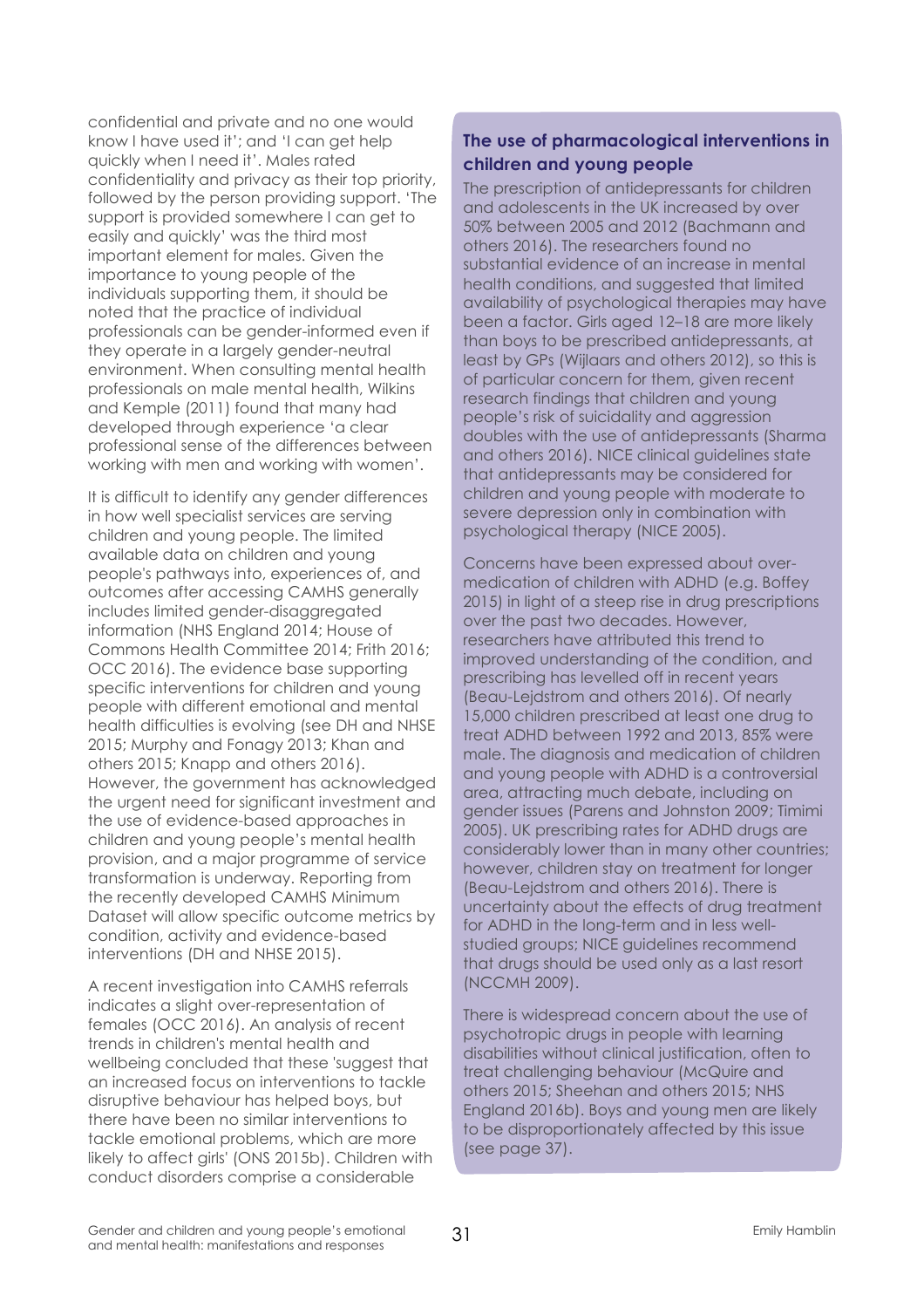proportion of the work of CAMHS and the wider health and social care system (NCCMH 2013).

Data on contact between individuals and adult mental health and learning disability services in 2014/2015 (HSCIC 2015d; HSCIC 2015e) show some gender differences for children under 18, though numbers are small. Females aged 18–19 were more likely to have contact with these services than males, though males in this age group were the most likely, out of any group aged below 50, to be hospitalised under the Mental Health Act 1983. Clearer patterns are evident in the 20–29 age bracket: males are more likely to be detained for up to 72 hours under the Mental Health Act; more likely to spend time in hospital after coming into contact with services; and more likely to be subject to compulsory admission. This reflects other evidence that boys and men often reach crisis point before receiving services, first experiencing what Brownhill and others (2005) describe as the 'big build': 'a trajectory of emotional distress manifest in avoidant, numbing and escape behaviours which can lead to aggression, violence and suicide'.

McNeish and Scott (2014) have raised concern about the issue of girls under 18 being admitted to adult mental health wards, in particular mixed-sex facilities. Wilkins and Kemple (2011) have commented that some inpatient staff have a damaging 'generalised perception' that all male inpatients are potentially violent. They noted the potential value of inpatient stays for men (of any age), and the need for effective information provision, activities to counter boredom, safe spaces to talk, and recovery-based approaches.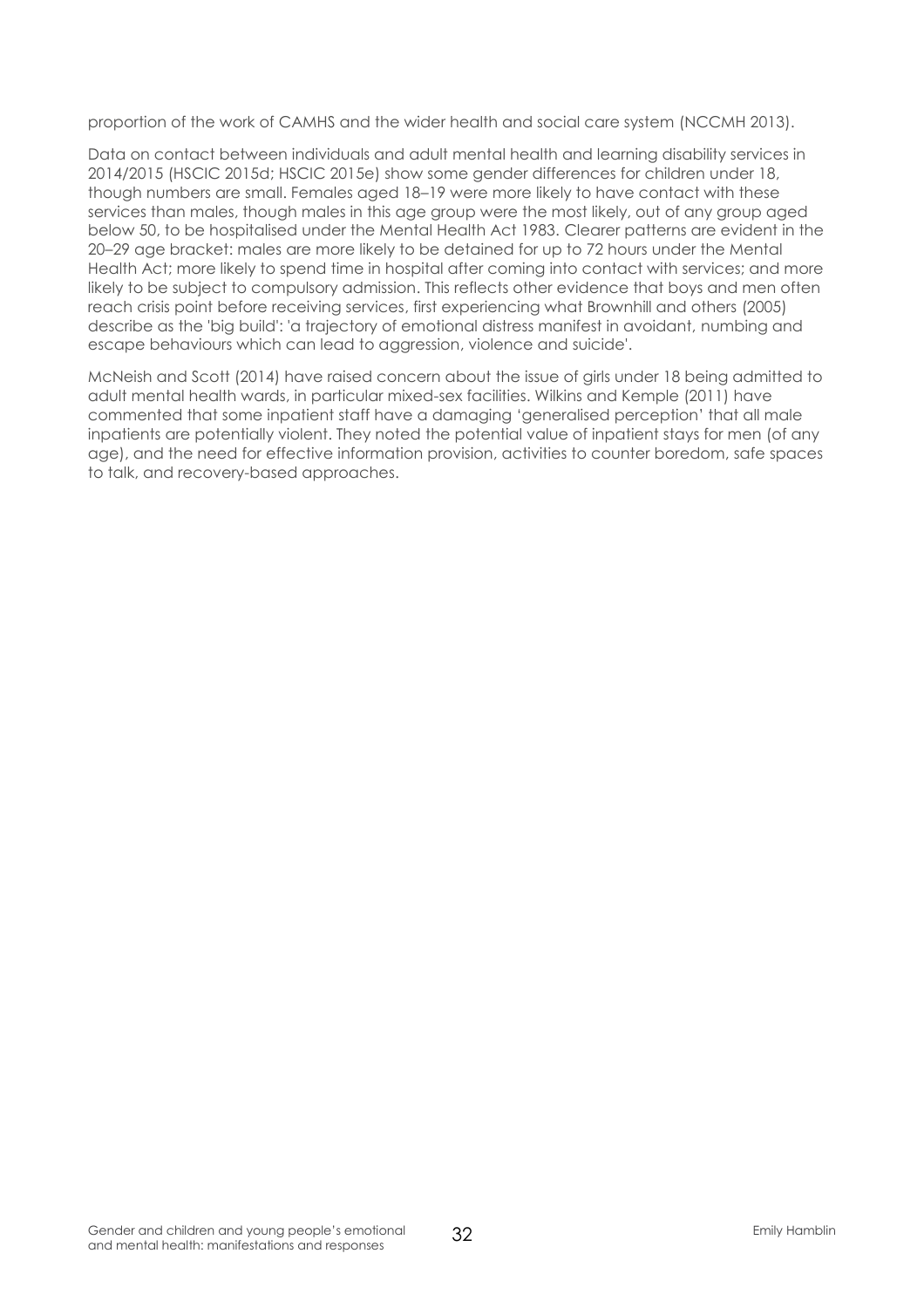### **What works in prevention, health promotion and early intervention?**

The Centre for Men's Health at Leeds Beckett University, in collaboration with the Men's Health Forum, has identified elements of mental health provision that work well for boys and men, focusing on health promotion, early intervention and stigma reduction. This work gathered evidence from research, projects and experts (Robertson and others 2015).

Naturally, no 'one-size-fits-all' solution is identifiable, but a number of elements can encourage male engagement with interventions: personal approaches, providing reassurance about confidentiality; removal of stigma through embedding initiatives in generalised services; hopeful stories of men recovering from mental health problems; 'male positive' leadership; and 'male friendly' language not overly linked to health. Solution-focused interventions that encourage ownership, involvement and action can be motivating. The settings that appear most appealing to boys and young men are schools, physical activity settings and virtual settings. Interventions based around activities, including exercise and sport, have shown good results with men. Interventions for which there is positive or mixed evidence include peer support in some settings; mentoring for boys; mindfulness-based interventions; and 'arms-length' (telephone and online) suicide prevention. There is also evidence that secondary school counselling interventions can effectively reduce distress, with similar results for girls and boys, despite lower uptake in boys (Robertson and others 2015).

Wilkins and Kemple (2011) have proposed a range of approaches to improve practice in male mental health, including for men and boys with diagnosed mental health problems and other specific experiences or needs. They concluded that inter-agency working in the early years could contribute significantly to the emotional development of boys.

McNeish and Scott (2014) have summarised the variable evidence for interventions that may address risk factors in the lives of girls and young women, and ameliorate negative outcomes. These include programmes to reduce domestic abuse within families and young women's own intimate relationships; promote attachment in early childhood; home-visiting programmes; preschool education; interventions with parents to address conduct problems; school-based programmes to improve emotional and social competencies or promote mental health; dialectical behaviour therapy adapted for adolescents; multi-systemic and functional family therapies; and programmes to prevent offending and teenage pregnancy.

McDermott and others (2016) have identified that trans young people prefer to access mental health provision that is LGBT youth specific and delivered online or face-to-face in non-clinical settings. Further development of, and research into, interventions is needed.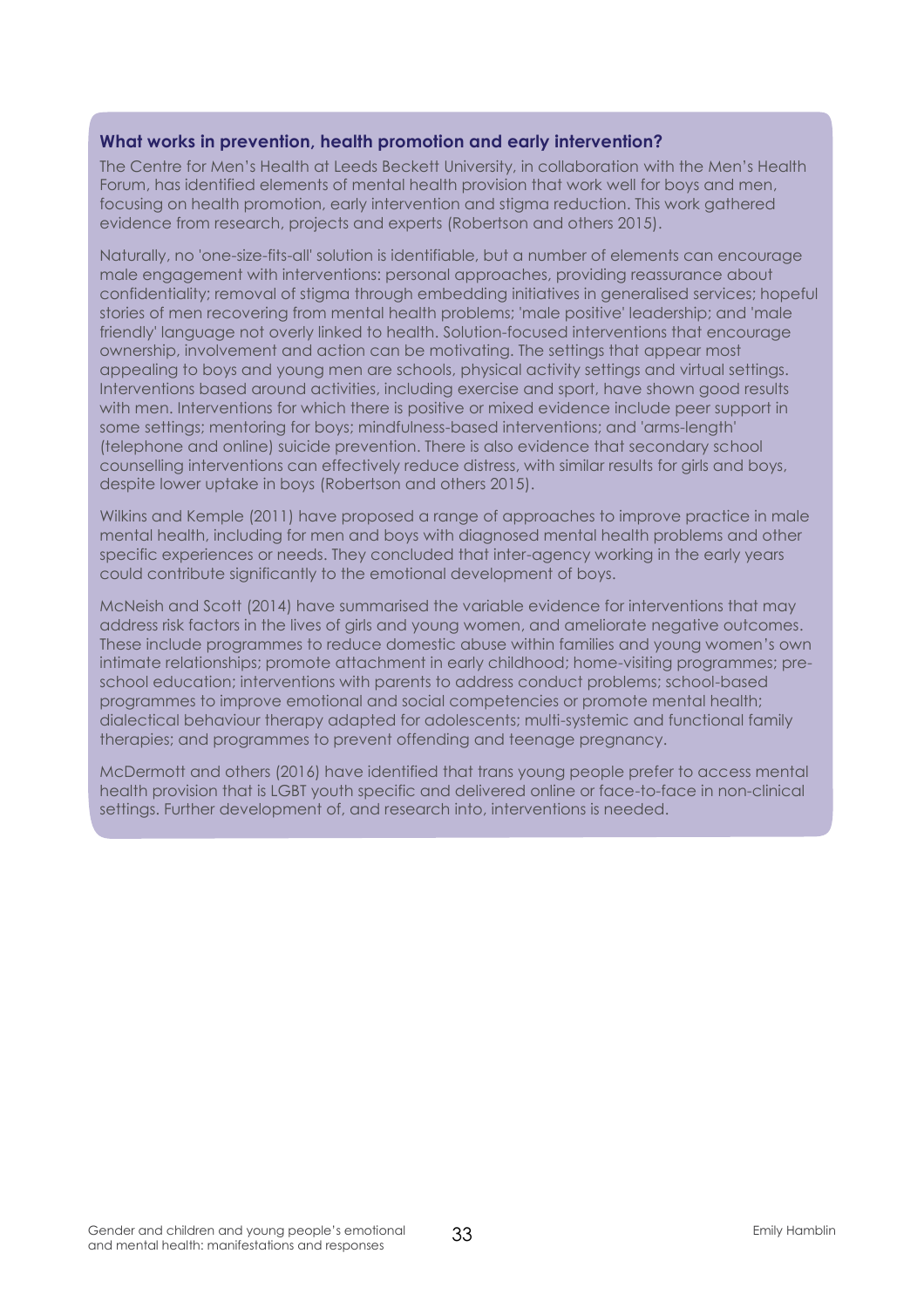# **5. Service responses to the needs of some particular groups of children and young people**

This section addresses service responses to some specific groups, though gender differences and considerations will also be relevant to other services, groups of children and young people and areas of need. Some attention is devoted to the criminal justice system, given that it is characterised by punitive responses to children and young people's behaviours and stark gender disparities.

### **Children and young people with experience of violence and abuse**

Experiences of violence and abuse are strongly related to subsequent mental health and the services people need and use (Scott and McManus 2015a; YoungMinds 2016). Children and young people often do not seek help for themselves and evidence suggests that their experiences are often missed by services and agencies, particularly in the groups least likely to self-disclose (see page 26 and sources cited). There is evidence that asking children and adults about past or present experiences of trauma, violence and abuse is not embedded as routine across all relevant public services (Smith and others 2015). Research suggests that many child and adult survivors of domestic abuse and child sexual abuse, if they seek help, have limited access to a range of support services and therapeutic interventions that appropriately address the impact of their experiences<sup>4</sup> (Holly and others 2012; Smith and others 2015). In 2015, a survey by NSPCC of 1,308 professionals (including psychologists, GPs, teachers and social workers) found that over 95% believed that the availability of CAMHS and other services for children with experience of abuse or neglect was lacking (NSPCC 2015b).

Individuals affected by violence and abuse, and the specialist organisations that support them, have raised concerns that gender-neutral approaches and responses cannot effectively meet the needs of affected children and young people. In particular, a lack of gender-specific, ageappropriate services wanted and needed by girls and young women has been highlighted (WRC 2007; FORWARD 2016; Imkaan and others 2016), including services for Black, Asian and minority ethnic (BAME) girls and young women that reflect their identities in their leadership and staffing, speak their languages and understand their needs and experiences (FORWARD 2016).

An Inquiry into Child Sexual Exploitation In Gangs and Groups by the Office of the Children's Commissioner identified that 'while boys and young men might not be identified as victims, […] girls and young women who were victims were often described by professionals in ways that were gender-stereotyped, such as being "promiscuous", and were in effect being seen as the agents of their own abuse' (Berelowitz and others 2012). This illustrates how gender-sensitive professional responses to violence and abuse are important for girls and young women, but also for boys and young men, as they experience different barriers to access. Understanding and responding to the needs of specific groups and diverse individuals, including trans and non-binary young people, is a challenge for statutory and non-specialist services (Berelowitz and others 2013).

*Future in mind* calls for trauma-focused care, to include greater professional awareness of the impact of trauma, abuse or neglect on mental health, and sensitive enquiry with children and young people about their experiences (DH and NHSE 2015). Since the publication of *Future in mind*, NSPCC has analysed local plans to take the *Future in mind* agenda forward (NSPCC 2016), and has identified a small number of plans that show good promise to close the gap in therapeutic support for children who have experienced abuse or neglect. However, NSPCC is concerned that, overall, many do not address the needs of these children. Inadequate or insufficient provision to address the mental health needs of children and young people who have experienced violence and abuse will disproportionately impact girls and young women (see page 16–17), as well as vulnerable boys and marginalised groups including trans and non-binary young people.

 $\overline{a}$ <sup>4</sup> See Itzin and others (2010) for more on interventions.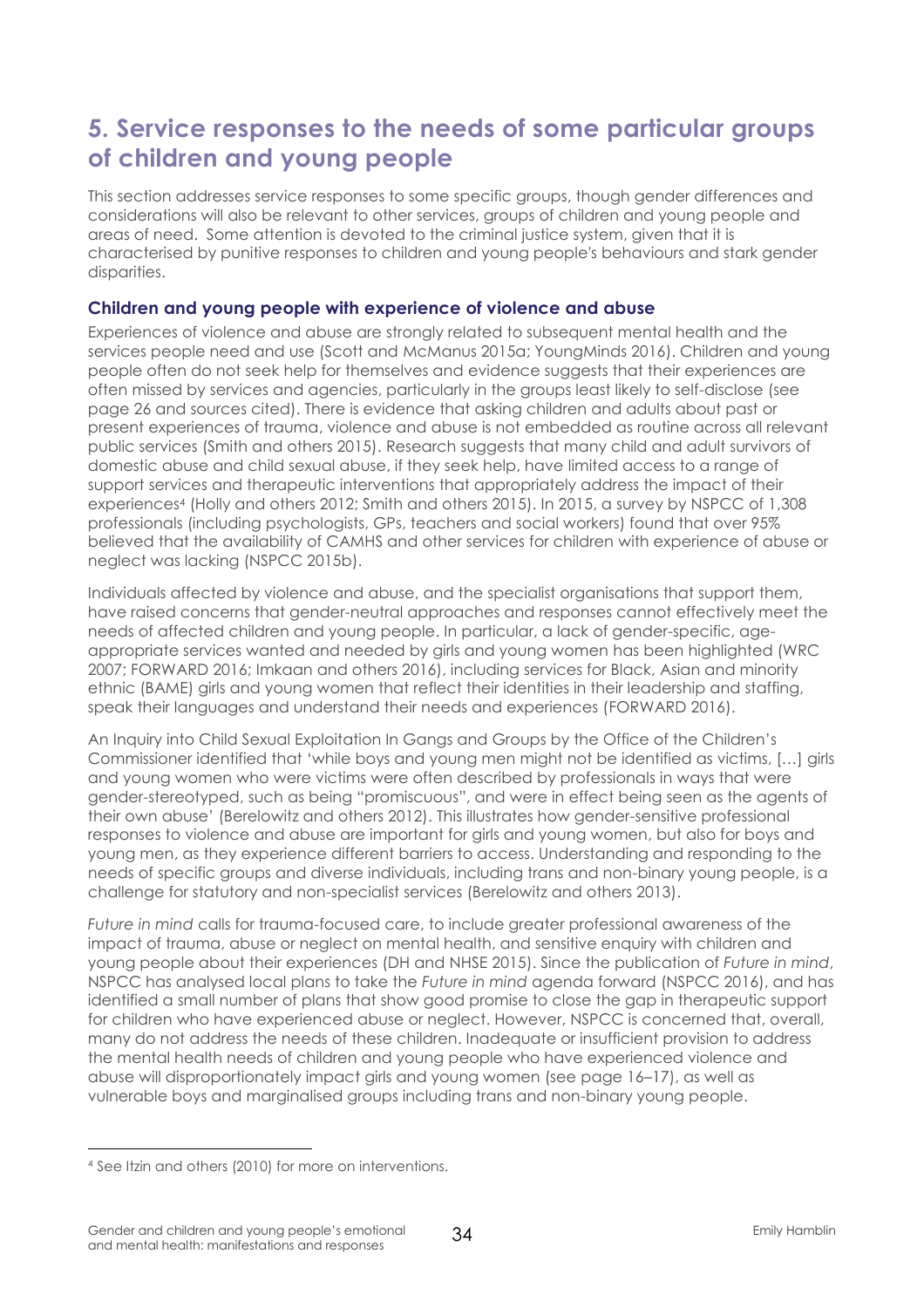### **Black, Asian and minority ethnic (BAME) children and young people**

Ethnicity has a bearing on children and young people's wellbeing and mental health in diverse, complex and gendered ways, shaped by individual factors, social determinants, inequalities and discrimination, public policy and service responses (Street and others 2005; Malek 2011; Lavis 2014). The literature exploring these highlights significant progress still needed to improve BAME children's experiences and outcomes, including increased focus, further research and better data collection. Data from the Millennium Cohort Study indicates that severe mental health problems in 11-yearolds are most common among girls whose ethnic background is mixed, then among white boys, closely followed by black boys, though the discussion of these findings suggests these patterns are not straightforward (Morrison Gutman and others 2015).

Data on the representation of BAME children in CAMHS is inconsistent but suggests differences between ethnic groups and, in general, under-representation (DCSF and DH 2008), although recent data on CAMHS referrals indicates that mixed race children are more likely than any other ethnic group to be referred<sup>5</sup> (OCC 2016). Meanwhile, BAME children and young people are overrepresented in terms of other, more negative service responses relevant to their mental health need (Malek 2011). For example, 1.8 times as many black children come into contact with the youth justice system as would be expected given the composition of the population (Bateman 2015). Wright and others (2015) explain that:

BAME young people face more 'ingrained' pathways into the criminal justice system (CJS) as a result of greater levels of disengagement and exclusion from school, over representation in the care system and mistrust of mental health services (avoidance of which may put young people with 'challenging behaviour' at greater risk of CJS intervention). As a result, they are over-represented in all stages of the CJS, with differential treatment 'fast-tracking' them through criminal justice pathways.

BAME adults are more likely than their white counterparts to experience problems accessing mental health services, aversive pathway into services, and severe and coercive treatments (DH 2003).

The role of gender in this picture is particular to groups and individuals. BAME girls and young women affected by gender-based violence are particularly underserved by public services (FORWARD 2016), including non-specialist sexual violence services (Imkaan and University of Warwick 2015). However, responses to the mental health needs of black boys and young men<sup>6</sup> have attracted the most observation, concern, research and debate, given the hugely disproportionate frequency with which their trajectories reflect the descriptions above (Bateman 2015; Young Review 2014). According to a review by the Sainsbury Centre for Mental Health (Keating and others 2002), 'stereotypical views of Black people, racism, cultural ignorance, and the stigma and anxiety associated with mental illness often combine' to create cycles of mutual fear and mistrust between black people and mental health services, perpetuating negative experiences and outcomes. This can apply to parents as well as young people (ROTA and YoungMinds n.d.). Keating (2007) has suggested that black males are particularly affected as barriers to male help-seeking (see Section 3) are compounded by black male perceptions of mental health services: young men can find that 'being seen as "big, black, bad, dangerous and mad" can lead to conceptions that they are less deserving of treatment that would lead them to pathways of recovery.' Keating explores the role that high profile cases can play in shaping perceptions of and about black men in relation to mental health services.

Whilst the literature features many examples of good practice and interventions, a recent review on improving outcomes for young black and/or Muslim men in the criminal justice system led by

 $\overline{a}$ 

<sup>5</sup> Evidence on the mental health and wellbeing of mixed race children has been presented by Morley and Street (2014)

<sup>6</sup> In the literature that discusses black people's mental health specifically, the term 'black' generally refers to people of African descent or origin, including those who are Black British, Black African and Black Caribbean ethnicity, and mixed heritage/origin.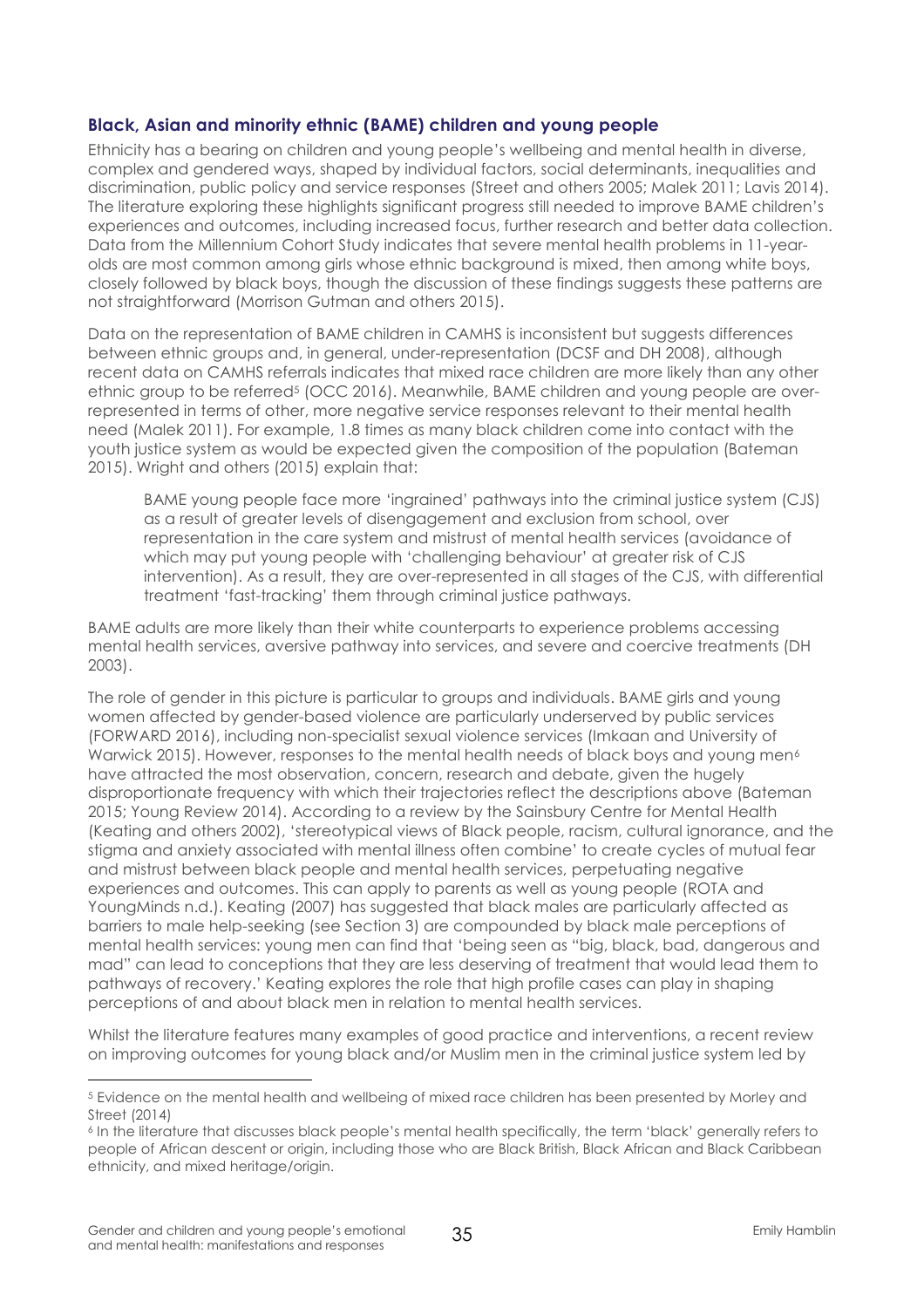Baroness Young concluded that 'despite the existence of knowledge and understanding of what the problem is, there has not previously been the level of leadership or sufficiently sustained effort to find solutions' (Young Review 2014). Meanwhile, the overrepresentation of black and mixed heritage young people – mainly male – in the youth justice system increases in line with the intensity of intervention, and appears to be worsening over time (Bateman 2015).

### **Young people involved in the criminal justice system**

An estimated 30% of all criminal activity can be related to conduct disorder in childhood and adolescence, and a further 50% to other conduct problems (Sainsbury Centre for Mental Health 2009).

Gender is a major predictor of severe childhood behavioural problems and offending behaviour, which have strong links with mental health (see page 20) (Brown and others 2012; Cole 2015; YoungMinds 2013). Over 95% of young people in the youth secure estate, and of 18–24 year olds in prison, are male (MoJ and YJB 2016; PRT 2012). Girls are less likely than boys to come into contact with criminal justice agencies, committing fewer and less serious offences, with less likelihood of reoffending (Bateman 2015).

Offending behaviour in young men and women is met with different criminal justice responses, which are influenced by gender norms and stereotypes (Bateman and Hazel 2014). Females appear to receive more lenient treatment than males, with the exceptions of some specific responses and recent time periods (Nacro 2008). Research with adults has suggested that sentencers tend to see female offenders as 'troubled' and males as 'troublesome' (Gelsthorpe and Loucks 1997, cited in Bateman and Hazel 2014). However, there is evidence that young women are met with harsher responses than their male peers when their behaviour transgresses female norms (Bateman and Hazel 2014; Sharpe and Gelsthorpe 2015, cited in Bateman 2015). Also, sexually exploited girls and young women are routinely caught and convicted of crimes relating to their sexual exploitation, despite the victim and child-oriented approach enshrined in national policy (Phoenix 2012).

There is evidence that girls and young women in custody have higher levels of needs and vulnerabilities than males on a range of indicators, including mental health (Bateman and Hazel 2014), that require gender-sensitive responses, of which there are examples (e.g. YJB 2009). An inquiry into girls in the penal system concluded that 'gender neutral youth justice system based on the risk of offending has the potential to discriminate against girls, particularly when welfare needs are confused with risk […] Girls are effectively pigeon-holed into a criminal justice system designed for the male majority' (APPG on Women in the Penal System 2012).

Wilkins (2010) has noted a potential assumption that 'because most offenders are male, the existing services must have evolved to meet the needs of men well'. This is likely not the case: there are high levels of unrecognised and unmet mental health needs among young people at risk of offending or in contact with the youth justice system (Lennox and Khan 2013; YoungMinds 2013). Despite existing strategies with the potential to improve mental health provision for young people at risk of or engaged with offending behaviour, research by YoungMinds (2013) identified critical issues and obstacles to appropriate help.

### **Trans and non-binary children and young people**

Guidance on supporting trans and non-binary children and young people's mental health and wellbeing is available, e.g. for nurses (PHE and RCN 2015) and psychologists (BPS 2012).

In one survey, over a third of trans young people had accessed counselling; some had also used mental health outpatient services (14%) and inpatient services (4%) since knowing they were trans (METRO 2013). The majority of trans young people felt that their gender identity was either not relevant to or had not adversely affected their experiences of health services (including GPs and hospital clinics), help lines and counselling. Trans young people were more likely to report negative experiences of mental health services, including not 'connecting' with practitioners (METRO 2013; McDermott and others 2016). McDermott and others (2016) found that only one third of trans young people who had accessed NHS mental health services found them helpful. Trans adults have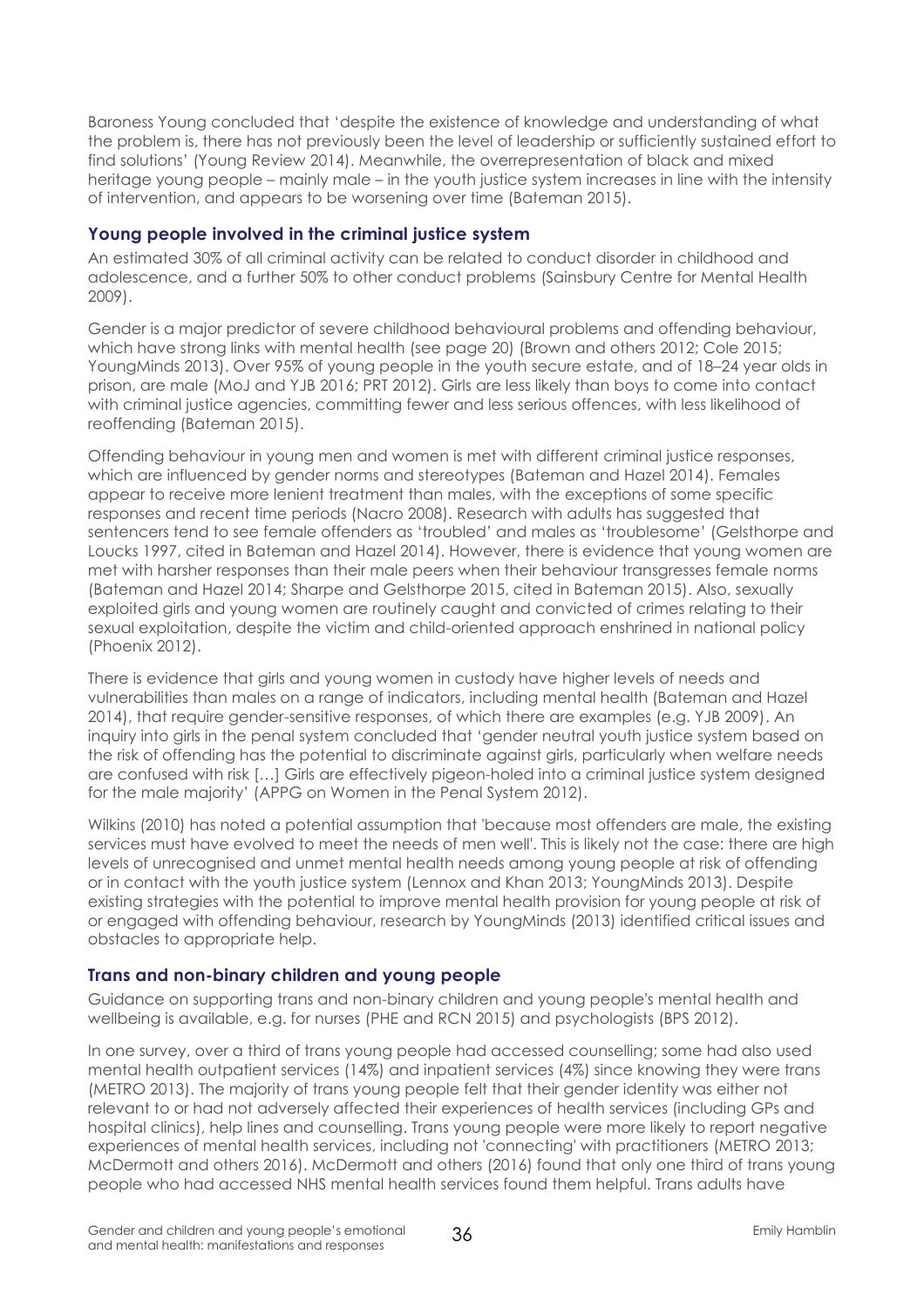reported negative experiences when accessing general health services, mental health services and Gender Identity Clinics (McNeil and others 2012). Issues highlighted include the pathologisation of trans identities by professionals and the attribution of any presenting mental health issues to being trans. Trans people have expressed the need for health and social care services to recognise their identities, but to understand identity in the context of specific health problems with which individuals present – and not always as the first or most important aspect of their health care (National LGB&T Partnership 2016). McDermott and others (2016) have identified some of the reasons unrelated to sexual orientation and gender identity that most concern LGBT young people with experience of self-harm and suicidal feelings, e.g. academic pressure.

Findings from a survey of mental health professionals illustrate the importance and potential of LGBT awareness training to improve practice with trans young people (McDermott and others 2016).

Within the NHS, there is one specialist Gender Identity Development Service (GIDS) to support children and young people who experience difficulties in the development of their gender identity, based at the Tavistock Clinic in London. The GIDS comprises an interdisciplinary team led from within a mental health trust: the team includes child and adolescent psychiatrists, psychologists, social workers, psychotherapists and paediatricians. Although gender dysphoria is not a mental illness, left untreated, it can have serious consequences for mental health, including suicide. A recent inspection by the Care Quality Commission, which included feedback from young people and families, rated the service as 'good' (CQC 2016). However, Mermaids, a charity that supports children and young people with gender identity issues and their families, raises a range of concerns in a strongly-worded submission to a House of Commons Women and Equalities Committee inquiry into transgender equality (House of Commons Women and Equalities Committee, HC390 Ev TRA0156). These include problems with referral and access; the impact of waiting times on children and young people's mental health; transition to adult services; and criteria for the provision of hormone-blocking medication to delay the onset of puberty, and cross-sex hormone therapy to align a young person's secondary physical sexual characteristics with their gender identity. The report from the inquiry (House of Commons Women and Equalities Committee 2016), which also reviews gender identity services for adults, notes that the care of gender dysphoria in children and adolescents is a contentious and ethically complex area. It recognises the important and pioneering work of the Tavistock Clinic whilst making recommendations for the review of the service specification for the GIDS that is now underway.

#### **Children and young people with learning disabilities and behaviours that challenge**

Children and young people with learning disabilities are significantly more likely than those without to have autism, ADHD, conduct disorders, emotional mental health problems or psychosis (Emerson and Hatton 2007). Despite this, they experience additional barriers to getting their mental health needs met effectively (Bernard and Turk 2009). Those who display behaviours that challenge (including aggression, destruction and self-injury) are at greater risk of 'social exclusion, institutionalisation, deprivation, physical harm, abuse, misdiagnosis, exposure to ineffective interventions, and failure to access evidence-based interventions' (Emerson and Einfeld 2011 cited in CBF 2014). Better early intervention has been called for to improve outcomes for children and young people with learning disabilities whose behaviours challenge (CBF 2014), along with research on how best to meet the mental health needs of this group (Blackburn and others 2013).

Males are more likely than females to have learning disabilities and significantly more likely to be diagnosed with autism (Emerson and others 2012; Pinney 2014; see also page 18). Boys account for almost two thirds of inpatients aged under 18 in hospital settings for people with learning disabilities, autism and/or behaviour that challenges (HSCIC 2013 cited in Pinney 2014). In these settings, young people are frequently given antipsychotic medication (see page 31) and are more likely than older inpatients to experience self-harm, hands-on restraint and seclusion (HSCIC 2014 cited in Pinney 2014).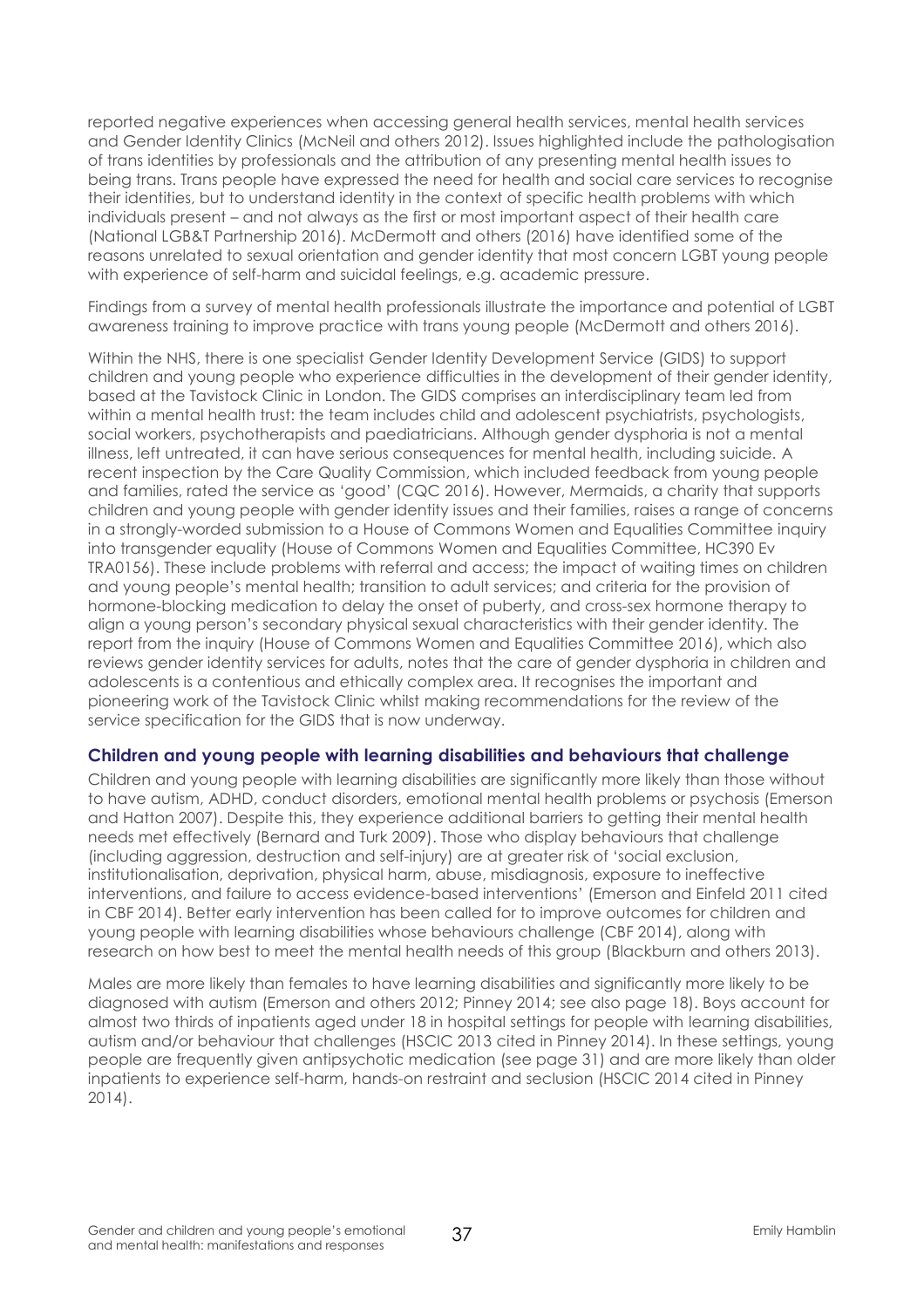# **Conclusions**

Gender plays out in many ways important to children and young people's emotional and mental health and wellbeing, influencing:

- the social environments in which they live, and their relationships with others
- their subjective wellbeing
- the stressors and difficulties they face, in particular any experiences of violence or abuse, and how they deal with these
- their knowledge and attitudes relating to mental health and help-seeking
- whether, where and how they seek help
- the ways in which parents and carers, teachers, health services and other agencies recognise and respond to their needs and behaviours, including treatments provided.

This will happen differently for each child or young person, in combination with a wide range of individual, social and structural factors, and in ways that change over the course of childhood. The literature also describes how gender differences shift over time, reflecting changes in demographics; stressors; public policy; the availability of evidence-based treatments and interventions; and professional practice.

Gender-neutral approaches to children and young people's emotional and mental wellbeing miss important aspects of their needs and experiences. Greater gender-sensitivity in policy-making, commissioning and service provision is required to address particular areas of concern, such as:

- girls' and young women's subjective wellbeing and levels of self-harm
- the impact of gender-based violence and transphobia
- young male suicide
- responses to externalising behaviours, including the over-representation of young males, and BAME young males in particular, in the criminal justice system and acute mental health settings
- recognition of, and responses to, the needs of young people whose identities or behaviours do not neatly fit gender norms and expectations.

This should involve supporting professionals and building their capacity.

A report from the UK's Chief Medical Officer has called for more gender-specific research into resilience and wellbeing, protective factors and interventions for children (Davies 2013). Developments currently in progress should help to address gaps in evidence: for example, the next child and adolescent mental health prevalence survey due to report in 2018; the CAMHS minimum data set; and a number of academic and voluntary sector research projects.

There is a particular need for gender-disaggregated data on children and young people's experiences of using services, including CAMHS but also other provision important for individuals who do not meet the thresholds for CAMHS support. Research into children, young people and parents' help-seeking behaviour would also be of value. Much of the available literature is from Australia and published a decade ago. Rickwood and others (2005) found that negative past experiences create barriers to seeking professional help, whilst positive past experiences act as a facilitator; intentions to seek help did not always translate into action. Available UK data is mostly from surveys in which young people are asked about help-seeking preferences, and responses cannot be differentiated by young people's level of need for help. More evidence on children and young people's pathways into health and other services, and the role of gender, is needed.

Some young people's own voices and examples of promising practice will be forthcoming as part of this project.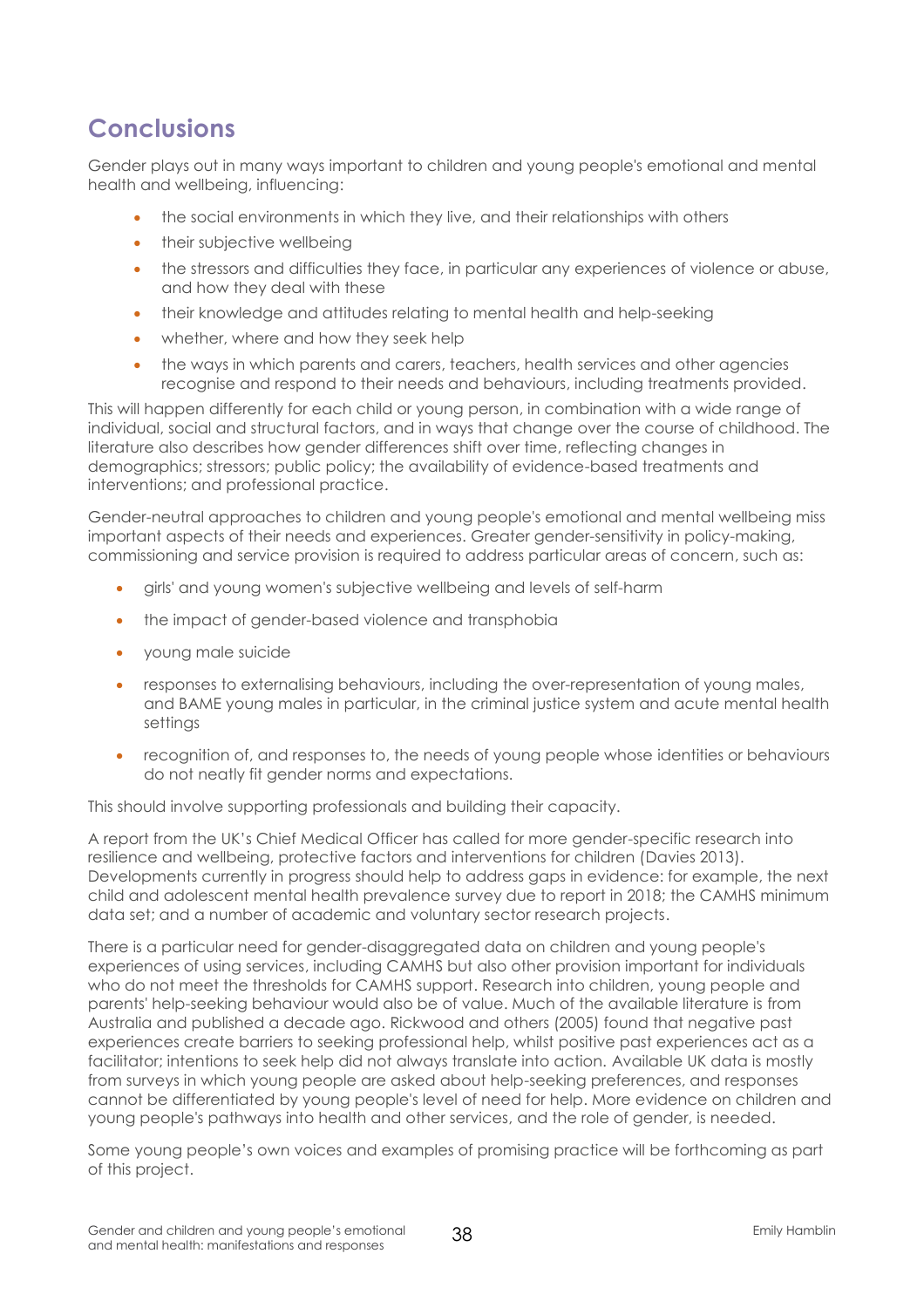### **References**

Achenbach, T.M., (1978). The Child Behavior Profile: I. Boys aged 6–11. *Journal of consulting and clinical psychology*, *46*(3), p.478–488.

Addis, M.E. and Mahalik, J.R., (2003). Men, masculinity, and the contexts of help seeking. *The American psychologist*, *58*(1), p.5.

American Psychiatric Association, (2013). *Diagnostic and statistical manual of mental disorders (DSM-5®)*. American Psychiatric Pub.

APPG on Women in the Penal System (2012) *Inquiry on girls: From courts to custody*. London: Howard League for Penal Reform.

Arcelus, J., Mitchell, A.J., Wales, J. and Nielsen, S., (2011). Mortality rates in patients with anorexia nervosa and other eating disorders: a meta-analysis of 36 studies. *Archives of general psychiatry*, *68*(7), pp.724-731.

ASCL and NCB (2016). *Keeping young people in mind: findings from a survey of schools across England.* Leicester and London: Association of School and College Leaders and National Children's Bureau.

Bachmann, C.J., Aagaard, L., Burcu, M., Glaeske, G., Kalverdijk, L.J., Petersen, I., Schuiling-Veninga, C.C., Wijlaars, L., Zito, J.M. and Hoffmann, F., (2016). Trends and patterns of antidepressant use in children and adolescents from five western countries, 2005–(2012). *European Neuropsychopharmacology*, *26*(3), pp.411-419 (Abstract only).

Baird, G., Simonoff, E., Pickles, A., Chandler, S., Loucas, T., Meldrum, D. and Charman, T., (2006). Prevalence of disorders of the autism spectrum in a population cohort of children in South Thames: the Special Needs and Autism Project (SNAP). *The lancet*, *368*(9531), pp.210–215.

Barter, C., McCarry, M., Berridge, D. and Evans, K., (2009). *Partner exploitation and violence in teenage intimate relationships.* London: National Society for the Prevention of Cruelty to Children.

Barter, C. and others (2015a). *Safeguarding Teenage Intimate Relationships (STIR) Briefing Paper 2: Incidence Rates and Impact of Experiencing Interpersonal Violence and Abuse in Young People's Relationships.* Safeguarding Teenage Intimate Relationships.

Barter, C. and others (2015b). *Safeguarding Teenage Intimate Relationships (STIR) Briefing Paper 4: Young People's Views on Intervention and Prevention for Interpersonal Violence and Abuse in Young People's* 

*Relationships.* Safeguarding Teenage Intimate Relationships.

Bateman, T. (2015). *The state of youth justice 2015: An overview of trends and developments.* National Association for Youth Justice.

Bateman, T. and Hazel, N. (2014). *Resettlement of girls and young women: research report.* London: Beyond Youth Custody.

BBC (2016). *Child gender identity referrals show huge rise in six years* [online]. Available at: [http://www.bbc.co.uk/news/uk-england](http://www.bbc.co.uk/news/uk-england-nottinghamshire-35532491)[nottinghamshire-35532491](http://www.bbc.co.uk/news/uk-england-nottinghamshire-35532491) [28 July 2016].

Beau-Lejdstrom, R., Douglas, I., Evans, S.J. and Smeeth, L., (2016). Latest trends in ADHD drug prescribing patterns in children in the UK: prevalence, incidence and persistence. *BMJ open*, *6*(6), p.e010508.

Beckett, H., Brodie, I., Factor, F., Melrose, M., Pearce, J.J., Pitts, J., Shuker, L. and Warrington, C., (2013). *"It's wrong-but you get used to it": a qualitative study of gang-associated sexual violence towards, and exploitation of, young people in England.* University of Bedfordshire.

Beckett, H. and Warrington, C., (2014). *Suffering in silence: Children and unreported crime.* London: Victim Support UK.

Bellis, M.A., Hughes, K., Leckenby, N., Perkins, C. and Lowey, H., (2014). National household survey of adverse childhood experiences and their relationship with resilience to health-harming behaviors in England. *BMC Medicine*, *12*, pp.72-72.

Benenson, J.F. and Koulnazarian, M., (2008). Sex differences in help‐ seeking appear in early childhood. *British Journal of Developmental Psychology*, *26*(2), pp.163–169.

Berelowitz, S., Firmin, C., Edwards, G. and Gulyurtlu, S., (2012). *'I thought I was the only one. The only one in the world'. The Office of the Children's Commissioner's inquiry in to child sexual exploitation in gangs and groups: interim report.* London: Office of the Children's Commissioner.

Berelowitz, S., Clifton, J., Firmin, C., Edwards, G. and Gulyurtlu, S., (2013). *'If only someone had listened'– Office of the Children's Commissioner's Inquiry into Child Sexual Exploitation in Gangs and Groups: Final Report.* London: Office of the Children's Commissioner.

Bernard, S., and Turk, J. (eds.) (2009). *Developing Mental Health Services for Children and Adolescents with Learning Disabilities: A Toolkit for Clinicians.*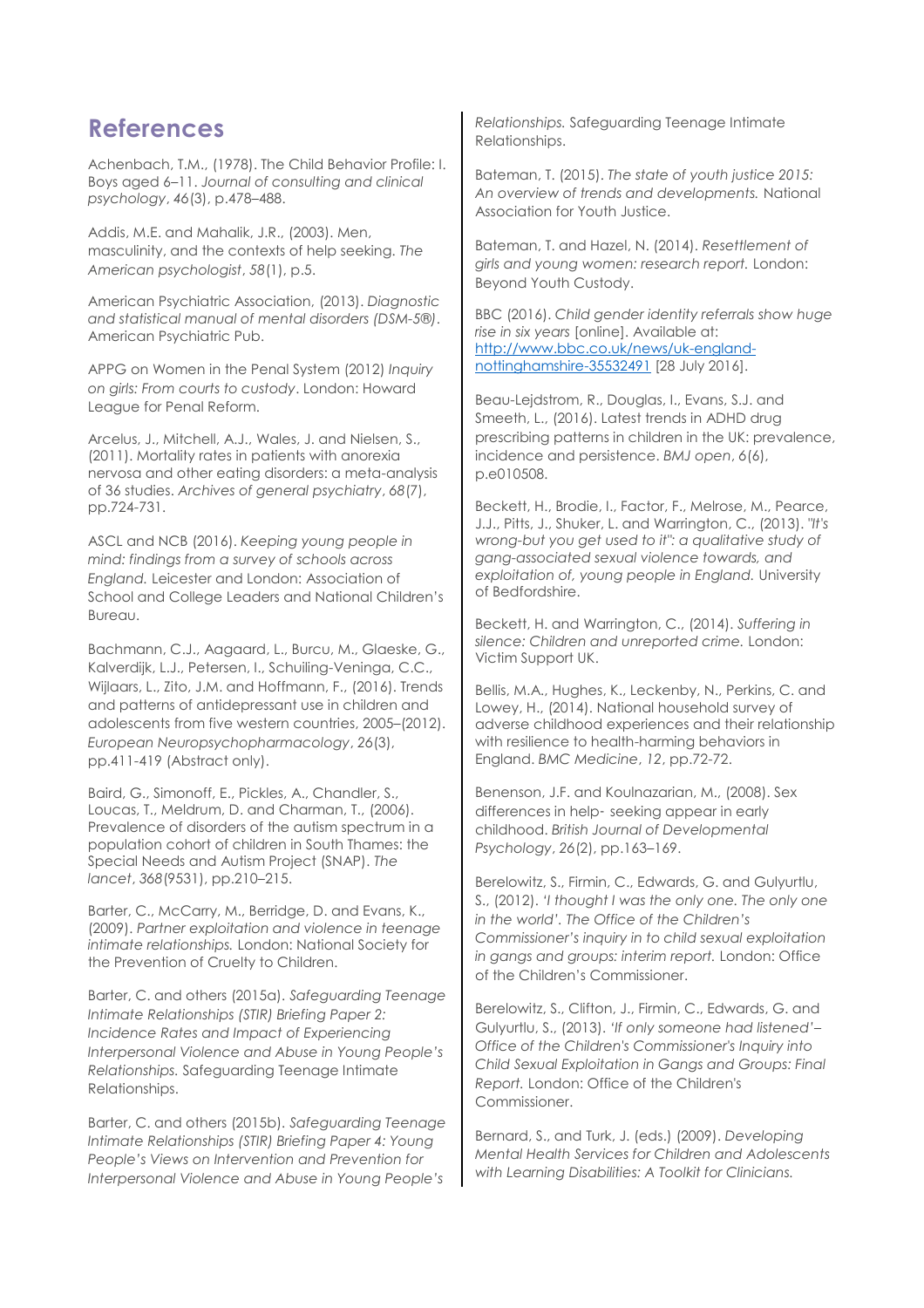London: RCPsych Publications.

Best, P., Manktelow, R. and Taylor, B.J., (2014). Social work and social media: Online help-seeking and the mental well-being of adolescent males. *British Journal of Social Work*, p.bcu130.

Blackburn, C., Read, J. and Spencer, N. (2013). 'Chapter 9: Children with neurodevelopmental disabilities' in Davies, S. (ed.) *Annual Report of the Chief Medical Officer 2012: Our Children Deserve Better: Prevention Pays.* London: Department of Health.

Boffey, D. (2015) 'Prescriptions for Ritalin and other ADHD drugs double in a decade', *The Observer*, 15 August. Available

at: [https://www.theguardian.com/society/2015/aug/](https://www.theguardian.com/society/2015/aug/15/ritalin-prescriptions-double-decade-adhd-mental-health) [15/ritalin-prescriptions-double-decade-adhd-mental](https://www.theguardian.com/society/2015/aug/15/ritalin-prescriptions-double-decade-adhd-mental-health)[health](https://www.theguardian.com/society/2015/aug/15/ritalin-prescriptions-double-decade-adhd-mental-health) [28 July 2016].

Bone, C., Dugard, P., Vostanis, P. and Dogra, N., (2015). Students' understandings of mental health and their preferred learning platforms. *Journal of Public Mental Health*, *14*(4), pp.185–195 (Abstract only).

Bornstein, M.H., Hahn, C.S. and Haynes, O.M., (2010). Social competence, externalizing, and internalizing behavioral adjustment from early childhood through early adolescence: Developmental cascades. *Development and psychopathology*, *22*(04), pp.717- 735.

BPS (2012). *Guidelines and literature review for psychologists working therapeutically with sexual and gender minority clients.* Leicester: British Psychological Society.

Brain, C.E., Creighton, S.M., Mushtaq, I., Carmichael, P.A., Barnicoat, A., Honour, J.W., Larcher, V. and Achermann, J.C., (2010). Holistic management of DSD. *Best practice & research Clinical endocrinology & metabolism*, *24*(2), pp.335-354.

Bronstein, P. (2006). 'The family environment: Where gender role socialization begins' in Worell, J. and Goodheart, C. D. (eds.), *Handbook of girls' and women's psychological health: Gender and wellbeing across the lifespan* (pp. 262–271). New York: Oxford University Press (Abstract only).

Brooks, F., Magnusson, J., Klemera, E., Chester, K., Spencer, N., and Smeeton, N. (2015). *HBSC England National Report (2014).* Hatfield: University of Hertfordshire.

Brown, E.R., Khan, L. and Parsonage, M. (2012). *A Chance to Change: Delivering effective parenting programmes to transform lives.* London: Centre for

Mental Health.

Brownhill, S., Wilhelm, K., Barclay, L. and Schmied, V., (2005). 'Big build': hidden depression in men. *Australian and New Zealand Journal of Psychiatry*, *39*(10), pp.921-931 (Abstract only).

Burns, J.R. and Rapee, R.M., (2006). Adolescent mental health literacy: Young people's knowledge of depression and help seeking. *Journal of adolescence*, *29*(2), pp.225–239.

Campo, J.V. and Fritsch, S.L., (1994). Somatization in children and adolescents. *Journal of the American Academy of Child & Adolescent Psychiatry*, *33*(9), pp.1223–1235.

CBF (2014). *Early Intervention for children with learning disabilities whose behaviours challenge – Briefing Paper.* Chatham: The Challenging Behaviour Foundation.

Centre for Mental Health (2013). *The Bradley Commission: Black and Minority Ethnic communities, mental health and criminal justice.* London: Centre for Mental Health.

Chandra, A. and Minkovitz, C.S., (2006). Stigma starts early: Gender differences in teen willingness to use mental health services. *Journal of Adolescent Health*, *38*(6), pp.754-e1 (Abstract only).

Chandra, A. and Minkovitz, C.S., (2007). Factors that influence mental health stigma among 8th grade adolescents. *Journal of Youth and Adolescence*, *36*(6), pp.763-774 (Abstract only).

Chaplin, T.M. and Aldao, A., (2013). Gender differences in emotion expression in children: a metaanalytic review. *Psychological bulletin*, *139*(4), pp.735-765.

Chaplin, T.M., Cole, P.M. and Zahn-Waxler, C., (2005). Parental Socialization of Emotion Expression: Gender Differences and Relations to Child Adjustment. *Emotion*, *5*(1), pp.80-88.

Children's Society, The (2008). *The Good Childhood Inquiry: health research evidence.* London: The Children's Society.

Children's Society, The (2015). *The Good Childhood Report.* London: The Children's Society.

Clement, S., Schauman, O., Graham, T., Maggioni, F., Evans-Lacko, S., Bezborodovs, N., Morgan, C., Rüsch, N., Brown, J.S.L. and Thornicroft, G., (2015). What is the impact of mental health-related stigma on helpseeking? A systematic review of quantitative and qualitative studies. *Psychological medicine*, *45*(01),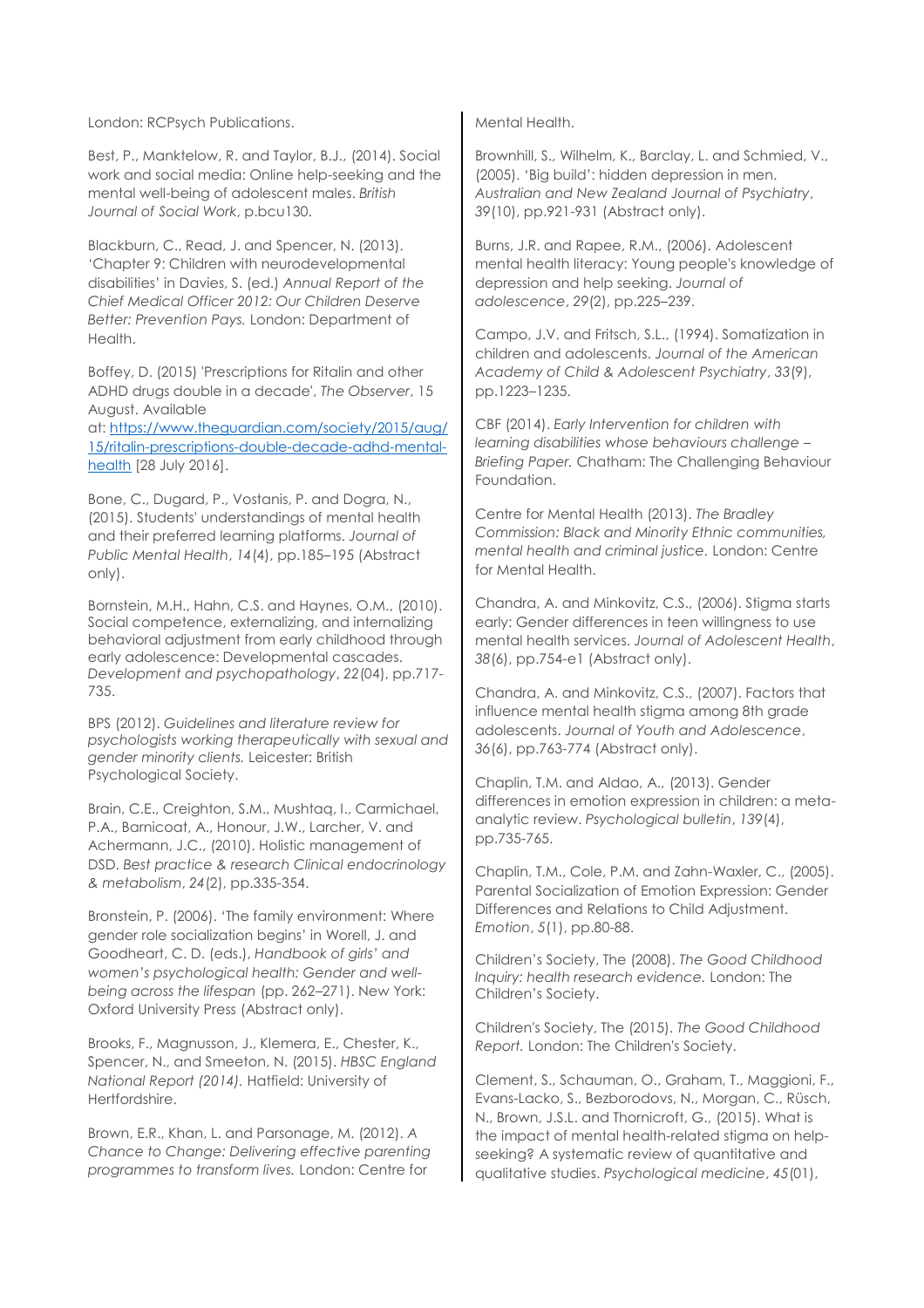#### pp.11–27.

Cole, T. (2015). *Mental Health Difficulties and Children at Risk of Exclusion from Schools in England: A review from an educational perspective of policy, practice and research, 1997 to 2015.* Oxford: University of Oxford.

CQC (2016). *Tavistock and Portman NHS Foundation Trust: Other specialist services Quality Report.* London: Care Quality Commission.

Crimes Against Children Research Center (n.d.). *Key data: The Juvenile Victimization Questionnaire*. University of New Hampshire [online]. Available at: <http://www.unh.edu/ccrc/jvq/index.html> [28 July 2016].

Culbert, K.M., Racine, S.E. and Klump, K.L., (2015). Research Review: What we have learned about the causes of eating disorders–a synthesis of sociocultural, psychological, and biological research. *Journal of Child Psychology and Psychiatry*, *56*(11), pp.1141–1164.

Cusack, J., Deane, F.P., Wilson, C.J. and Ciarrochi, J., (2004). Who influence men to go to therapy? Reports from men attending psychological services. *International Journal for the Advancement of Counselling*, *26*(3), pp.271–283 (Abstract only).

D'Augelli, A.R., Grossman, A.H., Salter, N.P., Vasey, J.J., Starks, M.T. and Sinclair, K.O., (2005). Predicting the suicide attempts of lesbian, gay, and bisexual youth. *Suicide and Life-Threatening Behavior*, *35*(6), pp.646-660 (Abstract only).

Davies, S. (ed.) (2013). *Annual Report of the Chief Medical Officer 2012: Our Children Deserve Better: Prevention Pays.* London: Department of Health.

Davies, S. (ed.) (2015). *Annual Report of the Chief Medical Officer 2014: The Health of the 51%: Women.*  London: Department of Health.

DCSF and DH (2008). *Children and Young People in Mind: The final report of the National CAMHS review.* London: Department for Children, Schools and Families and Department of Health.

De Neve–Enthoven, N.G. de, Callens, N., van Kuyk, M., van Kuppenveld, J.H., Drop, S.L., Cohen–Kettenis, P.T. and Dessens, A.B., (2016). Psychosocial wellbeing in Dutch adults with disorders of sex development. *Journal of psychosomatic research*, *83*, pp.57-64 (Abstract only).

Delligatti, N., Akin-Little, A. and Little, S.G., (2003). Conduct disorder in girls: Diagnostic and intervention issues. *Psychology in the Schools*, *40*(2), pp.183–192.

DfE (2014) *Statistical First Release: Permanent and Fixed Period Exclusions in England: 2013 to (2014).* London: Department for Education.

DfE (2015) *Main tables: SFR 36/2015, Early years foundation stage profile (EYFSP) results: 2014 to (2015).* London: Department for Education.

DH (2003). *Delivering race equality: A framework for action – Mental Health Services Consultation Document.* London: Department of Health.

DH (2014). *Achieving Better Access to Mental Health Services by 2020.* London: Department of Health.

DH and NHSE (2015). *Future in mind: promoting, protecting and improving our children and young people's mental health and wellbeing.* Department of Health and NHS England.

Diemer, E.W., Grant, J.D., Munn-Chernoff, M.A., Patterson, D.A. and Duncan, A.E., (2015). Gender identity, sexual orientation, and eating-related pathology in a national sample of college students. *Journal of Adolescent Health*, *57*(2), pp.144–149.

Drapeau, A., Marchand, A. and Beaulieu-Prévost, D., (2012). Epidemiology of psychological distress, mental illnesses–Understanding, prediction and control. InTech Open Access Publisher, Croatia, 105– 134.

Egger, H.L., Costello, E.J., Erkanli, A. and Angold, A., (1999). Somatic complaints and psychopathology in children and adolescents: stomach aches, musculoskeletal pains, and headaches. *Journal of the American Academy of Child & Adolescent Psychiatry*, *38*(7), pp.852-860.

Eisenberg, N., Valiente, C., Spinrad, T.L., Cumberland, A., Liew, J., Reiser, M., Zhou, Q. and Losoya, S.H., (2009). Longitudinal Relations of Children's Effortful Control, Impulsivity, and Negative Emotionality to Their Externalizing, Internalizing, and Co-Occurring Behavior Problems. *Dev Psychol*, *45*(4), pp.988–1008.

Else-Quest, N.M., Hyde, J.S., Goldsmith, H.H. and Van Hulle, C.A., (2006). Gender Differences in Temperament: A Meta-Analysis. *Psychological Bulletin*, *132*(1), pp.33-72.

Emerson, E. and Hatton, C., (2007). The mental health of children and adolescents with learning disabilities in Britain. *Advances in Mental Health and Learning Disabilities*, *1*(3), pp.62-63.

Emerson E., Hatton C., Robertson J., Roberts H., Baines S. and others (2012). *People with Learning Disabilities in England (2011).* Cambridge: Learning Disabilities Observatory.

Faraone, S.V., Biederman, J. and Mick, E., (2006). The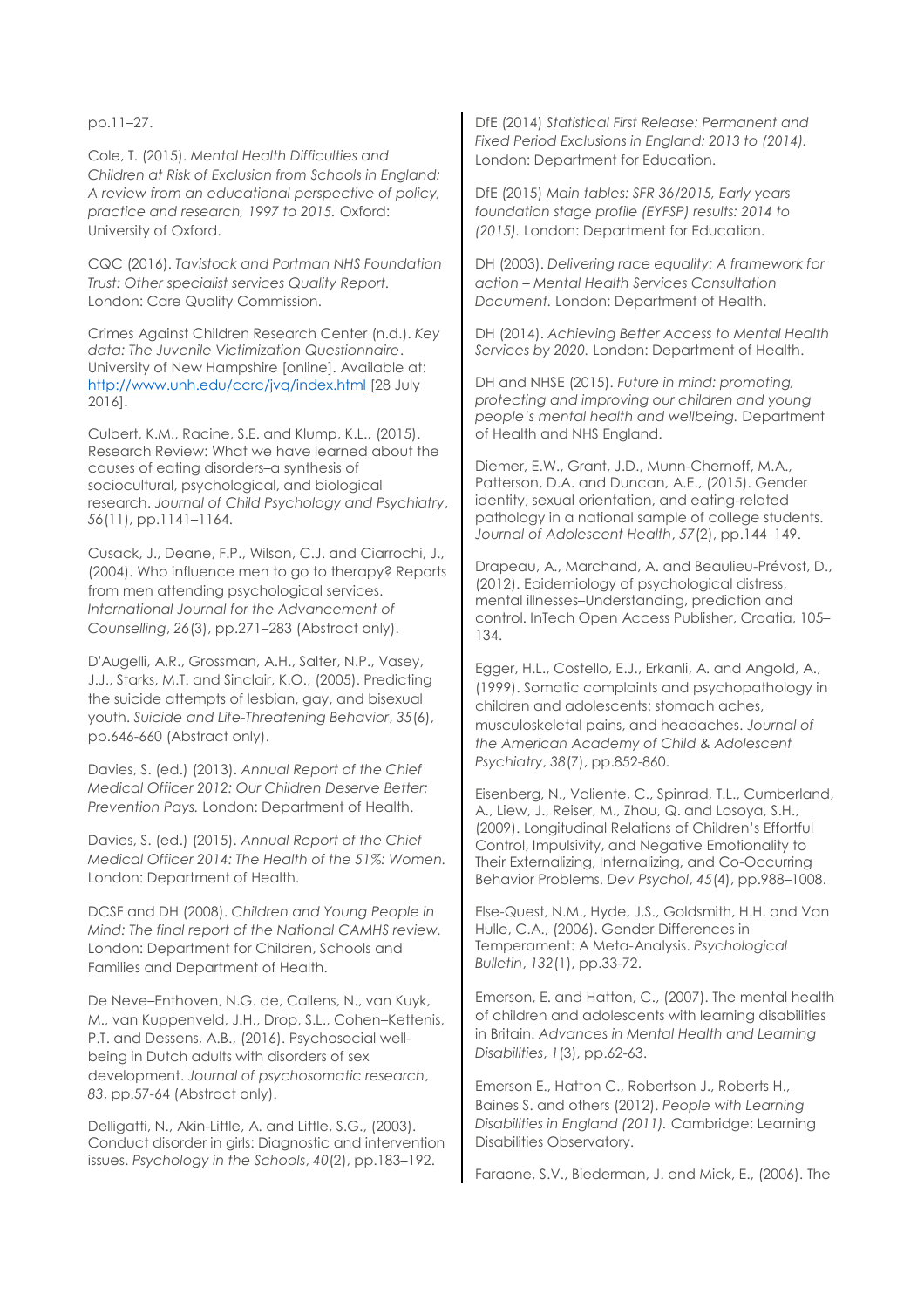age-dependent decline of attention deficit hyperactivity disorder: a meta-analysis of follow-up studies. *Psychological medicine*, *36*(02), pp.159–165.

Farrand, P., Parker, M. and Lee, C., (2007). Intention of adolescents to seek professional help for emotional and behavioural difficulties. *Health & social care in the community*, *15*(5), pp.464-473.

Fay, V. (2016). *'Lesbian, Gay, Bisexual and Trans\* (LGBT) people's health in the UK – key health needs, barriers to access, and implications for best practice: A literature review with a particular focus on the needs of young LGBT people – Executive Summary* (full publication in preparation). Manchester: The Proud Trust.

Fink, E., Patalay, P., Sharpe, H., Holley, S., Deighton, J. and Wolpert, M., (2015). Mental health difficulties in early adolescence: a comparison of two crosssectional studies in England from 2009 to (2014). *Journal of Adolescent Health*, *56*(5), pp.502-507.

Fitzpatrick, K.K., Euton, S.J., Jones, J.N. and Schmidt, N.B., (2005). Gender role, sexual orientation and suicide risk. *Journal of affective disorders*, *87*(1), pp.35-42.

Fivush, R., Brotman, M.A., Buckner, J.P. and Goodman, S.H., 2000. Gender differences in parent– child emotion narratives. *Sex roles*, *42*(3-4), pp.233– 253.

Fixers (2016). *Fixers investigates: the trouble with…sex in schools.* Winchester: Fixers.

FORWARD (2016). *Placing Girls and Young Women at the Heart of Health: Prevention, Protection and Provision of Services.* London: Women's Health and Equality Consortium.

Fox, C. (2016). *It's Not On The Radar.* Ilford: Barnardo's.

FPH and MHF (2016). *Better Mental Health for All: A Public Health Approach to Mental Health Improvement*. London: Faculty of Public Health and Mental Health Foundation.

Frijns, T. and Finkenauer, C., (2009). Longitudinal associations between keeping a secret and psychosocial adjustment in adolescence. *International Journal of Behavioral Development*, 33(2), pp.145–154.

Frijns, T., Finkenauer, C. and Keijsers, L., (2013). Shared secrets versus secrets kept private are linked to better adolescent adjustment. *Journal of adolescence*, *36*(1), pp.55-64.

Frith, E. (2016). *Children and Young People's Mental* 

*Health: State of the Nation.* London: CentreForum.

Fuller, E. (ed) and others. (2015) *Smoking, drinking and drug use among young people in England in (2014).* Leeds: Health and Social Care Information Centre.

Furnham, A., Annis, J. and Cleridou, K., (2014). Gender differences in the mental health literacy of young people. *International journal of adolescent medicine and health*, *26*(2), pp.283–292 (Abstract only).

Girlguiding (2015). *Girls' Attitudes Survey.* London: Girlguiding.

Goodman, A., Joyce, R. and Smith, J.P., (2011). The long shadow cast by childhood physical and mental problems on adult life. *Proceedings of the National Academy of Sciences*, *108*(15), pp.6032-6037.

Green, H., McGinnity, Á., Meltzer, H., Ford, T. and Goodman, R., (2005). *Mental health of children and young people in Great Britain, (2004).* Basingstoke: Palgrave Macmillan

Gregor, C., Hingley-Jones, H. and Davidson, S., (2015). Understanding the experience of parents of pre-pubescent children with gender identity issues. *Child and Adolescent Social Work Journal*, *32*(3), pp.237–246.

Grossman, A.H., D'augelli, A.R. and Frank, J.A., (2011). Aspects of psychological resilience among transgender youth. *Journal of LGBT Youth*, *8*(2), pp.103–115.

Gulliver, A., Griffiths, K.M. and Christensen, H., (2010). Perceived barriers and facilitators to mental health help-seeking in young people: a systematic review. *BMC Psychiatry*, *10*, p.113.

Hagell A (2015) *Promoting young people's health literacy and understanding their help-seeking behaviour.* London: Association for Young People's Health.

Hagell, A., Coleman, J. and Brooks, F., (2015). *Key data on adolescence (2015).* London: Association for Young People's Health.

Hamblin, E. and Kane, S. (2015). *Improving male health for the next generation: Findings from NCB's survey for men.* London: National Children's Bureau.

Hampel, P. and Petermann, F., (2006). Perceived stress, coping, and adjustment in adolescents. *Journal of Adolescent Health*, *38*(4), pp.409-415.

Hart, L.M., Granillo, M.T., Jorm, A.F. and Paxton, S.J., (2011). Unmet need for treatment in the eating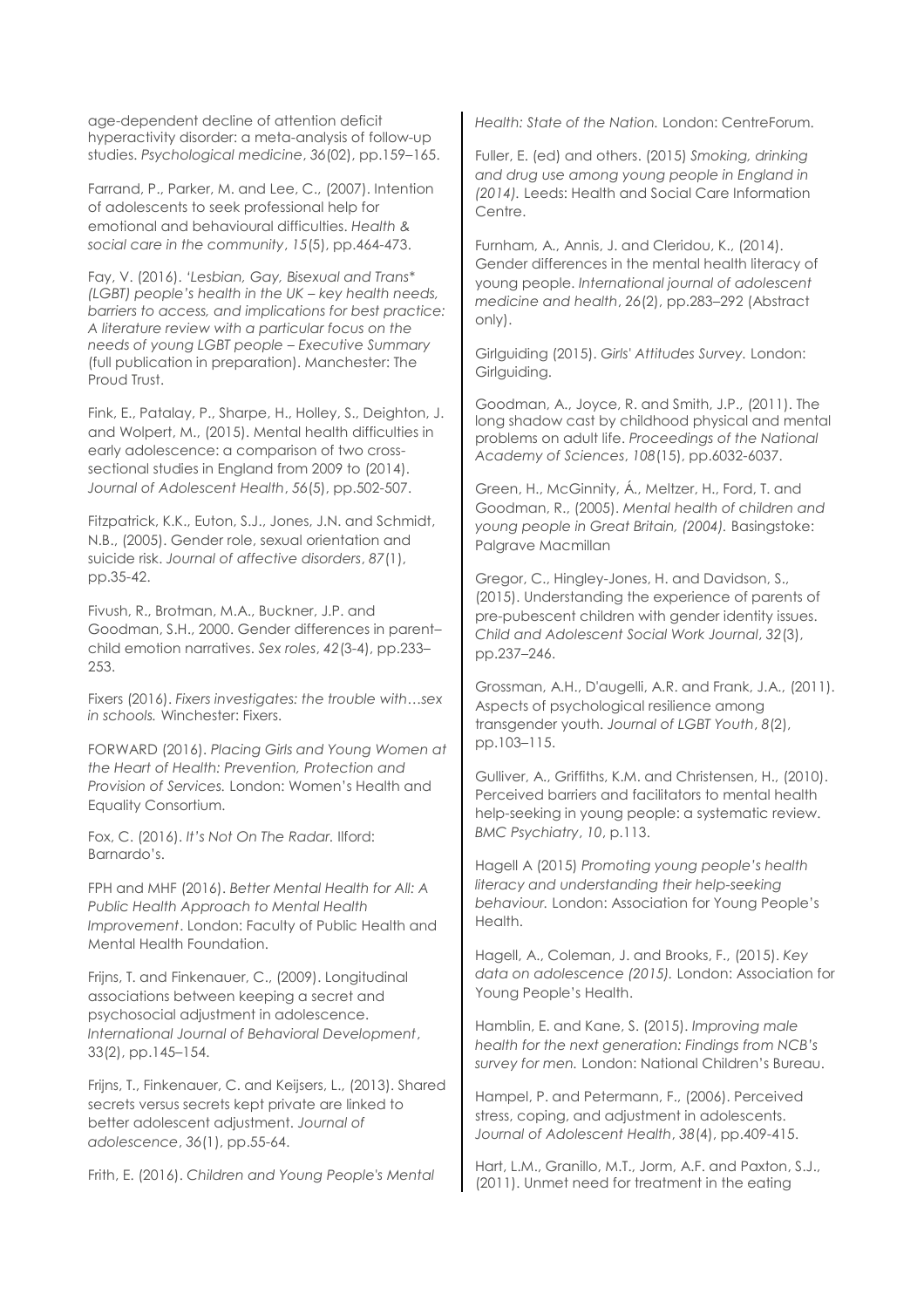disorders: a systematic review of eating disorder specific treatment seeking among community cases. *Clinical psychology review*, *31*(5), pp.727-735.

Hawton, K., Saunders, K.E. and O'Connor, R.C., (2012). Self-harm and suicide in adolescents. *The Lancet*, *379*(9834), pp.2373–2382.

Headley, C. and Campbell, M.A., (2011). Teachers' recognition and referral of anxiety disorders in primary school children. *Australian Journal of Educational & Developmental Psychology*, *11*, pp.78- 90.

Holly, J., Scalabrino, R. and Woodward, B. (2012). *Promising practices*: *Mental health trust responses to domestic violence*. London: AVA (Against Violence and Abuse).

Holmes, S., (2016). 'Blindness to the obvious'? Treatment experiences and feminist approaches to eating disorders. *Feminism & Psychology*, p.0959353516654503.

Holt, V., Skagerberg, E. and Dunsford, M., (2014). Young people with features of gender dysphoria: Demographics and associated difficulties. *Clinical child psychology and psychiatry*.

House of Commons Health Committee (2014). *Children's and adolescents' mental health and CAMHS: Third Report of Session 2014–15. (HC342).* London: The Stationery Office Limited.

House of Commons Women and Equalities Committee (2016). *Transgender Equality: First Report of Session 2015–16. (HC390).* London: The Stationery Office Limited.

House of Commons Women and Equalities Committee, *Transgender Equality*, 21 August 2015, HC390, evidence TRA0156

HSCIC (2009). Table 3: Number of consultations and consultations per person-year in England by sex, age and year, in *Trends in Consultation Rates in General Practice - 1995/1996–2008/2009: Tables*. QResearch Database (2009). Leeds: Health and Social Care Information Centre.

HSCIC (2015a). Table 2.1: Prevalence of diagnosed mental illness, by age and sex, in *Health Survey for England, 2014: Chapter 2, Mental health problems – tables.* Leeds: Health and Social Care Information Centre.

HSCIC (2015b). *9571 - Self harm and poisoning by sex: 2005-06 through to October 2015* [dataset]. Leeds: Health and Social Care Information Centre. HSCIC (2015c). *Provisional monthly topic of interest: hospital admissions caused by intentional self-harm - September 2014 to August (2015).* Leeds: Health and Social Care Information Centre.

HSCIC (2015d), *Mental Health Bulletin Annual Statistics, 2014–15.* Leeds: Health and Social Care Information Centre.

HSCIC (2015e). *Mental Health Bulletin: Annual Statistics 2014–15 – National Reference Tables.* Leeds: Health and Social Care Information Centre.

Hughes, K., Lowey, H., Quigg, Z. and Bellis, M.A., (2016). Relationships between adverse childhood experiences and adult mental well-being: results from an English national household survey. *BMC Public Health*, *16*(1), pp.1–11.

Ilic, N., Henderson, C., Henderson, C., Evans-Lacko, S. and Thornicroft, G. (2015). 'Chapter 3: Attitudes towards mental illness' in Craig, R., Fuller, E., and Mindell, J. (eds.) *Health Survey for England (2014).* Leeds: Health and Social Care Information Centre.

Imkaan (2013). *Beyond the Labels: Women and girls' views on the 2013 mayoral strategy on violence against women and girls.* London: MOPAC.

Imkaan (2015). *State of the Sector: Contextualising the current experiences of BME ending violence against women and girls organisations.* London: Imkaan.

Imkaan, Positively UK and Rape Crisis England and Wales (2016). *Women's Mental Health and Wellbeing: Access to and quality of mental health services.* London: Women's Health and Equality Consortium.

Imkaan and University of Warwick (SWELL) (2015). *Between the Lines Research Briefing: Service Responses to Black and Minority Ethnic Women and Girls Experiencing Sexual Violence.* London: Imkaan and University of Warwick.

Itzin, C., Taket, A. and Barter-Godfrey, S., (2010). *Domestic and sexual violence and abuse: findings from a Delphi expert consultation on therapeutic and treatment interventions with victims, survivors and abusers, children adolescents, and adults.* Melbourne, Australia: Deakin University.

Jacobs, C.O. and Loades, M.E., (2016). An investigation into GPs' perceptions of children's mental health problems. *Child and Adolescent Mental Health*, *21*(2), pp.90-95 (Abstract only).

Jorm, A.F., Korten, A.E., Jacomb, P.A., Christensen, H., Rodgers, B. and Pollitt, P., (1997). Mental health literacy: a survey of the public's ability to recognise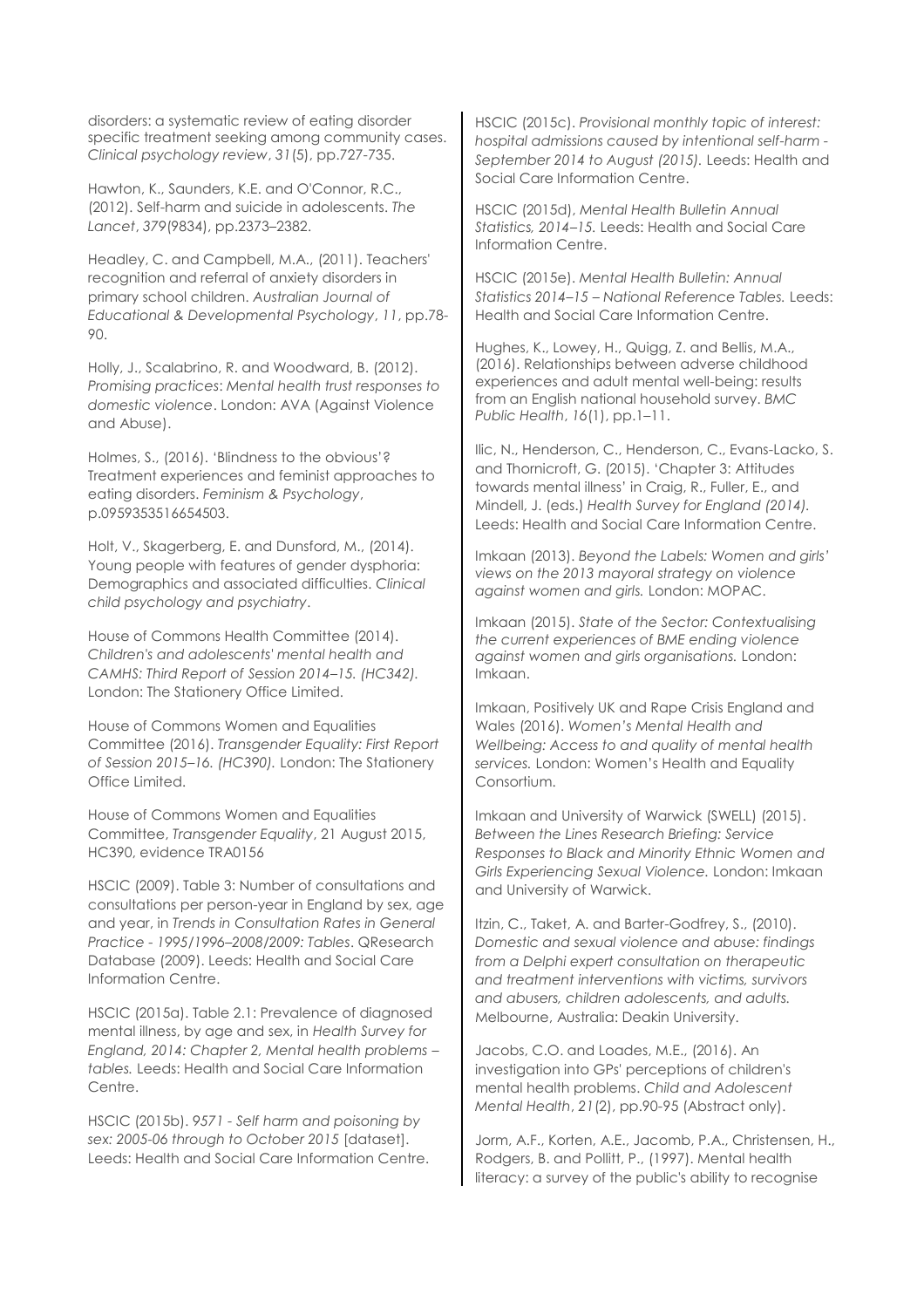mental disorders and their beliefs about the effectiveness of treatment. *Medical journal of Australia*, *166*(4), pp.182–186.

Jorm, A.F., Wright, A. and Morgan, A.J., (2007). Where to seek help for a mental disorder. *The Medical Journal of Australia*, *187*(10), pp.556-560.

Keating, F. (2007). *Better Health Briefing Paper 5: African and Caribbean men and mental health.*  London: Race Equality Foundation.

Kelly, C.M., Jorm, A.F. and Rodgers, B., (2006). Adolescents' responses to peers with depression or conduct disorder. *Australian and New Zealand Journal of Psychiatry*, *40*(1), pp.63-66.

Kessler, R.C., Berglund, P., Demler, O., Jin, R., Merikangas, K.R. and Walters, E.E., (2005). Lifetime prevalence and age-of-onset distributions of DSM-IV disorders in the National Comorbidity Survey Replication. *Archives of general psychiatry*, *62*(6), pp.593-602.

Khan, L. (2014). *Wanting the best for my children: parent's voices.* London: Centre for Mental Health.

Khan, L. (2016) *Missed opportunities: a review of recent evidence into children and young people's mental health.* London: Centre for Mental Health.

Khan, L., Parsonage, M., Stubbs, J. (2015). *Investing in children's mental health: a review of evidence on the costs and benefits of increased service provision.* London: Centre for Mental Health.

Kirkbride J. B., Errazuriz, A., Croudace, T. J., Morgan, C., Jackson, D., McCrone, P., Murray, R. M. and Jones, P. B. (2012). 'Chapter 5 - Results: Prevalence in the General Population' in *Systematic Review of the Incidence and Prevalence of Schizophrenia and Other Psychoses in England*. University of Cambridge and Kings College London.

Knapp, M., Ardino, V., Brimblecombe, N., Evans-Lacko, S., Iemmi, V., King, D., Snell, T. (2016) *Youth Mental Health: New Economic Evidence.* London: LSE Personal Social Services Research Unit.

Kuntsche, E., Knibbe, R., Gmel, G. and Engels, R., (2006). Who drinks and why? A review of sociodemographic, personality, and contextual issues behind the drinking motives in young people. *Addictive behaviors*, *31*(10), pp.1844–1857.

Laird, R.D., Pettit, G.S., Bates, J.E. and Dodge, K.A., (2003). Parents' monitoring‐ relevant knowledge and adolescents' delinquent behavior: evidence of correlated developmental changes and reciprocal influences. *Child development*, *74*(3), pp.752-768.

Laird, R.D. and Marrero, M.D., (2010). Information

management and behavior problems: Is concealing misbehavior necessarily a sign of trouble?. *Journal of Adolescence*, *33*(2), pp.297-308.

Landoll, R.R., Schwartz-Mette, R.A., Rose, A.J. and Prinstein, M.J., (2011). Girls' and boys' disclosure about problems as a predictor of changes in depressive symptoms over time. *Sex roles*, *65*(5-6), pp.410-420.

Lavis, P. on behalf of the Children and Young People's Mental Health Coalition (2014). *Better Health Briefing Paper 33: The importance of promoting mental health in children and young people from black and minority ethnic communities.* London: Race Equality Foundation.

Lennox, C. and Khan, L. (2013). 'Chapter 12: Youth Justice' in Davies, S. (ed.) *Annual Report of the Chief Medical Officer 2012: Our Children Deserve Better: Prevention Pays.* London: Department of Health.

Lessof, C., Ross, A., Brind, R., Bell, E. and Newton, S. for TNS BMRB (2016). *Longitudinal Study of Young People in England cohort 2: health and wellbeing at wave 2 - Research report.* London: Department for Education.

LGYM (2008). *"Ssh" – Investigating Violence in the Lives of LGBT Young People.* Manchester: Lesbian and Gay Youth Manchester.

Li, C.E., DiGiuseppe, R. and Froh, J., (2005). The roles of sex, gender, and coping in adolescent depression. *Adolescence*, *41*(163), pp.409-415.

Link, B.G. and Phelan, J.C., 2001. Conceptualizing stigma. *Annual review of Sociology*, pp.363-385.

Loades, M.E. and Mastroyannopoulou, K., (2010). Teachers' recognition of children's mental health problems. *Child and Adolescent Mental Health*, *15*(3), pp.150–156.

McDermott, E., Hughes, E. and Rawlings, V. (2016). *Queer Futures: Understanding lesbian, gay, bisexual and trans (LGBT) adolescents' suicide, self-harm and help-seeking behaviour.* Lancaster: Queer Futures.

MacLean, A., Hunt, K. and Sweeting, H., (2013). Symptoms of mental health problems: children's and adolescents' understandings and implications for gender differences in help seeking. *Children & society*, *27*(3), pp.161–173.

McLean, C.P. and Anderson, E.R., (2009). Brave men and timid women? A review of the gender differences in fear and anxiety. *Clinical psychology review*, *29*(6), pp.496-505.

McManus, S., Meltzer, H., Brugha, T., Bebbington, P.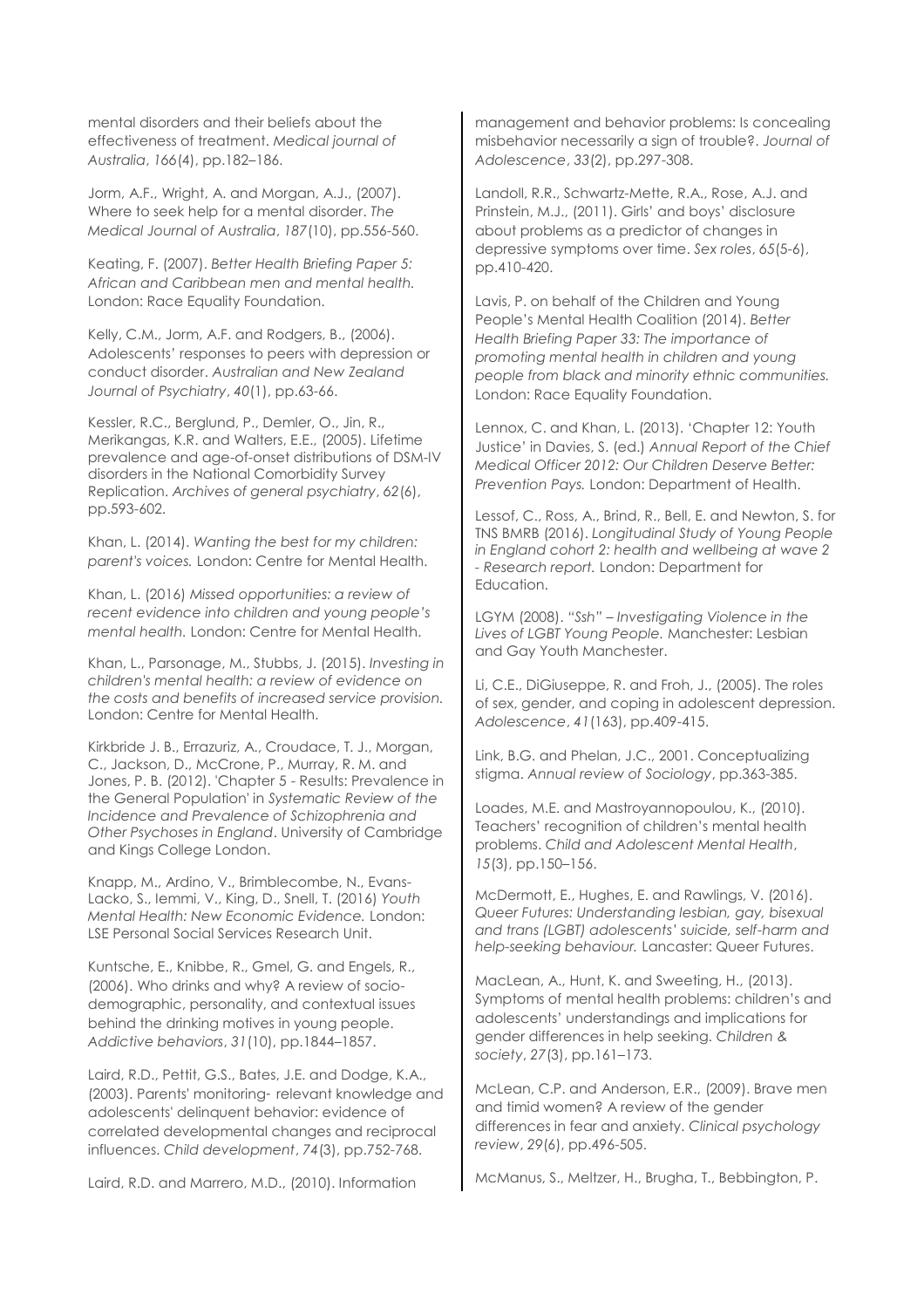and Jenkins, R. (2009). *Adult Psychiatric Morbidity in England, 2007 – Results of a Household Survey.* Leeds: Health and Social Care Information Centre.

McNeil, J., Bailey, L., Ellis, S., Morton, J. and Regan, M., (2012). *Trans mental health study (2012).* Edinburgh, Scottish Transgender Alliance.

McNeish, D. & Scott, S. (2014). *Women and girls at risk. Evidence across the life course.* North Dalton: DMSS Research.

McQuire, C., Hassiotis, A., Harrison, B. and Pilling, S., (2015). Pharmacological interventions for challenging behaviour in children with intellectual disabilities: a systematic review and meta-analysis. *BMC Psychiatry*, *15*.

Madders, Tom (2010). *You Need to Know.* London: The National Autistic Society.

Malek, M. (2011). *Enjoy, Achieve and Be Healthy: The mental health of Black and minority ethnic children and young people.* London: Afiya Trust.

Mansfield, A.K., Addis, M.E. and Courtenay, W., (2005). Measurement of Men's Help Seeking: Development and Evaluation of the Barriers to Help Seeking Scale. *Psychology of Men & Masculinity*, *6*(2), pp.95–108.

Mayer, J. D., and Salovey, P. (1997). 'What is emotional intelligence?' in Salovey, P. and Sluyter, D. J. (eds.), *Emotional development and emotional intelligence: Educational implications* (pp. 3-34). New York: Harper Collins.

Men's Health Forum (2016). *Key data: Mental health*. Men's Health Forum [online]. Available at: [https://www.menshealthforum.org.uk/key-data](https://www.menshealthforum.org.uk/key-data-mental-health)[mental-health](https://www.menshealthforum.org.uk/key-data-mental-health) [28 July 2016].

METRO (2013). *Youth Chances – Survey of 16*‐*25 year olds: First reference report.* London: METRO.

Mission Australia (2015). *Young people's mental health over the years: youth survey 2012–14*. Sydney, Australia: Mission Australia.

Moffitt, T.E., Arseneault, L., Jaffee, S.R., Kim‐ Cohen, J., Koenen, K.C., Odgers, C.L., Slutske, W.S. and Viding, E., (2008). Research Review: DSM‐ V conduct disorder: research needs for an evidence base. *Journal of Child Psychology and Psychiatry*, *49*(1), pp.3-33.

MoJ and YJB (2016). *Youth Justice Statistics 2014/15, England and Wales.* London: Ministry of Justice and Youth Justice Board.

Molins, N.C. and Clopton, J.R., 2002. Teachers' reports

of the problem behavior of children in their classrooms. *Psychological Reports*, *90*(1), pp.157–164.

Möller-Leimkühler, A.M., (2003). The gender gap in suicide and premature death or: why are men so vulnerable?. *European archives of psychiatry and clinical neuroscience*, *253*(1), pp.1-8.

Moreno, C., Sánchez-Queija, I., Muñoz-Tinoco, V., de Matos, M.G., Dallago, L., Ter Bogt, T., Camacho, I. and Rivera, F., (2009). Cross-national associations between parent and peer communication and psychological complaints. *International Journal of Public Health*, *54*(2), pp.235–242 (Abstract only).

Morley, D. and Street, C. (2014). *Mixed Experiences: growing up mixed race - mental health and wellbeing.* London: National Children's Bureau.

Morrison Gutman, L., Joshi, H., Parsonage, M. and Schoon, I. (2015). *Children of the new century: mental health findings from the Millenium Cohort Study.* London: Centre for Mental Health.

Murphy, M. and Fonagy, P. (2013). 'Chapter 10: Mental health problems in children and young people' in Davies, S. (ed.) *Annual Report of the Chief Medical Officer 2012: Our Children Deserve Better: Prevention Pays.* London: Department of Health.

Nacro (2008). *Responding to girls in the youth justice system. Youth crime briefing.* London: Nacro.

NAS (2016). *Gender and autism - NAS*. The National Autistic Society [online]. Available at: [http://www.autism.org.uk/about/what](http://www.autism.org.uk/about/what-is/gender.aspx)[is/gender.aspx](http://www.autism.org.uk/about/what-is/gender.aspx) [28 July 2016].

National LGB&T Partnership (2016). *Out Loud: LGBT Voices in Health & Social Care – A narrative account of LGBT Needs.*

NCB (2011). *The Ripple Effect: The Nature and Impact of the Children and Young People's Voluntary Sector.* London: National Children's Bureau.

NCCMH (2004). *Self-Harm: the Short-Term Physical and Psychological Management and Secondary Prevention of Self-Harm in Primary and Secondary Care* [Full guideline]. Leicester and London: The British Psychological Society and the Royal College of Psychiatrists.

NCCMH (2005). *Post-traumatic Stress Disorder: the Management of PTSD in Adults and Children in Primary and Secondary Care* [Full guideline]. Leicester and London: The British Psychological Society and the Royal College of Psychiatrists.

NCCMH (2009). *Attention Deficit Hyperactivity*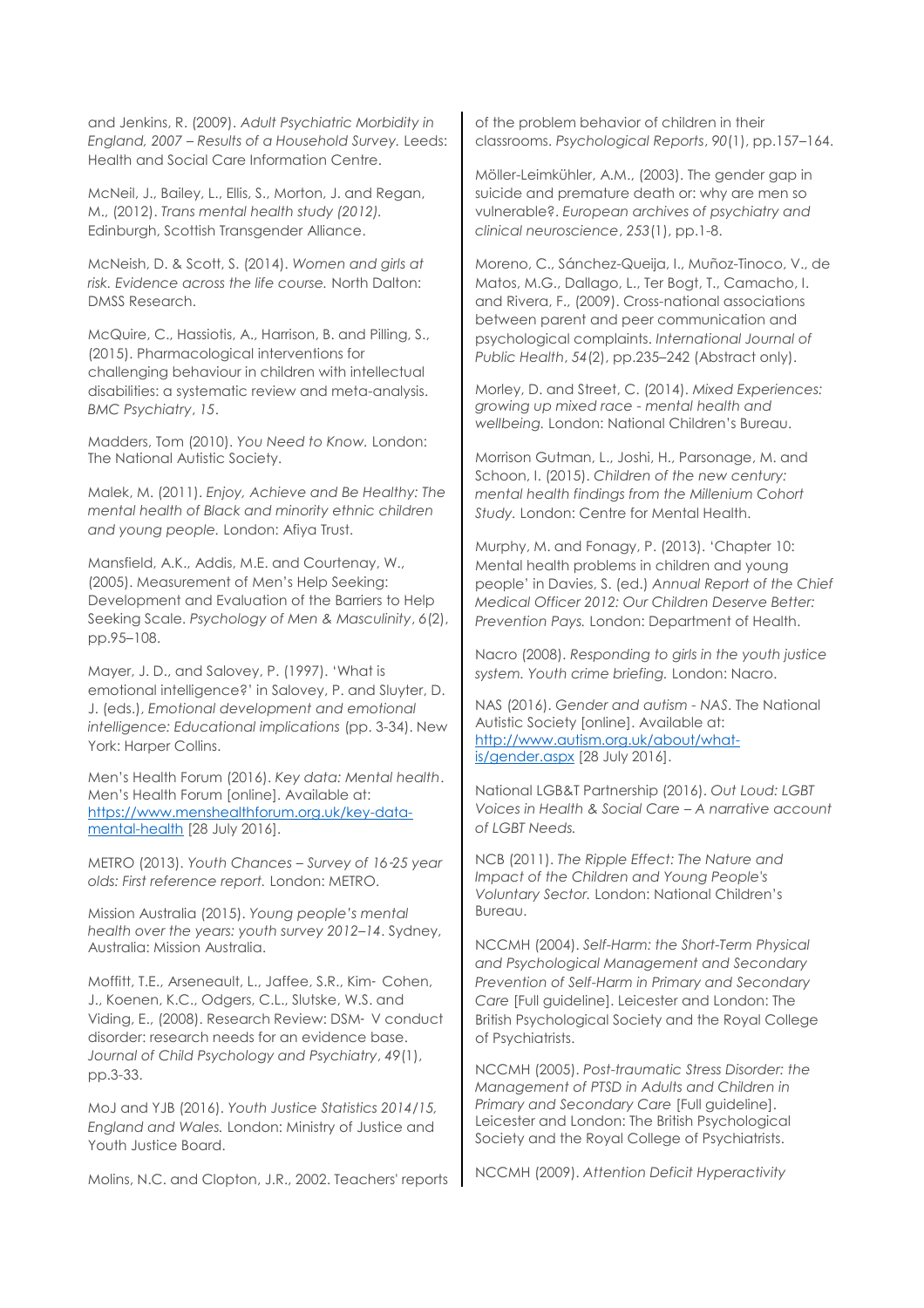*Disorder: Diagnosis and Management of ADHD in Children, Young People and Adults* [Full guideline]. Leicester and London: The British Psychological Society and the Royal College of Psychiatrists.

NCCMH (2013). *Antisocial Behaviour and Conduct Disorder in Children and Young People: Recognition, Intervention and Management* [Full guideline]. Leicester and London: The British Psychological Society and the Royal College of Psychiatrists.

NHS England (2014). *Child and Adolescent Mental Health Services Tier 4 Report.* London: NHS England.

NHS England (2016a). *Implementing the Five Year Forward View for Mental Health.* Redditch: NHS England.

NHS England (2016b). *Stopping Over-Medication of People with a Learning Disability (STOMPLD) pledge*. Redditch: NHS England.

NICE (2004). Eating Disorders: Core Interventions in the Treatment and Management of Anorexia Nervosa, Bulimia Nervosa and Related Eating Disorders. NICE clinical guideline (CG9). London: National Institute for Health and Care Excellence.

NICE (2005). *Depression in children and young people: identification and management.* NICE guideline (CG28) (updated 2015). London: National Institute for Health and Care Excellence.

Nodin, N., Peel, E., Tyler, A. and Rivers, I., (2015). *The RaRE Research Report: LGB&T Mental Health–Risk and Resilience Explored.* London: PACE (Project for Advocacy Counselling and Education).

Nolen-Hoeksema, S., (2012). Emotion regulation and psychopathology: The role of gender. *Annual review of clinical psychology*, *8*, pp.161–187.

NSPCC (2009). *What boys talk about to ChildLine.* London: National Society for the Prevention of Cruelty to Children.

NSPCC (2015a) *"Always there when I need you": ChildLine review: what's affected children in April 2014 – March 2015.* London: National Society for the Prevention of Cruelty to Children.

NSPCC (2015b): In November/December 2015, the NSPCC surveyed 1,308 professionals - including psychologists, GPs, teachers and social workers about their awareness and experience of working with children where the effects of abuse or neglect were a primary concern. London: National Society for the Prevention of Cruelty to Children.

NSPCC (2016). *Transforming mental health services for children who have experienced abuse.* London: National Society for the Prevention of Cruelty to

#### Children.

OCC (2015). *Protecting children from harm: A critical assessment of child sexual abuse in the family network in England and priorities for action.* London: Office of the Children's Commissioner.

OCC (2016). *Lightning review: access to child and adolescent mental health services.* London: Office of the Children's Commissioner.

Olson, K.R., Durwood, L., DeMeules, M. and McLaughlin, K.A., (2016). Mental health of transgender children who are supported in their identities. *Pediatrics*, pp.peds-(2015).

O'Neil, J.M., (2008). Summarizing 25 years of research on men's gender role conflict using the gender role conflict scale new research paradigms and clinical implications. *The Counseling Psychologist*, *36*(3), pp.358-445.

ONS (2015a). *What do we die from? Part of Mortality Statistics: Deaths Registered in England and Wales (Series DR), 2014 Release*. ONS [online]. Available at: [http://webarchive.nationalarchives.gov.uk/20160105](http://webarchive.nationalarchives.gov.uk/20160105160709/http:/www.ons.gov.uk/ons/rel/vsob1/mortality-statistics--deaths-registered-in-england-and-wales--series-dr-/2014/sty-what-do-we-die-from.html) [160709/http://www.ons.gov.uk/ons/rel/vsob1/mortali](http://webarchive.nationalarchives.gov.uk/20160105160709/http:/www.ons.gov.uk/ons/rel/vsob1/mortality-statistics--deaths-registered-in-england-and-wales--series-dr-/2014/sty-what-do-we-die-from.html) [ty-statistics--deaths-registered-in-england-and-wales-](http://webarchive.nationalarchives.gov.uk/20160105160709/http:/www.ons.gov.uk/ons/rel/vsob1/mortality-statistics--deaths-registered-in-england-and-wales--series-dr-/2014/sty-what-do-we-die-from.html) [-series-dr-/2014/sty-what-do-we-die-from.html](http://webarchive.nationalarchives.gov.uk/20160105160709/http:/www.ons.gov.uk/ons/rel/vsob1/mortality-statistics--deaths-registered-in-england-and-wales--series-dr-/2014/sty-what-do-we-die-from.html) [28 July 2016].

ONS (2015b). *Measuring National Well-being: Insights into children's mental health and wellbeing.* Newport: Office for National Statistics.

ONS (2016a). *Crime Statistics Compendium: Chapter 1 – Overview of violent crime and sexual offences, Year Ending March (2015).* Newport: Office for National Statistics.

ONS (2016b). Table 10: Age-specific suicide rates (with 95 per cent confidence limits): by sex and fiveyear age group, England, 1981 to 2014 registrations, in *Suicide in the United Kingdom, 2014 Registrations*  [dataset]*.* Newport: Office for National Statistics.

ONS (2016c). Figure 5.3: Proportion of rape offences, by age and sex of the victim, Home Office Data Hub (13 forces), year ending March 2015, in 'Bulletin Tables: data from the Focus on Violent Crime and Sexual Offences, year ending March 2015'. *Focus on Violent Crime and Sexual Offences: Year ending March (2015).* Newport: Office for National Statistics.

ONS (2016d). Figure 5.4: Proportion of 'other sexual offences', by age and sex of the victim, Home Office Data Hub (13 forces), year ending March (2015). in 'Bulletin Tables: data from the Focus on Violent Crime and Sexual Offences, year ending March 2015'. *Focus on Violent Crime and Sexual Offences: Year ending March (2015).* Newport: Office for National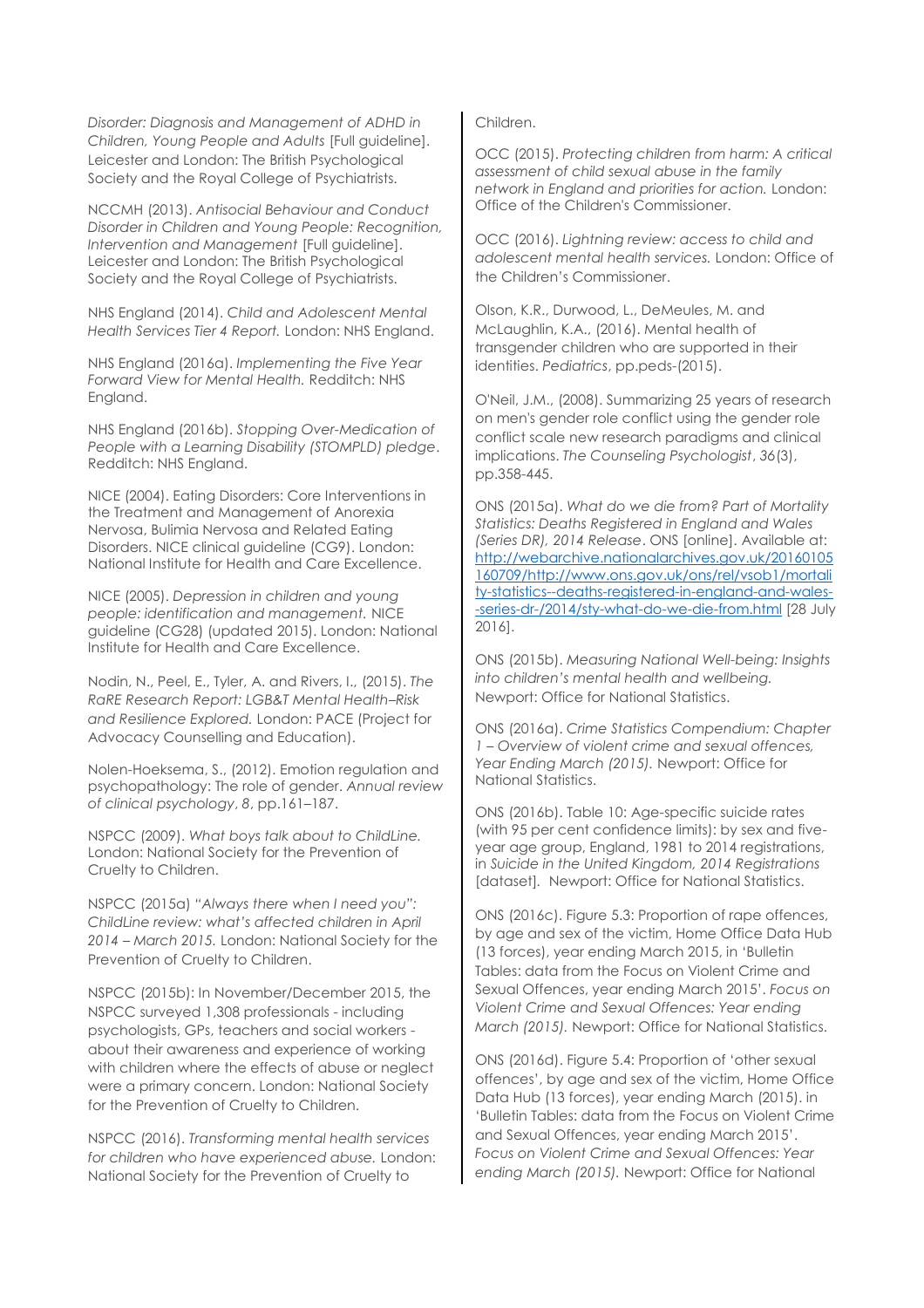#### Statistics.

ONS (2016e). Appendix table 1.03: Proportion of adults who were victims of violence by type of violence and personal characteristics, year ending March 2015 CSEW, in 'Appendix Tables: data from the Crime Survey for England and Wales, year ending March 2015'. *Focus on Violent Crime and Sexual Offences: Year ending March (2015).* Newport: Office for National Statistics.

ONS (2016f). Table 2a: Proportion of the population who drank the stated amounts of alcohol on their heaviest drinking day in the week before interview, by sex and age, Great Britain, 2005–2014, in *Adult drinking habits* [dataset]. Newport: Office for National Statistics.

Opinion Matters (2015). Survey conducted on behalf of Time to Change [online]. Available at: [http://www.time-to-change.org.uk/news/new](http://www.time-to-change.org.uk/news/new-survey-shows-mental-health-%E2%80%98nonversation%E2%80%99-parents-0)[survey-shows-mental-health-](http://www.time-to-change.org.uk/news/new-survey-shows-mental-health-%E2%80%98nonversation%E2%80%99-parents-0) [%E2%80%98nonversation%E2%80%99-parents-0](http://www.time-to-change.org.uk/news/new-survey-shows-mental-health-%E2%80%98nonversation%E2%80%99-parents-0) [28 July 2016].

Parens, E. and Johnston, J., (2009). Facts, values, and Attention-Deficit Hyperactivity Disorder (ADHD): an update on the controversies. *Child and Adolescent Psychiatry and Mental Health*, *3*(1), pp.1–17.

Parsonage, M., Khan, L. & Saunders, A. (2014). *Building a better future: the lifetime costs of childhood behavioural problems and the benefits of early intervention.* London: Centre for Mental Health.

PHE and RCN (2015). *Preventing suicide among trans young people: a toolkit for nurses.* London: Public Health England and the Royal College of Nursing.

Phoenix, J., (2012). *Out of place: The policing and criminalisation of sexually exploited girls and young women*. London: Howard League for Penal Reform.

Pinney, A (2014). *Children* with *learning disabilities whose behaviours challenge*. What *do we know* from *national data*? Chatham and London: Challenging Behaviour Foundation and the Council for Disabled Children.

Platform 51 (2011). *Women like me: Supporting wellbeing in girls and women.*

Pollack, W. S. (1998). *Real boys: Rescuing our sons from the myths of boyhood.* New York: Random House.

Prince's Trust, The (2014). *The Prince's Trust Macquarie Youth Index (2014).* London: The Prince's Trust.

PRT (2012). *Fatally flawed: has the state learned lessons from the deaths of children and young* 

*people in prison?* London: Prison Reform Trust.

PwC (2015). *The Costs of Eating Disorders - Social, Health and Economic Impacts.* London: PricewaterhouseCoopers for Beat.

Quinn, P.O. and Madhoo, M., (2014). A review of attention-deficit/hyperactivity disorder in women and girls: uncovering this hidden diagnosis. *Prim Care Companion CNS Disord*, *16*(3).

Radford, L., Corral, S., Bradley, C., Fisher, H., Bassett, C., Howat, N. and Collishaw, S., (2011). *Child abuse and neglect in the UK today.* London: National Society for the Prevention of Cruelty to Children.

Räisänen, U. and Hunt, K., (2014). The role of gendered constructions of eating disorders in delayed help-seeking in men: a qualitative interview study. *BMJ open*, *4*(4), p.e004342.

Reiss, F., (2013). Socioeconomic inequalities and mental health problems in children and adolescents: a systematic review. *Social science & medicine*, *90*, pp.24-31 (Abstract only).

Richards, M. and Abbott R. (2009). *Childhood Mental Health and Life Chances in Post-war Britain: Insights from Three National Birth Cohort Studies.* London: Sainsbury Centre for Mental Health.

Rickwood, D., Deane, F.P., Wilson, C.J. and Ciarrochi, J., (2005). Young people's help-seeking for mental health problems. *Australian e-journal for the Advancement of Mental health*, *4*(3), pp.218–251.

Rickwood, D.J., Mazzer, K.R. and Telford, N.R., (2015). Social influences on seeking help from mental health services, in-person and online, during adolescence and young adulthood. *BMC Psychiatry*, *15*(1), pp.1-9.

Rieger, G. and Savin-Williams, R.C., (2012). Gender nonconformity, sexual orientation, and psychological well-being. *Archives of Sexual Behavior*, *41*(3), pp.611-621.

Ringrose, J. and Renold, E., (2010). Normative cruelties and gender deviants: The performative effects of bully discourses for girls and boys in school. *British Educational Research Journal*, *36*(4), pp.573- 596.

Roberts, A.L., Rosario, M., Corliss, H.L., Koenen, K.C. and Austin, S.B., (2012). Childhood gender nonconformity: A risk indicator for childhood abuse and posttraumatic stress in youth. *Pediatrics*, *129*(3), pp.410-417.

Robertson, S., White, A., Gough, B., Robinson, R., Seims, A., Raine, G. and Hanna, E., (2015). *Promoting mental health and wellbeing with men and boys:*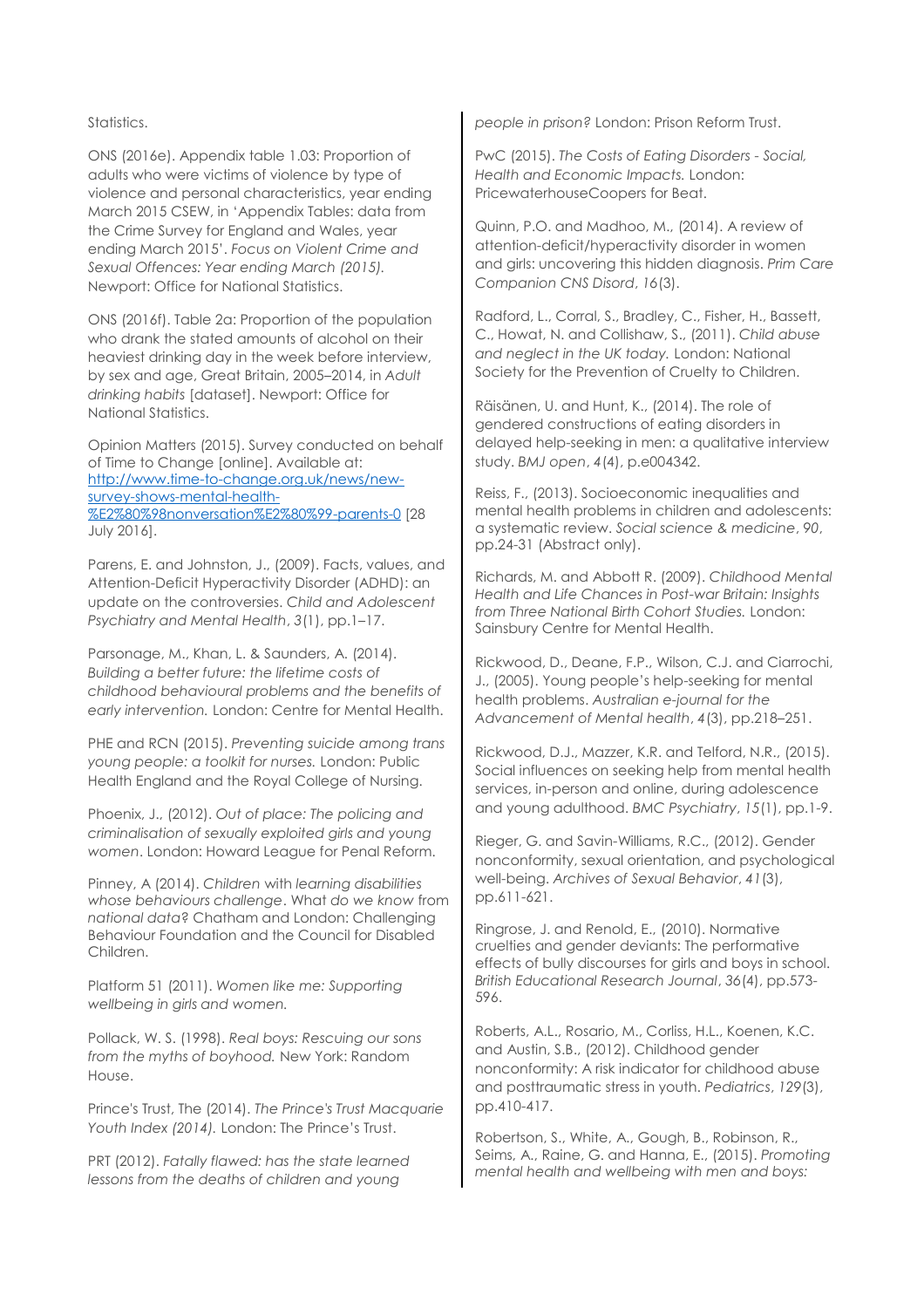*What works?* Leeds: Centre for Men's Health, Leeds Beckett University, Leeds.

Roche, C. (2008). *Like It Is: 10 Years On.* London: Galop.

Rogers, A. and Pilgrim, D. (2014). *A Sociology Of Mental Health And Illness: Fifth Edition.* Berkshire: Open University Press.

Rolston, A.M., Gardner, M., Vilain, E. and Sandberg, D.E., (2015). Parental reports of stigma associated with child's disorder of sex development. *International journal of endocrinology*, *2015* (Abstract only).

Rose, A.J., Carlson, W. and Waller, E.M., (2007). Prospective associations of Co-rumination with friendship and emotional adjustment: Considering the socioemotional trade-offs of Co-rumination. *Developmental psychology*, *43*(4), pp.1019–1031.

Rosenblatt, M. (2008). *I Exist: the message from adults with autism in England.* London: The National Autistic Society.

ROTA and YoungMinds (n.d.) *BAME Parents and CAHMS* [online]. Available at: [http://www.youngminds.org.uk/assets/0002/3363/RO](http://www.youngminds.org.uk/assets/0002/3363/ROTA_YM_Article_BAME_Parents_and_CAHMS.pdf) [TA\\_YM\\_Article\\_BAME\\_Parents\\_and\\_CAHMS.pdf](http://www.youngminds.org.uk/assets/0002/3363/ROTA_YM_Article_BAME_Parents_and_CAHMS.pdf) [28 July 2016].

Rucklidge, J.J., (2010). Gender differences in attention-deficit/hyperactivity disorder. *Psychiatric Clinics of North America*, *33*(2), pp.357-373.

Rughani, J., Deane, F.P. and Wilson, C.J., (2011). Rural adolescents' help‐ seeking intentions for emotional problems: The influence of perceived benefits and stoicism. *Australian journal of rural health*, *19*(2), pp.64-69.

Ruigrok, A.N., Salimi-Khorshidi, G., Lai, M.C., Baron-Cohen, S., Lombardo, M.V., Tait, R.J. and Suckling, J., (2014). A meta-analysis of sex differences in human brain structure. *Neuroscience & Biobehavioral Reviews*, *39*, pp.34-50.

Ryan, S.M., Jorm, A.F., Toumbourou, J.W. and Lubman, D.I., (2015). Parent and family factors associated with service use by young people with mental health problems: a systematic review. *Early intervention in psychiatry*, *9*(6), pp.433-446.

Sainsbury Centre for Mental Health (2009). *The chance of a lifetime: preventing early conduct problems and reducing crime.* London: Sainsbury Centre for Mental Health.

Sandberg, D.E., Gardner, M. and Cohen-Kettenis, P.T., (2012). Psychological Aspects of the Treatment of Patients with Disorders of Sex Development. In

*Seminars in Reproductive Medicine* (Vol. 30, No. 5, pp. 443-452).

Sayal, K., (2006). Annotation: Pathways to care for children with mental health problems. *Journal of Child Psychology and Psychiatry*, *47*(7), pp.649-659 (Abstract only).

Sayal, K., Tischler, V., Coope, C., Robotham, S., Ashworth, M., Day, C., Tylee, A. and Simonoff, E., (2010). Parental help-seeking in primary care for child and adolescent mental health concerns: qualitative study. *The British Journal of Psychiatry*, *197*(6), pp.476- 481.

Schilling, E.A., Aseltine Jr, R.H. and Gore, S., (2007). Adverse childhood experiences and mental health in young adults: a longitudinal survey. *BMC Public Health*, *7*, p.30.

Schützmann, K., Brinkmann, L., Schacht, M. and Richter-Appelt, H., (2009). Psychological distress, selfharming behavior, and suicidal tendencies in adults with disorders of sex development. *Archives of sexual behavior*, *38*(1), pp.16-33.

Scott, S. and McManus, S. (2015a). *Violence, abuse and mental health in England*. London: NatCen.

Scott, S. and McManus, S. (2015b). *Hidden Hurt: Violence, abuse and disadvantage in the lives of women.* London: Agenda.

Sharma, T., Guski, L.S., Freund, N. and Gøtzsche, P.C., (2016). Suicidality and aggression during antidepressant treatment: systematic review and meta-analyses based on clinical study reports. *bmj*, *352*, p.i65.

Sheehan, R., Hassiotis, A., Walters, K., Osborn, D., Strydom, A. and Horsfall, L., (2015). Mental illness, challenging behaviour, and psychotropic drug prescribing in people with intellectual disability: UK population based cohort study. *BMJ: British Medical Journal*, *351*.

Skagerberg, E., Davidson, S. and Carmichael, P., 2013a. Internalizing and externalizing behaviors in a group of young people with gender dysphoria. *International Journal of Transgenderism*, *14*(3), pp.105–112.

Skagerberg, E., Parkinson, R. and Carmichael, P., 2013b. Self-harming thoughts and behaviors in a group of children and adolescents with gender dysphoria. *International Journal of Transgenderism*, *14*(2), pp.86-92.

Smith, N., Dogaru, C., Ellis, F. (2015). *Hear me. Believe me. Respect me. A survey of adult survivors of child*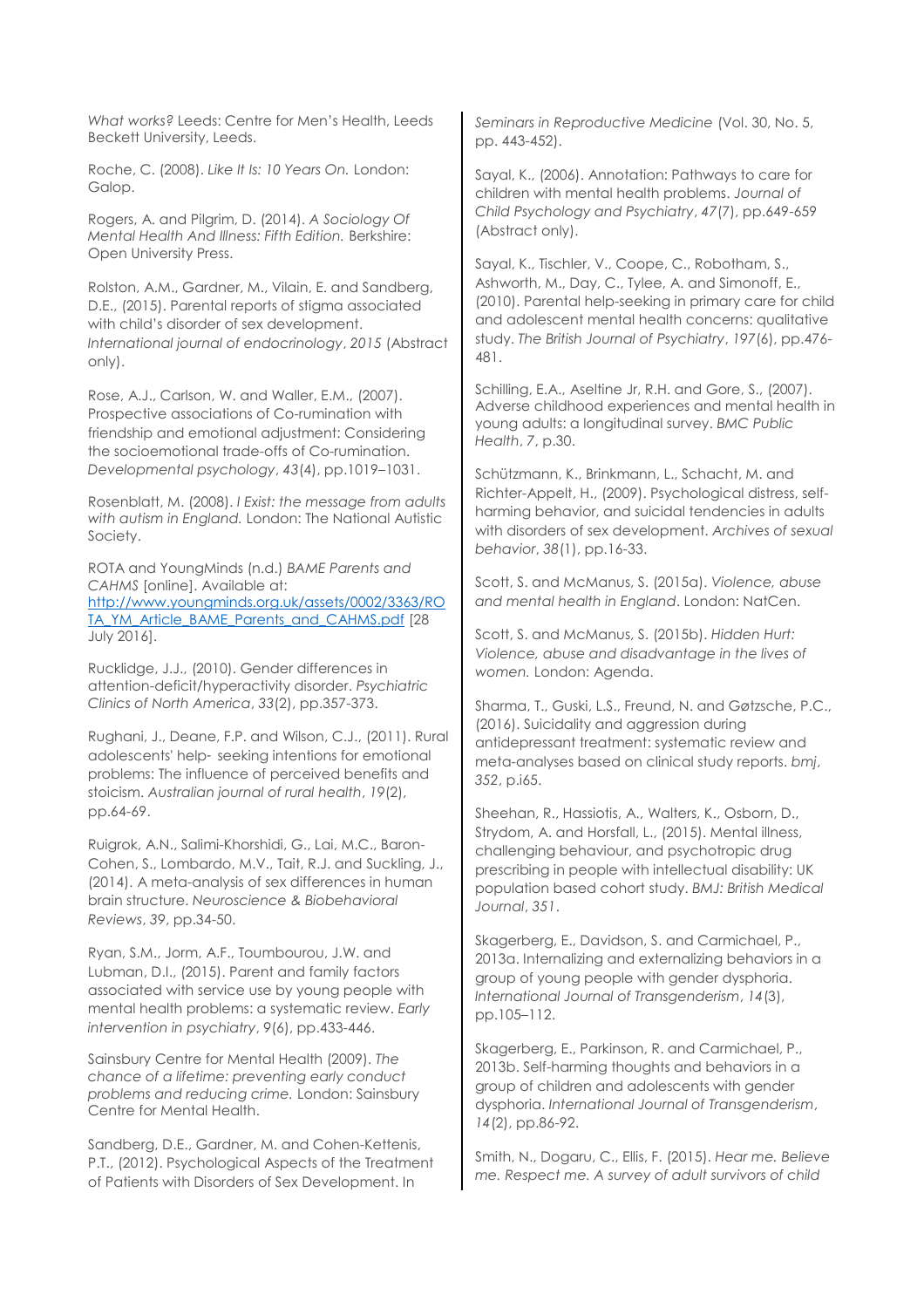*sexual abuse and their experience of support services.* Ipswich: University Campus Suffolk.

Street, C., Stapelkamp, C., Taylor, E., Malek, M., and Kurtz, Z. (2005). *Minority Voices: research into access and acceptability of services for the mental health of young people from Black and minority ethnic groups.* London: Young Minds.

NCISH (2016). *Suicide by children and young people in England.* Manchester: University of Manchester, National Confidential Inquiry into Suicide and Homicide by People with Mental Illness.

Swami, V., (2012). Mental health literacy of depression: gender differences and attitudinal antecedents in a representative British sample. *PloS one*, *7*(11), p.e49779.

Swanson, S.A., Crow, S.J., Le Grange, D., Swendsen, J. and Merikangas, K.R., (2011). Prevalence and correlates of eating disorders in adolescents: Results from the national comorbidity survey replication adolescent supplement. *Archives of General Psychiatry*, *68*(7), pp.714-723.

Thorley, C. (2016). *Education, education, mental health: Supporting secondary schools to play a central role in early intervention mental health services.* London: IPPR.

Timimi, S. (2005). *Naughty Boys: Anti-Social Behaviour, ADHD and the Role of Culture.* Basingstoke: Palgrave Macmillan.

Vaswani, N., (2014). *Encouraging Help-Seeking Behaviours among Vulnerable Young Men: a Review of the Literature.* Glasgow: Centre for Youth & Criminal Justice

Vila, M., Kramer, T., Hickey, N., Dattani, M., Jefferis, H., Singh, M. and Garralda, M.E., (2009). Assessment of somatic symptoms in British secondary school children using the Children's Somatization Inventory (CSI). *Journal of pediatric psychology*, *34*(9), pp.989- 998.

Vogel, D.L., Heimerdinger-Edwards, S.R., Hammer, J.H. and Hubbard, A., (2011). " Boys Don't Cry": Examination of the Links between Endorsement of Masculine Norms, Self-Stigma, and Help-Seeking Attitudes for Men from Diverse Backgrounds. *Journal of Counseling Psychology*, *58*(3), pp.368-382.

Vogel, D.L., Wade, N.G., Wester, S.R., Larson, L. and Hackler, A.H., (2007). Seeking help from a mental health professional: The influence of one's social network. *Journal of clinical psychology*, *63*(3), pp.233–245.

Waters, S.F. and Thompson, R.A., (2014). Children's

perceptions of the effectiveness of strategies for regulating anger and sadness. *International Journal of Behavioral Development*, *38*(2), pp.174–181.

White, A., De Sousa, B., De Visser, R., Hogston, R., Aage Madsen, S., Makara, P., Richardson, N. and Zatonski, W. (2011) *The State of Men's Health in Europe - Report.* European Commission.

WHO (2009). *Gender disparities in mental health.* Switzerland: World Health Organization, Department of Mental Health and Substance Abuse.

WHO (2011). *Evidence for gender responsive actions to promote mental health: young peoples' health as a whole society response.* Copenhagen: World Health Organization.

Wijlaars, L.P., Nazareth, I. and Petersen, I., (2012). Trends in depression and antidepressant prescribing in children and adolescents: a cohort study in The Health Improvement Network (THIN). *PloS one*, *7*(3), p.e33181.

Wilkins, D. (2010). *Untold problems: A review of the essential issues in the mental health of boys and men.* London: Men's Health Forum.

Wilkins, D. (2013). *Try to See it My Way: Improving Relationship Support for Men*. London: Men's Health Forum and Relate.

Wilkins, D. and Kemple, D. (2011). *Delivering male: Effective practice in male mental health.* London: Men's Health Forum.

Williams, B. and Pow, J., (2007). Gender differences and mental health: An exploratory study of knowledge and attitudes to mental health among Scottish teenagers. *Child and Adolescent Mental Health*, *12*(1), pp.8–12 (Abstract only).

Wilson, I., Griffin, C. and Wren, B., (2005). The interaction between young people with atypical gender identity organization and their peers. *Journal of Health Psychology*, *10*(3), pp.307-315.

Wisniewski, A.B. and Sandberg, D.E., (2015). Parenting children with disorders of sex development (DSD): a developmental perspective beyond gender. *Hormone and Metabolic Research*, *47*(05), pp.375- 379 (Abstract only).

WRC, (2007). *Why women only? The value and benefit of by women, for women services.* London: Women's Resource Centre.

Wright, C., Maylor, U. and Becker, S., (2016). Young black males: resilience and the use of capital to transform school 'failure'. *Critical Studies in*